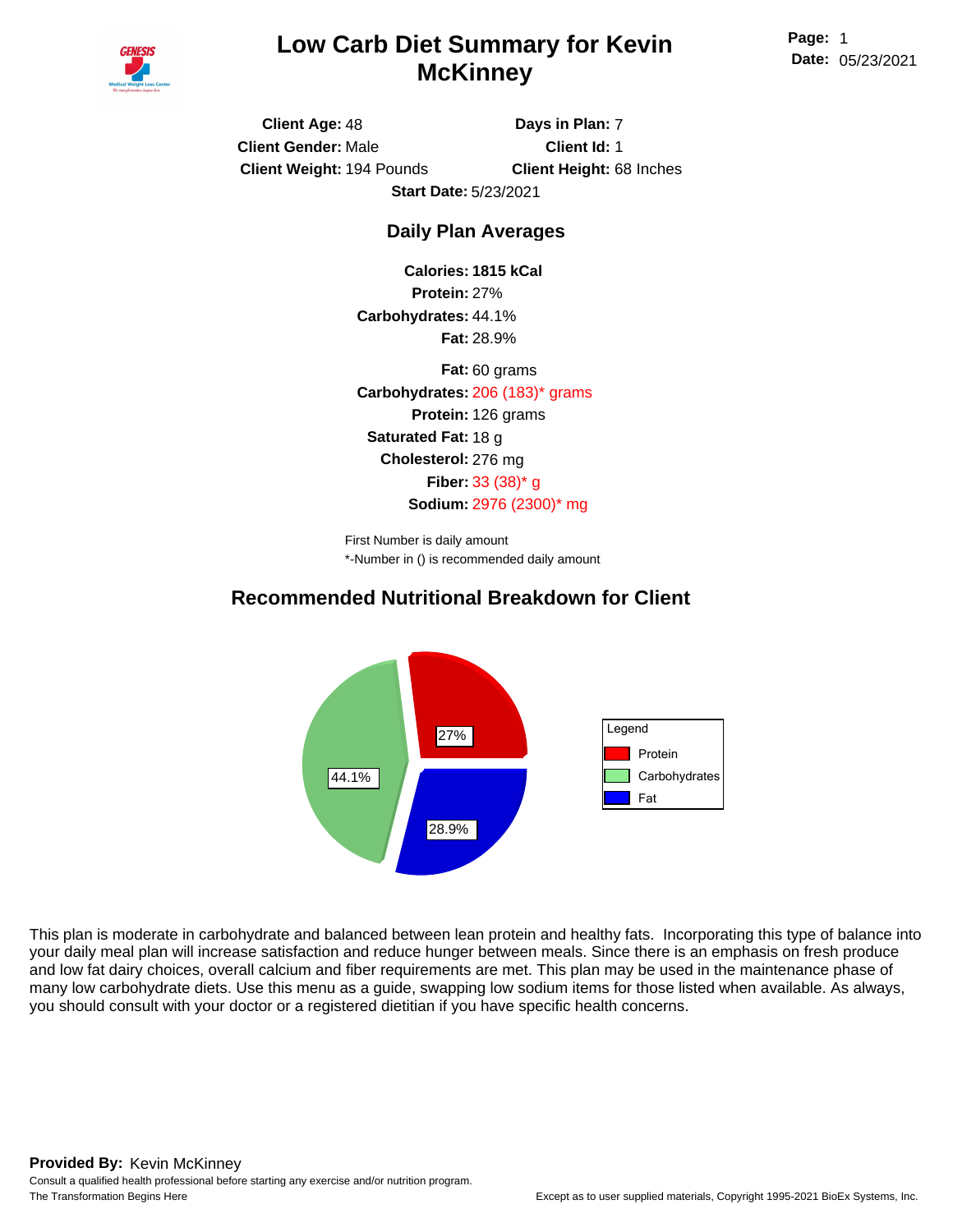

| Day 1:                             |                                                                     |                            |                                 |  |
|------------------------------------|---------------------------------------------------------------------|----------------------------|---------------------------------|--|
| Breakfast (7:30 AM):               |                                                                     |                            |                                 |  |
| skim))                             | Nonfat Milk (Milk, nonfat, fluid, with added vitamin A (fat free or |                            | 1 $cup(s)$                      |  |
| colby)                             | Low Fat Cheddar or Colby Cheese (Cheese, low fat, cheddar or        |                            | $1$ oz                          |  |
| <b>Granny Smith Apple</b>          |                                                                     |                            | 1 raw, with skin                |  |
| +Egg Omelet                        |                                                                     |                            | 1 serving $(s)$                 |  |
| Snack (10:00 AM):                  |                                                                     |                            |                                 |  |
| RIGHT! Ranch Dressing)             | Light Ranch Dressing (Salad dressing, KRAFT LIGHT DONE              |                            | $3$ tbsp(s)                     |  |
| Peppers, sweet, red, raw           |                                                                     |                            | 1 1/4 cup(s), chopped           |  |
| Broccoli, raw                      |                                                                     |                            | 1 1/4 cup(s), chopped           |  |
| Carrots, baby, raw                 |                                                                     |                            | $1$ oz                          |  |
| Lunch (12:00 PM):                  |                                                                     |                            |                                 |  |
|                                    | Avocado (Avocados, raw, all commercial varieties)                   |                            | $1/2$ cup(s), sliced            |  |
| Spinach, raw                       |                                                                     |                            | $1/2$ cup(s)                    |  |
| colby)                             | Low Fat Cheddar or Colby Cheese (Cheese, low fat, cheddar or        | $11/2$ oz                  |                                 |  |
|                                    | Boars Head Turkey Breast Ovengold Roast                             |                            | 3 serving(s) (2 oz per serving) |  |
|                                    | La Tortilla Tortillas Carb Cutting, Original                        |                            | 2 tortilla $(s)$                |  |
| Snack (3:00 PM):                   |                                                                     |                            |                                 |  |
| GeniSoy Trail Mix Mountain Medley  |                                                                     | $31/2$ oz                  |                                 |  |
|                                    | KRAFT BREYERS LIGHT Nonfat Strawberry Yogurt (with                  |                            | 1 container (8 oz)              |  |
| Aspartame and Fructose Sweeteners) |                                                                     |                            |                                 |  |
| Dinner (6:00 PM):                  |                                                                     |                            |                                 |  |
| +Seasoned Pork Chops               |                                                                     |                            | 1 serving $(s)$                 |  |
| +Sauteed Squash                    |                                                                     |                            | 1 $1/2$ serving(s)              |  |
| Rice, brown, medium-grain, cooked  |                                                                     |                            | $1/2$ cup(s)                    |  |
|                                    | + Indicates Item has Recipe                                         |                            |                                 |  |
|                                    | Calories: 1778 kCal                                                 | Saturated Fat: 15 g        |                                 |  |
|                                    | <b>Fat:</b> 62 (61) <sup>*</sup> grams (30%)                        | Cholesterol: 402 (300)* mg |                                 |  |
|                                    | Carbohydrates: 180 grams (40%)                                      | Fiber: $41 g$              |                                 |  |
|                                    | Protein: 145 (138)* grams (30.1%)                                   |                            | Sodium: 3304 (2300)* mg         |  |

| Carbohydrates: 180 grams (40%)                               | Fiber: $41$ g       |
|--------------------------------------------------------------|---------------------|
| <b>Protein: 145 (138)* grams (30.1%)</b>                     | <b>Sodium: 3304</b> |
| First Number is daily amount                                 |                     |
| *-Number in () is recommended daily amount                   |                     |
| % shows breakdown of Fat, Carbohydrates, and Protein for Day |                     |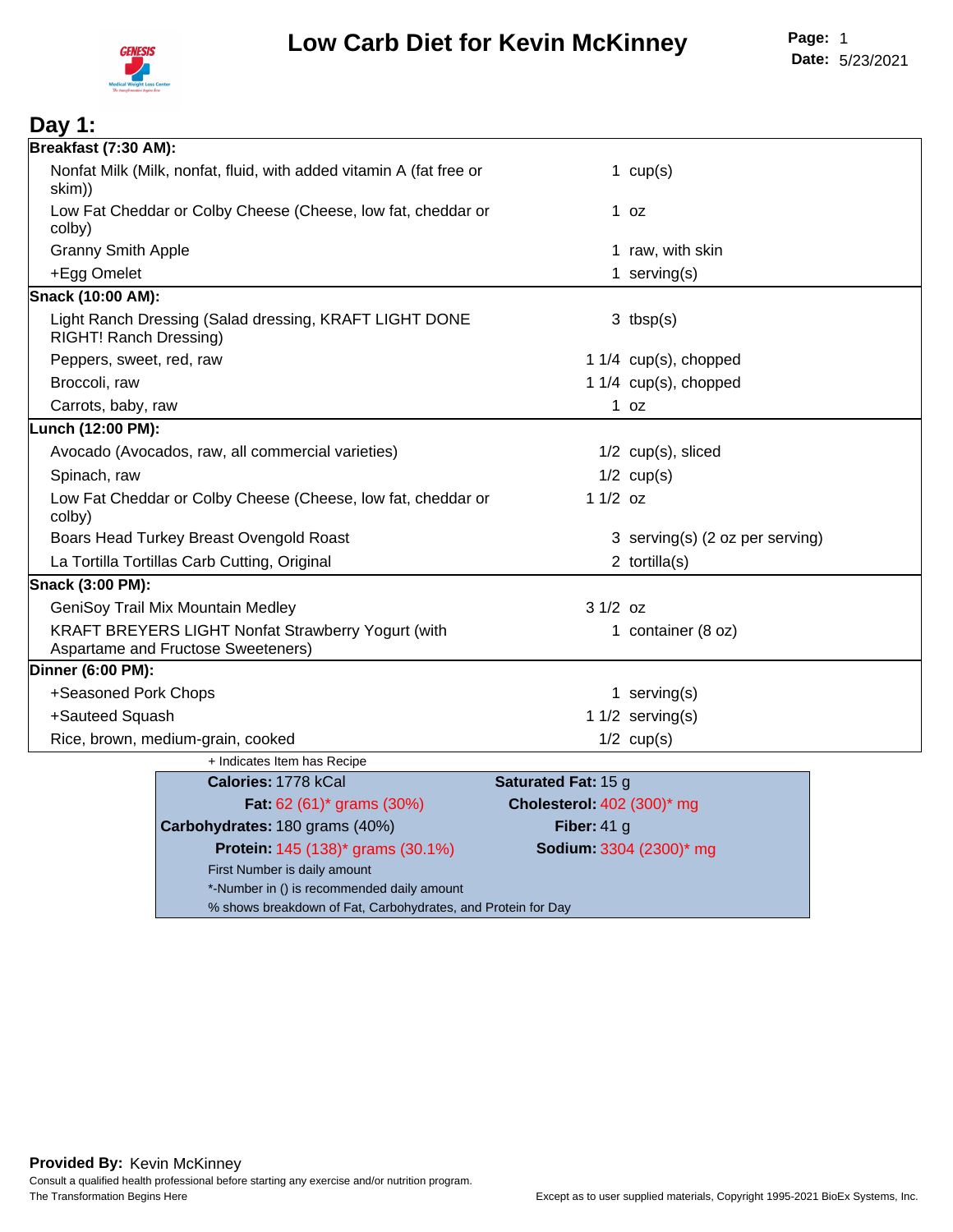

#### **Day 2: Breakfast (7:30 AM):** Nonfat Milk (Milk, nonfat, fluid, with added vitamin A (fat free or skim)) 1 cup(s) All Bran, Kelloggs (Cereal, ready to eat, All Bran, Kelloggs) 1 cup(s) 1 cup(s) Nuts, almonds unsalted (Nuts, almonds) and the control of the control of the control of the mond(s) and the control of the control of the control of the control of the control of the control of the control of the control o Strawberries, raw and the strawberries, raw and the strawberries, raw and the strawberries, raw and the strawber of the straight of the straight of the straight of the straight of the straight of the straight of the straig **Snack (10:00 AM):** Kangaroo Whole Wheat Pita Pockets 1 pocket(s) 1 pocket(s) Hummus, commercial 3 tbsp(s) 3 tbsp(s) Melons, cantaloupe, raw 2 wedge(s), medium (1/8 of medium melon each wedge) **Lunch (12:00 PM):** +Chef Salad 2 serving(s) Crackers, whole-wheat  $5$  cracker(s) Light Italian Dressing (Salad dressing, KRAFT LIGHT DONE RIGHT! Italian Dressing) 2 tbsp(s) **Snack (3:00 PM):** Boars Head Lower Sodium Ham 1/2 serving(s) (2 oz per serving) Cheese, mozzarella, part skim milk, low moisture 1 oz 1 oz Granny Smith Apple 1 raw, with skinner and the state of the state 1 raw, with skin **Dinner (6:00 PM):** Crackers, whole-wheat 3 cracker(s) +Spinach and Mandarin Salad 2 serving(s) +Garlic Salmon Fillets 1 1/2 serving(s) + Indicates Item has Recipe **Calories:** 1810 kCal **Saturated Fat:** 14 g **Fat:** 63 (61)\* grams (30%) **Cholesterol:** 164 mg **Carbohydrates:** 211 (183)\* grams (40%) **Fiber:** 55 g **Protein:** 132 grams (30.1%) **Sodium:** 3750 (2300)\* mg First Number is daily amount \*-Number in () is recommended daily amount

% shows breakdown of Fat, Carbohydrates, and Protein for Day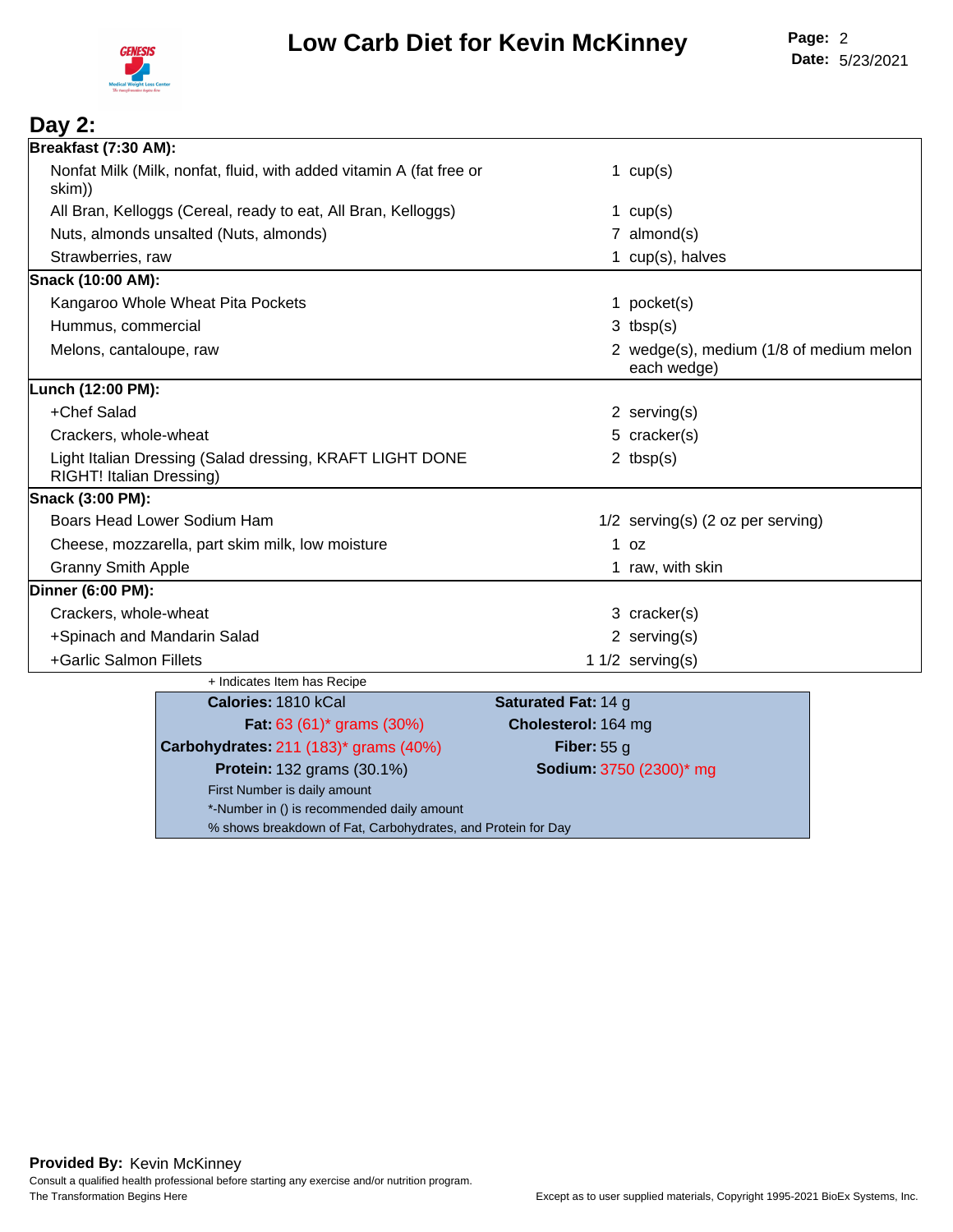

### **Day 3:**

| Breakfast (7:30 AM):      |                                                                                                         |                            |                                                        |  |
|---------------------------|---------------------------------------------------------------------------------------------------------|----------------------------|--------------------------------------------------------|--|
| +Protein Shake            |                                                                                                         | 1                          | serving(s)                                             |  |
| Snack (10:00 AM):         |                                                                                                         |                            |                                                        |  |
| Blueberries, raw          |                                                                                                         |                            | 1 $cup(s)$                                             |  |
|                           | Snacks, pretzels, hard, plain, made with enriched flour, unsalted                                       |                            | 5 twists                                               |  |
| Lunch (12:00 PM):         |                                                                                                         |                            |                                                        |  |
|                           | Tomato Sauce - Canned (Tomato products, canned, sauce)                                                  |                            | $1/3$ cup(s)                                           |  |
|                           | Chicken Breast (Roasted, Skinless) (Chicken, broilers or fryers,<br>breast, meat only, cooked, roasted) |                            | $5$ $oz$                                               |  |
|                           | Cheese, mozzarella, part skim milk, low moisture                                                        | 1                          | 0Z                                                     |  |
|                           | Kangaroo Whole Wheat Pita Pockets                                                                       |                            | 2 pocket(s)                                            |  |
| Snack (3:00 PM):          |                                                                                                         |                            |                                                        |  |
| Melons, cantaloupe, raw   |                                                                                                         |                            | 2 wedge(s), medium (1/8 of medium melon<br>each wedge) |  |
|                           | Boars Head Lower Sodium Ham                                                                             |                            | 2 serving(s) (2 oz per serving)                        |  |
| <b>Dinner (6:00 PM):</b>  |                                                                                                         |                            |                                                        |  |
| +Beef and Veggie Stir-Fry |                                                                                                         |                            | 1 $1/4$ serving(s)                                     |  |
|                           | Rice, brown, medium-grain, cooked                                                                       |                            | $1/2$ cup(s)                                           |  |
|                           | + Indicates Item has Recipe                                                                             |                            |                                                        |  |
|                           | Calories: 1825 kCal                                                                                     | Saturated Fat: 23 g        |                                                        |  |
|                           | <b>Fat:</b> 55 $(55)^*$ grams $(30\%)$                                                                  | Cholesterol: 305 (300)* mg |                                                        |  |
|                           | Carbohydrates: 188 (183)* grams (40%)                                                                   | Fiber: 21 $(38)^*$ g       |                                                        |  |
|                           | <b>Protein: 142 (138)* grams (30.1%)</b>                                                                |                            | Sodium: 2665 (2300)* mg                                |  |
|                           | First Number is daily amount                                                                            |                            |                                                        |  |
|                           | *-Number in () is recommended daily amount                                                              |                            |                                                        |  |

% shows breakdown of Fat, Carbohydrates, and Protein for Day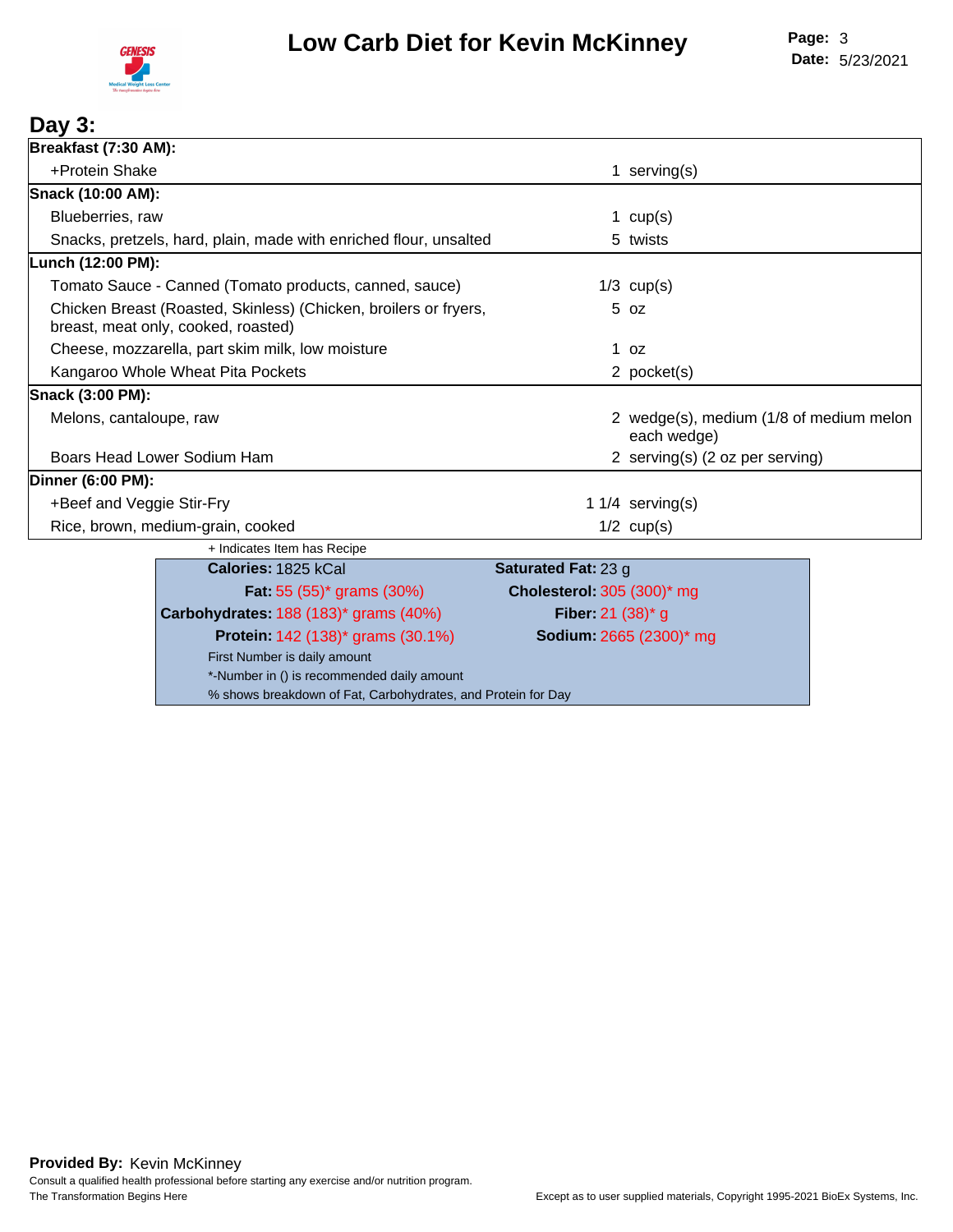

| Day 4:                                                                                                          |  |
|-----------------------------------------------------------------------------------------------------------------|--|
| Breakfast (7:30 AM):                                                                                            |  |
| Mrs Butterworths Sugar Free Syrup (Mrs Butterworths Sugar Free<br>$1/4$ cup(s)<br>Syrup)                        |  |
| Nonfat Milk (Milk, nonfat, fluid, protein fortified, with added vitamin A<br>1 $cup(s)$<br>(fat free and skim)) |  |
| Smart Balance Light Buttery Spread<br>$1/2$ tbsp(s)                                                             |  |
| +Blueberry Protein Pancakes<br>1 serving $(s)$                                                                  |  |
| Snack (10:00 AM):                                                                                               |  |
| Cheese, mozzarella, part skim milk, low moisture<br>1 oz                                                        |  |
| <b>Granny Smith Apple</b><br>1 raw, with skin                                                                   |  |
| Lunch (12:00 PM):                                                                                               |  |
| Wheat Bread (Bread, whole-wheat, commercially prepared)<br>$2 \text{ slice}(s)$                                 |  |
| 2 wedge(s), medium (1/8 of medium melon<br>Melons, cantaloupe, raw<br>each wedge)                               |  |
| $5$ leaf(s)<br>Spinach, raw                                                                                     |  |
| +Tangy Salad<br>1 $1/2$ serving(s)                                                                              |  |
| +Egg-Tofu Salad<br>2 serving $(s)$                                                                              |  |
| Snack (3:00 PM):                                                                                                |  |
| KRAFT BREYERS LIGHT Nonfat Strawberry Yogurt (with<br>1 container (8 oz)<br>Aspartame and Fructose Sweeteners)  |  |
| GeniSoy Trail Mix Mountain Medley<br>$31/2$ oz                                                                  |  |
| Dinner (6:00 PM):                                                                                               |  |
| +Garlic Chicken Breast<br>1 serving $(s)$                                                                       |  |
| +Glazed Carrots<br>1 serving $(s)$                                                                              |  |
| $1/2$ cup(s)<br>Rice, brown, medium-grain, cooked                                                               |  |
| Puddings, KRAFT, JELL-O Brand Fat Free Pudding Snacks<br>1 serving $(s)$<br>Chocolate, ready-to-eat             |  |
| + Indicates Item has Recipe                                                                                     |  |
| Saturated Fat: 11 g<br>Calories: 1830 (1829)* kCal                                                              |  |
| <b>Fat:</b> 47 (55) <sup>*</sup> grams (30%)<br>Cholesterol: 194 mg                                             |  |
| Fiber: 28 (38)* g<br>Carbohydrates: 234 (183)* grams (40%)                                                      |  |
| <b>Protein: 114 (124)* grams (30.1%)</b><br>Sodium: 2543 (2300)* mg                                             |  |
| First Number is daily amount<br>*-Number in () is recommended daily amount                                      |  |
| % shows breakdown of Fat, Carbohydrates, and Protein for Day                                                    |  |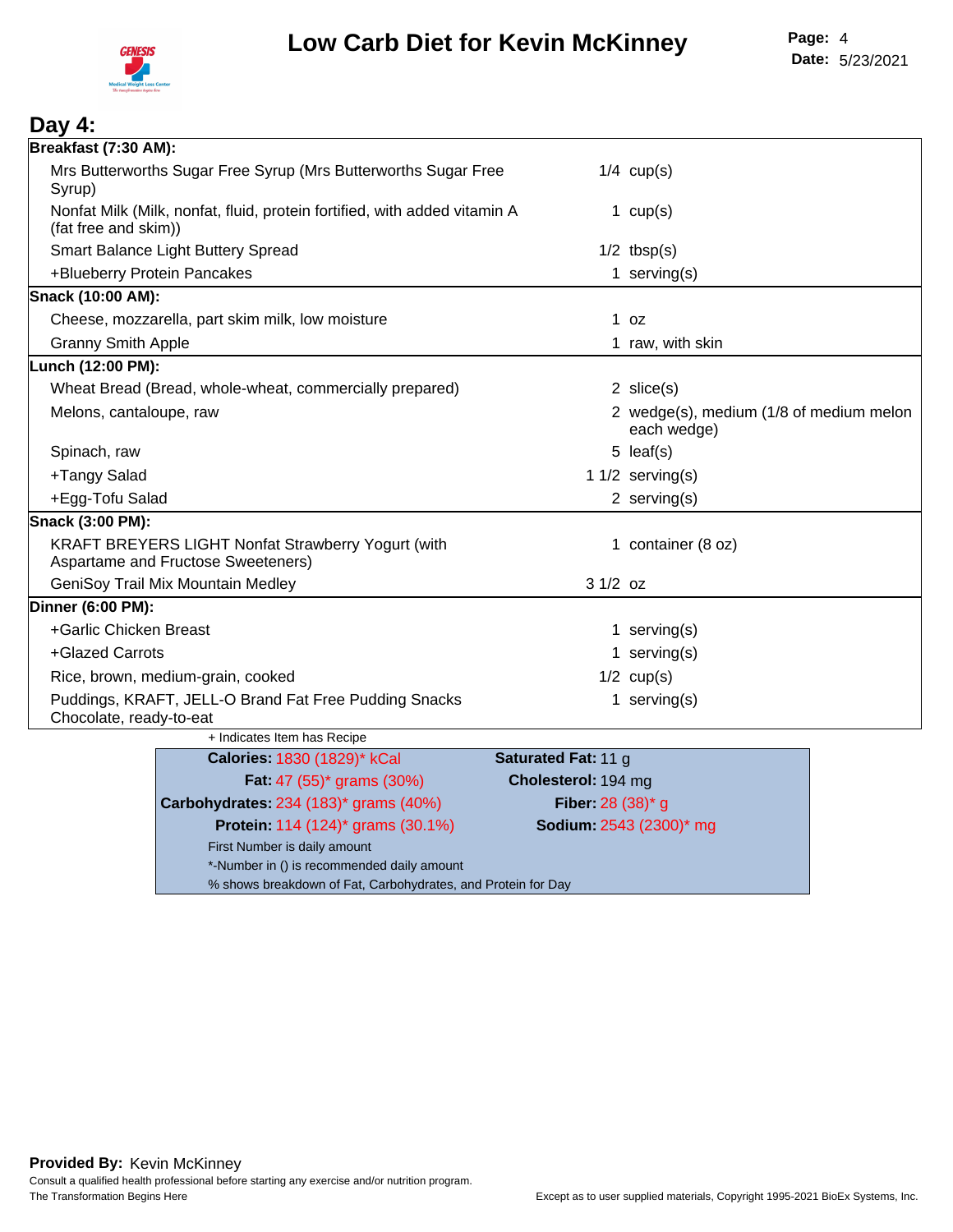

#### **Day 5: Breakfast (7:30 AM):** Nonfat Milk (Milk, nonfat, fluid, protein fortified, with added vitamin A (fat free and skim)) 1 cup(s) +Breakfast Taco 1 serving(s) **Snack (10:00 AM):** Celery, raw 6 strip(s) (4 long each) Peanut butter, smooth style, without salt 2 tbsp(s) **Lunch (12:00 PM):** Granny Smith Apple **1 Granny Smith Apple** 1 **raw**, with skin Snacks, potato chips, reduced fat 1/2 oz 1/2 oz 1/2 oz +Tuna Salad Sandwich 1 serving(s) **Snack (3:00 PM):** Nuts, almonds unsalted (Nuts, almonds) 10 almond(s) Strawberries, raw 1 cup(s), halves KRAFT BREYERS LIGHT Nonfat Strawberry Yogurt (with Aspartame and Fructose Sweeteners) 1 container (8 oz) **Dinner (6:00 PM):** +Turkey Burgers 1 serving(s) +Homemade Tortilla Chips 2 serving(s) +Cole Slaw 2 serving(s) +Avocado Tomatillo Dressing or Dip 1 serving(s) 1 serving(s) Cheese, swiss 1/2 oz + Indicates Item has Recipe **Calories:** 1801 kCal **Saturated Fat:** 16 g **Fat:** 69 (61)\* grams (30%) **Cholesterol:** 343 (300)\* mg **Carbohydrates:** 206 (183)\* grams (40%) **Fiber:** 26 (38)\* g **Protein:** 99 (124)\* grams (30.1%) **Sodium:** 1913 mg First Number is daily amount \*-Number in () is recommended daily amount % shows breakdown of Fat, Carbohydrates, and Protein for Day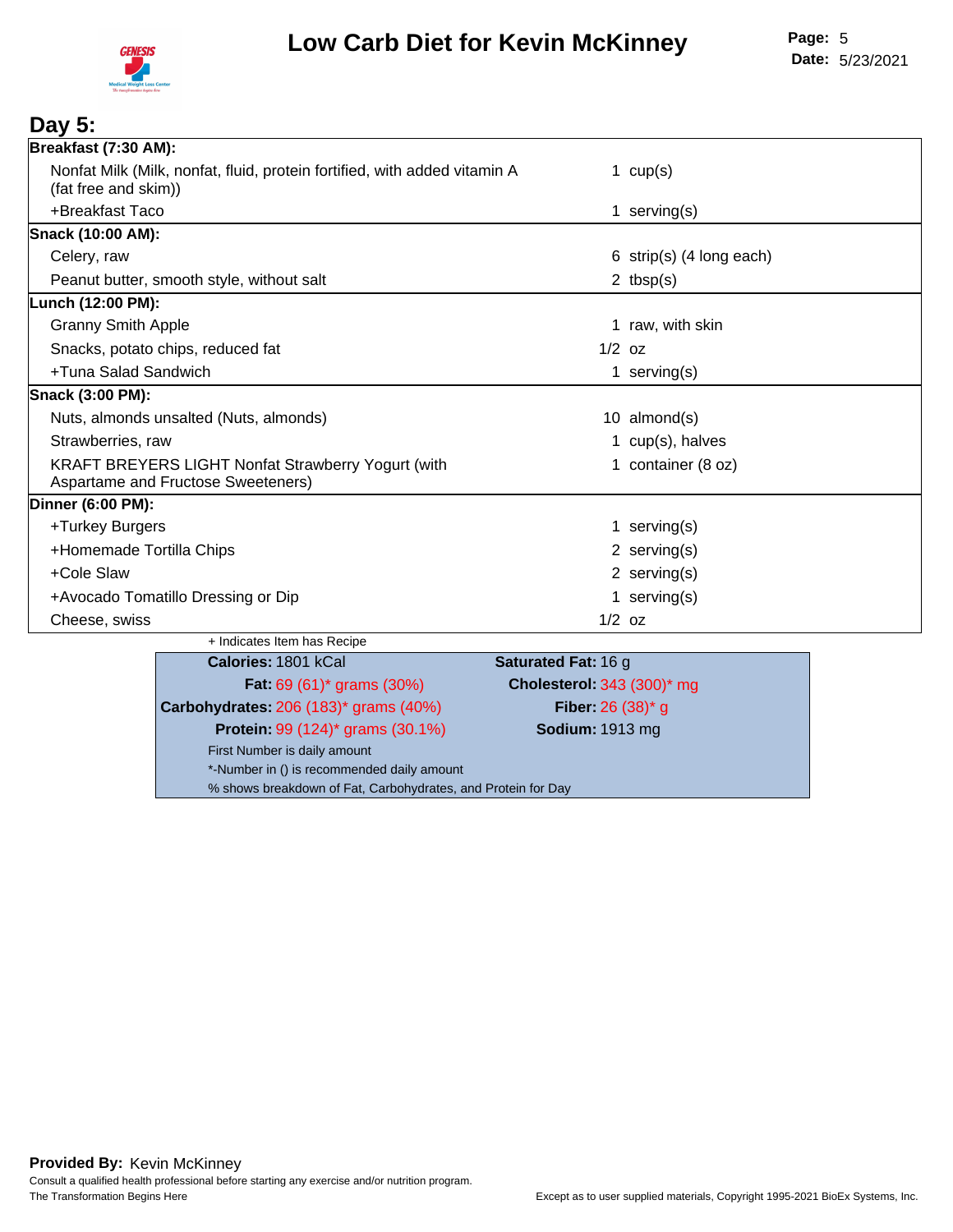

#### **Day 6: Breakfast (7:30 AM):** Nonfat Milk (Milk, nonfat, fluid, protein fortified, with added vitamin A (fat free and skim)) 1  $cup(s)$ +Egg and Cheese Sandwich 1 serving(s) 1 serving(s) **Snack (10:00 AM):** Peppers, sweet, red, raw 1 cup(s), chopped +Avocado Tomatillo Dressing or Dip 1 serving(s) +Homemade Tortilla Chips 2 serving(s) **Lunch (12:00 PM):** +Mini Canadian Bacon Pizza 5 serving(s) Melons, cantaloupe, raw 1 wedge(s), medium (1/8 of medium melon each wedge) **Snack (3:00 PM):** Strawberries, raw and the strawberries, raw and the strawberries, raw and the strawberries, raw and the strawberries of the strawberries of the strategy of the strategy of the strategy of the strategy of the strategy of th KRAFT BREYERS LIGHT Nonfat Strawberry Yogurt (with Aspartame and Fructose Sweeteners) 1 container (8 oz) **Dinner (6:00 PM):** Light Italian Dressing (Salad dressing, KRAFT LIGHT DONE RIGHT! Italian Dressing) 2 tbsp(s) +Filet Mignon 1 serving(s) + Filet Mignon 1 serving(s) +Baby Greens Salad 1 serving(s) and 1 serving(s) +Baby Greens Salad + Indicates Item has Recipe **Calories:** 1829 kCal **Saturated Fat:** 35 g **Fat:** 87 (61)\* grams (30%) **Cholesterol:** 280 mg **Carbohydrates:** 138 (165)\* grams (40%) **Fiber:** 18 (38)\* g **Protein:** 124 (124)\* grams (30.1%) **Sodium:** 3316 (2300)\* mg First Number is daily amount

\*-Number in () is recommended daily amount % shows breakdown of Fat, Carbohydrates, and Protein for Day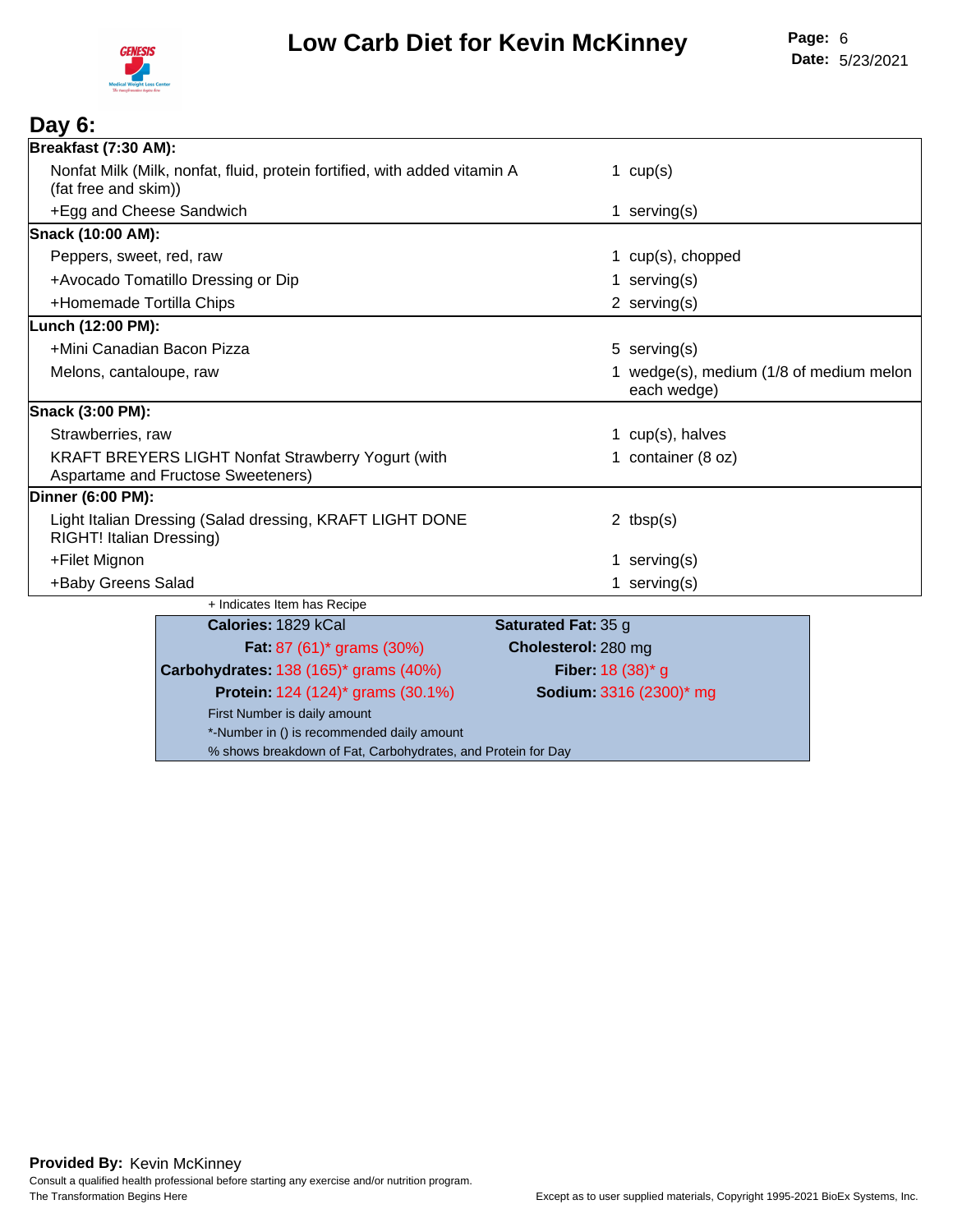

| Day 7:                             |                                                                                                 |                            |                                                        |
|------------------------------------|-------------------------------------------------------------------------------------------------|----------------------------|--------------------------------------------------------|
| Breakfast (7:30 AM):               |                                                                                                 |                            |                                                        |
| (fat free and skim))               | Nonfat Milk (Milk, nonfat, fluid, protein fortified, with added vitamin A                       |                            | 1 $cup(s)$                                             |
|                                    | All Bran, Kelloggs (Cereal, ready to eat, All Bran, Kelloggs)                                   |                            | 1 $1/4$ cup(s)                                         |
| Melons, cantaloupe, raw            |                                                                                                 |                            | 2 wedge(s), medium (1/8 of medium melon<br>each wedge) |
| Snack (10:00 AM):                  |                                                                                                 |                            |                                                        |
| Carrots, baby, raw                 |                                                                                                 | $1/2$ oz                   |                                                        |
|                                    | Red Tomatoes (Tomatoes, red, ripe, raw, year round average)                                     |                            | 1 cup(s) cherry tomatoes                               |
| Cheese, swiss                      |                                                                                                 |                            | $1$ oz                                                 |
| RIGHT! Ranch Dressing)             | Light Ranch Dressing (Salad dressing, KRAFT LIGHT DONE                                          |                            | 2 $tbsp(s)$                                            |
| Lunch (12:00 PM):                  |                                                                                                 |                            |                                                        |
|                                    | Snacks, pretzels, hard, plain, made with enriched flour, unsalted                               |                            | 4 twists                                               |
| +Turkey Sandwich                   |                                                                                                 |                            | 1 serving $(s)$                                        |
| <b>Granny Smith Apple</b>          |                                                                                                 |                            | 1 raw, with skin                                       |
| Chocolate, ready-to-eat            | Puddings, KRAFT, JELL-O Brand Fat Free Pudding Snacks                                           |                            | 1 serving $(s)$                                        |
| Snack (3:00 PM):                   |                                                                                                 |                            |                                                        |
|                                    | GeniSoy Trail Mix Mountain Medley                                                               | $31/2$ oz                  |                                                        |
|                                    | <b>KRAFT BREYERS LIGHT Nonfat Strawberry Yogurt (with</b><br>Aspartame and Fructose Sweeteners) |                            | 1 container (8 oz)                                     |
| Dinner (6:00 PM):                  |                                                                                                 |                            |                                                        |
|                                    | Romaine Lettuce (Lettuce, cos or romaine, raw)                                                  |                            | 2 cup(s), shredded                                     |
| <b>Caesar Light Salad Dressing</b> |                                                                                                 |                            | 1 tbsp $(s)$                                           |
| Cheese, parmesan, shredded         |                                                                                                 |                            | 1 $tbsp(s)$                                            |
| +Roasted Chicken                   |                                                                                                 |                            | 1 serving $(s)$                                        |
|                                    | + Indicates Item has Recipe                                                                     |                            |                                                        |
|                                    | Calories: 1831 (1829)* kCal                                                                     | <b>Saturated Fat: 11 g</b> |                                                        |
|                                    | Fat: 38 (55)* grams (30%)                                                                       | Cholesterol: 244 mg        |                                                        |
|                                    | Carbohydrates: 282 (183)* grams (40%)                                                           | Fiber: $44 g$              |                                                        |
|                                    | Protein: 123 (124) <sup>*</sup> grams (30.1%)                                                   |                            | Sodium: 3339 (2300)* mg                                |
|                                    | First Number is daily amount                                                                    |                            |                                                        |

\*-Number in () is recommended daily amount

% shows breakdown of Fat, Carbohydrates, and Protein for Day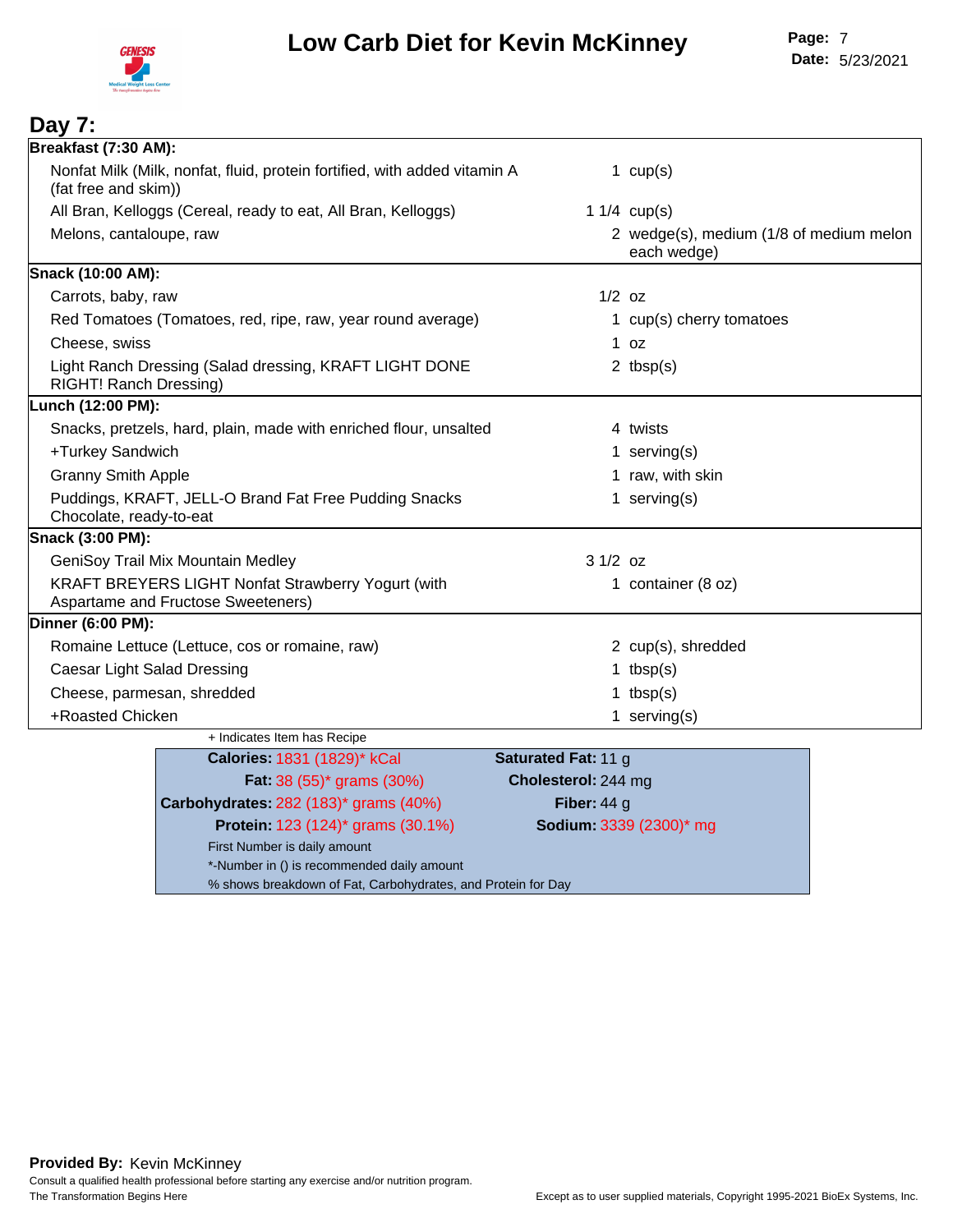

**Page:** 1 **Date:** 5/23/2021

|                                                                                                           |              |                                    | <b>Calories</b> | Fat            | Carbohydrates Protein Sat. Fat Cholesterol |                |                 |              | <b>Fiber</b>     | Sodium       |
|-----------------------------------------------------------------------------------------------------------|--------------|------------------------------------|-----------------|----------------|--------------------------------------------|----------------|-----------------|--------------|------------------|--------------|
| Day 1:                                                                                                    |              |                                    | (kCal)          | (grams)        | (grams)                                    |                | (grams) (grams) | (grams)      | (grams)          | (mgs)        |
| Breakfast (7:30 AM):                                                                                      |              |                                    |                 |                |                                            |                |                 |              |                  |              |
| Nonfat Milk (Milk, nonfat, fluid, with added<br>vitamin A (fat free or skim))                             | 1            | cup(s)                             | 83.3            | 0.2            | 12.2                                       | 8.3            | 0.1             | 4.9          | $\Omega$         | 102.9        |
| Low Fat Cheddar or Colby Cheese<br>(Cheese, low fat, cheddar or colby)                                    |              | $1$ oz                             | 49              | $\overline{2}$ | 0.5                                        | 6.9            | 1.2             | 6            | $\mathbf 0$      | 173.5        |
| <b>Granny Smith Apple</b>                                                                                 | 1            | raw, with skin                     | 111.8           | 0.7            | 29                                         | 0.4            | 0.1             | $\Omega$     | 5.1              | $\mathbf{0}$ |
| +Egg Omelet                                                                                               | 1            | serving(s)                         | 103.4           | 5.1            | 0.9                                        | 13.5           | 1.6             | 211.5        | $\Omega$         | 179.6        |
|                                                                                                           |              | <b>Meal Total:</b>                 | 348             | 8              | 43                                         | 29             | $\mathbf{3}$    | 222          | $5\phantom{1}$   | 456          |
| Snack (10:00 AM):                                                                                         |              |                                    |                 |                |                                            |                |                 |              |                  |              |
| Light Ranch Dressing (Salad dressing,<br><b>KRAFT LIGHT DONE RIGHT! Ranch</b><br>Dressing)                | 3            | tbsp(s)                            | 115.2           | 10.3           | 4.7                                        | 0.5            | 0.9             | 12.6         | 0.2              | 454          |
| Peppers, sweet, red, raw                                                                                  | 11/4         | cup(s), chopped                    | 57.7            | 0.6            | 11.2                                       | 1.8            | 0.1             | 0            | 3.9              | 7.4          |
| Broccoli, raw                                                                                             | 11/4         | cup(s), chopped                    | 37.4            | 0.4            | 7.3                                        | 3.1            | $\Omega$        | $\mathbf{0}$ | 2.9              | 36.3         |
| Carrots, baby, raw                                                                                        | $\mathbf{1}$ | 0Z                                 | 9.9             | $\Omega$       | 2.3                                        | 0.2            | $\mathbf 0$     | 0            | 0.8              | 22.1         |
|                                                                                                           |              | <b>Meal Total:</b>                 | 220             | 11             | 26                                         | $6\phantom{1}$ | $\mathbf{1}$    | 13           | 8                | 520          |
| Lunch (12:00 PM):                                                                                         |              |                                    |                 |                |                                            |                |                 |              |                  |              |
| Avocado (Avocados, raw, all commercial<br>varieties)                                                      | 1/2          | cup(s), sliced                     | 116.8           | 10.7           | 6.2                                        | 1.5            | 1.6             | 0            | 4.9              | 5.1          |
| Spinach, raw                                                                                              | 1/2          | cup(s)                             | 3.4             | 0.1            | 0.5                                        | 0.4            | $\mathbf{0}$    | $\mathbf{0}$ | 0.3              | 11.9         |
| Low Fat Cheddar or Colby Cheese<br>(Cheese, low fat, cheddar or colby)                                    | $11/2$ oz    |                                    | 73.6            | 3              | 0.8                                        | 10.4           | 1.8             | 8.9          | $\Omega$         | 260.3        |
| Boars Head Turkey Breast Ovengold<br>Roast                                                                |              | 3 serving(s) (2 oz per<br>serving) | 180             | 3              | $\mathbf 0$                                | 39.6           | $\mathbf 0$     | 60           | $\boldsymbol{0}$ | 1068         |
| La Tortilla Tortillas Carb Cutting, Original                                                              |              | 2 $totilla(s)$                     | 120             | 3              | 22                                         | 10             | $\pmb{0}$       | $\Omega$     | 14               | 300          |
|                                                                                                           |              | <b>Meal Total:</b>                 | 494             | 20             | 30                                         | 62             | $\mathbf{3}$    | 69           | 19               | 1645         |
| Snack (3:00 PM):                                                                                          |              |                                    |                 |                |                                            |                |                 |              |                  |              |
| <b>GeniSoy Trail Mix Mountain Medley</b>                                                                  | 31/2         | 0Z                                 | 91              | 4.2            | 11.2                                       | 2.8            | 0.7             | $\mathbf 0$  | 1.4              | 84           |
| <b>KRAFT BREYERS LIGHT Nonfat</b><br>Strawberry Yogurt (with Aspartame and<br><b>Fructose Sweeteners)</b> | $\mathbf{1}$ | container (8 oz)                   | 124.8           | 0.5            | 22.5                                       | 7.7            | 0.2             | 11.4         | $\mathbf{0}$     | 102.2        |
|                                                                                                           |              | <b>Meal Total:</b>                 | 216             | $5\phantom{1}$ | 34                                         | 11             | $\mathbf{1}$    | 11           | $\mathbf{1}$     | 186          |

**Provided By:** Kevin McKinney **N/A = Nutritional Information Not Available**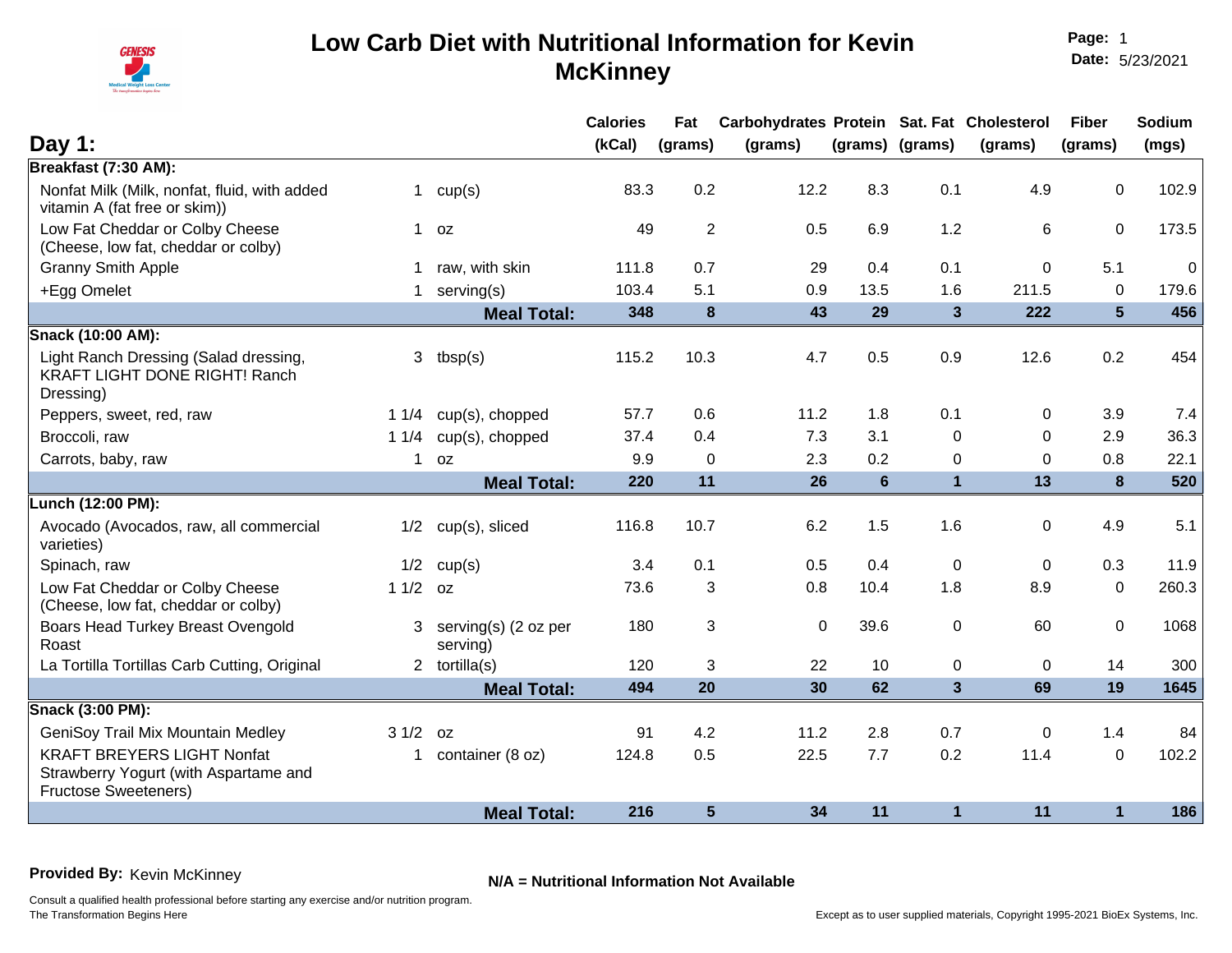

**Page:** 2 **Date:** 5/23/2021

|                                   |      |                                  | <b>Calories</b> | Fat     | Carbohydrates Protein Sat. Fat Cholesterol |      |                 |         | <b>Fiber</b> | <b>Sodium</b> |
|-----------------------------------|------|----------------------------------|-----------------|---------|--------------------------------------------|------|-----------------|---------|--------------|---------------|
| Day 1:                            |      |                                  | (kCal)          | (grams) | (grams)                                    |      | (grams) (grams) | (grams) | (grams)      | (mgs)         |
| Dinner (6:00 PM):                 |      |                                  |                 |         |                                            |      |                 |         |              |               |
| +Seasoned Pork Chops              |      | serving(s)                       | 329.3           | 15.9    | 13.7                                       | 31.3 | 5.8             | 87      |              | 477.5         |
| +Sauteed Squash                   | 11/2 | serving(s)                       | 61.7            | 1.2     | 11.5                                       | 4.3  | 0.2             |         | 3.7          | 18.3          |
| Rice, brown, medium-grain, cooked | 1/2  | cup(s)                           | 109.2           | 0.8     | 22.9                                       | 2.3  | 0.2             |         | 1.8          |               |
|                                   |      | <b>Meal Total:</b>               | 500             | 18      | 48                                         | 38   |                 | 87      |              | 497           |
| + Indicates Item has Recipe       |      | <b>Total Nutritional Values:</b> | 1778            | 62      | 180                                        | 145  | 15              | 402     | 41           | 3304          |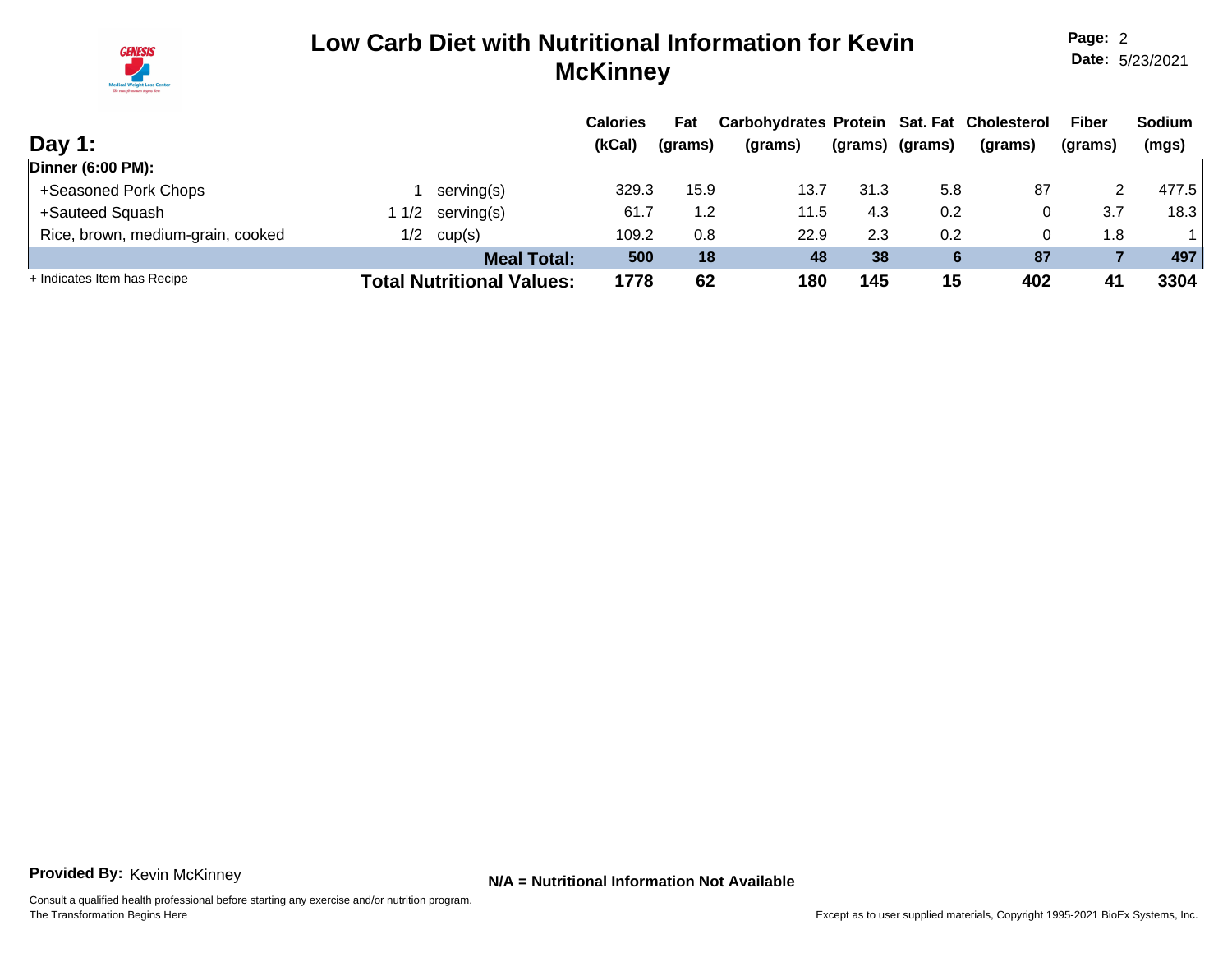

|                                                                                                |                       |                                                         | <b>Calories</b> | Fat            | Carbohydrates Protein Sat. Fat Cholesterol |                |                 |                 | <b>Fiber</b>   | Sodium      |
|------------------------------------------------------------------------------------------------|-----------------------|---------------------------------------------------------|-----------------|----------------|--------------------------------------------|----------------|-----------------|-----------------|----------------|-------------|
| Day 2:                                                                                         |                       |                                                         | (kCal)          | (grams)        | (grams)                                    |                | (grams) (grams) | (grams)         | (grams)        | (mgs)       |
| Breakfast (7:30 AM):                                                                           |                       |                                                         |                 |                |                                            |                |                 |                 |                |             |
| Nonfat Milk (Milk, nonfat, fluid, with added<br>vitamin A (fat free or skim))                  | $\mathbf 1$           | cup(s)                                                  | 83.3            | 0.2            | 12.2                                       | 8.3            | 0.1             | 4.9             | 0              | 102.9       |
| All Bran, Kelloggs (Cereal, ready to eat,<br>All Bran, Kelloggs)                               | 1                     | cup(s)                                                  | 168.7           | 2.1            | 48.9                                       | 7.7            | N/A             | $\mathbf 0$     | 21.6           | 560.3       |
| Nuts, almonds unsalted (Nuts, almonds)                                                         |                       | almond(s)                                               | 48.3            | 4.2            | 1.8                                        | 1.8            | 0.3             | $\Omega$        |                | 0.1         |
| Strawberries, raw                                                                              |                       | cup(s), halves                                          | 48.6            | 0.5            | 11.7                                       | $\mathbf{1}$   | 0               | $\Omega$        | 3              | 1.5         |
|                                                                                                |                       | <b>Meal Total:</b>                                      | 349             | $\overline{7}$ | 75                                         | 19             | $\bf{0}$        | $5\phantom{.0}$ | 26             | 665         |
| <b>Snack (10:00 AM):</b>                                                                       |                       |                                                         |                 |                |                                            |                |                 |                 |                |             |
| Kangaroo Whole Wheat Pita Pockets                                                              | 1.                    | pocket(s)                                               | 80              | $\mathbf 0$    | 16                                         | 3              | $\mathbf 0$     | 0               | 4              | 140         |
| Hummus, commercial                                                                             | 3                     | tbsp(s)                                                 | 69.7            | 4              | 6                                          | 3.3            | 0.6             | $\Omega$        | 2.5            | 159.2       |
| Melons, cantaloupe, raw                                                                        | $\overline{2}$        | wedge(s), medium<br>(1/8 of medium<br>melon each wedge) | 46.9            | 0.3            | 11.3                                       | 1.2            | 0.1             | $\Omega$        | 1.2            | 22.1        |
|                                                                                                |                       | <b>Meal Total:</b>                                      | 197             | $\overline{4}$ | 33                                         | $\overline{7}$ | $\mathbf{1}$    | $\mathbf{0}$    | 8              | 321         |
| Lunch (12:00 PM):                                                                              |                       |                                                         |                 |                |                                            |                |                 |                 |                |             |
| +Chef Salad                                                                                    | $\mathbf{2}^{\prime}$ | serving(s)                                              | 363.6           | 10.4           | 12.6                                       | 56.1           | 5               | 63.8            | 4.3            | 1460.3      |
| Crackers, whole-wheat                                                                          | 5                     | cracker(s)                                              | 85.4            | 2.8            | 13.9                                       | 2.1            | 0.4             | $\mathbf 0$     | 2.1            | 120.8       |
| Light Italian Dressing (Salad dressing,<br><b>KRAFT LIGHT DONE RIGHT! Italian</b><br>Dressing) | $\overline{2}$        | tbsp(s)                                                 | 52.7            | 4.5            | 2.5                                        | 0.3            | 0.4             | 0.3             | 0.4            | 228.2       |
|                                                                                                |                       | <b>Meal Total:</b>                                      | 502             | 18             | 29                                         | 59             | $6\phantom{a}$  | 64              | $\overline{7}$ | 1809        |
| Snack (3:00 PM):                                                                               |                       |                                                         |                 |                |                                            |                |                 |                 |                |             |
| Boars Head Lower Sodium Ham                                                                    | 1/2                   | serving(s) (2 oz per<br>serving)                        | 30              | 0.5            | 1                                          | 5.1            | $\pmb{0}$       | 13              | $\mathbf 0$    | 233         |
| Cheese, mozzarella, part skim milk, low<br>moisture                                            | $\mathbf 1$           | <b>OZ</b>                                               | 85.6            | 5.7            | 1.1                                        | 7.4            | 3.1             | 15.3            | $\mathbf 0$    | 149.7       |
| <b>Granny Smith Apple</b>                                                                      | $\mathbf 1$           | raw, with skin                                          | 111.8           | 0.7            | 29                                         | 0.4            | 0.1             | $\Omega$        | 5.1            | $\mathbf 0$ |
|                                                                                                |                       | <b>Meal Total:</b>                                      | 227             | $\overline{7}$ | 31                                         | 13             | 3               | 28              | 5              | 383         |

**Provided By:** Kevin McKinney **N/A = Nutritional Information Not Available**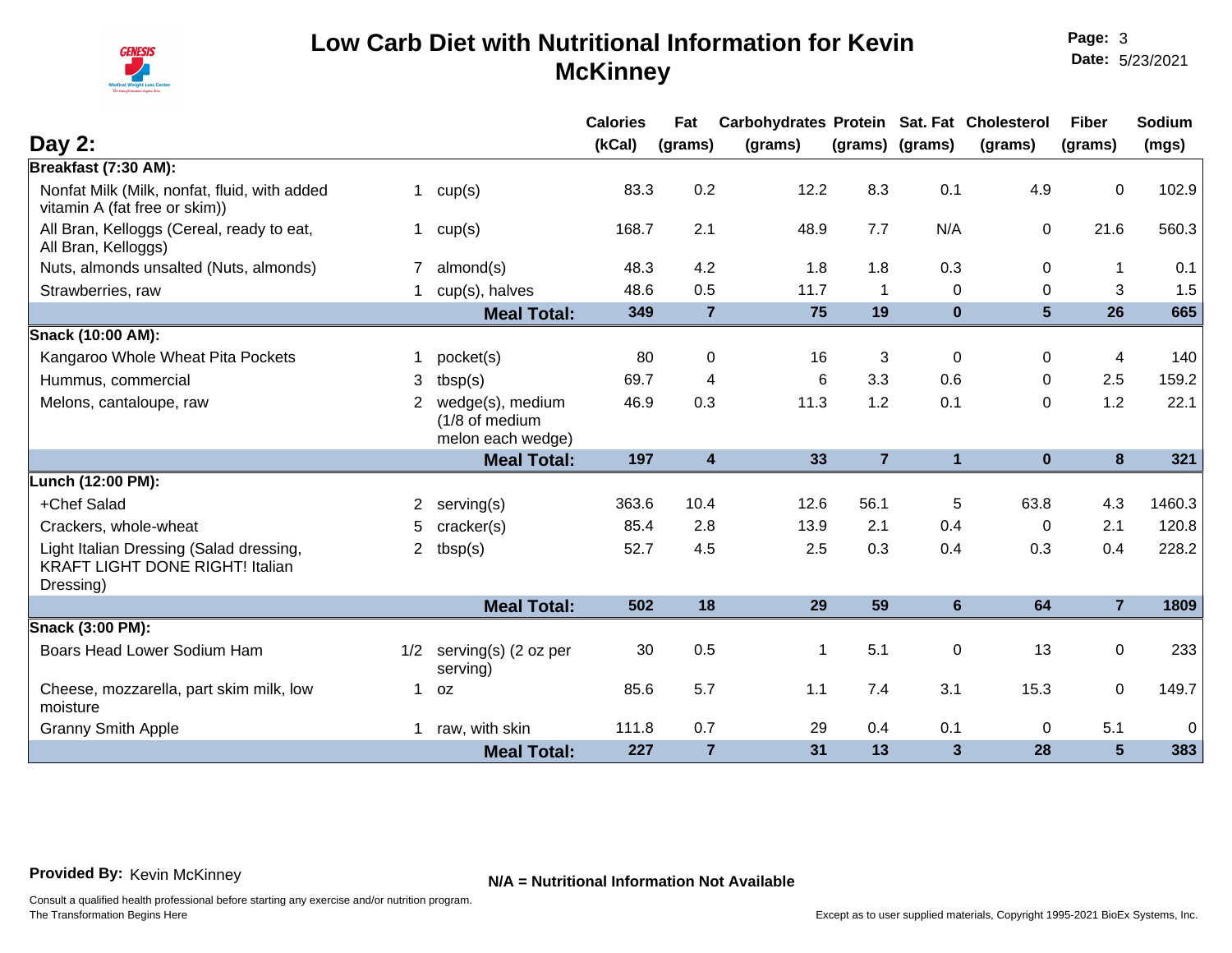

**Page:** 4 **Date:** 5/23/2021

|                             |                                  | <b>Calories</b> | Fat     | Carbohydrates Protein Sat. Fat Cholesterol |         |         |         | <b>Fiber</b> | <b>Sodium</b> |
|-----------------------------|----------------------------------|-----------------|---------|--------------------------------------------|---------|---------|---------|--------------|---------------|
| Day 2:                      |                                  | (kCal)          | (grams) | (grams)                                    | (grams) | (grams) | (grams) | (grams)      | (mgs)         |
| <b>Dinner (6:00 PM):</b>    |                                  |                 |         |                                            |         |         |         |              |               |
| Crackers, whole-wheat       | 3 cracker(s)                     | 51.2            | 1.7     | 8.3                                        | 1.3     | 0.2     |         | 1.2          | 72.5          |
| +Spinach and Mandarin Salad | 2 serving $(s)$                  | 185.1           | 13.9    | 14                                         | 4       | 1.9     |         | 2.9          | 375.4         |
| +Garlic Salmon Fillets      | $1/2$ serving(s)                 | 299.5           | 11.6    | 21.2                                       | 29.1    | 7. ا    | 66.3    | 5.1          | 123.7         |
|                             | <b>Meal Total:</b>               | 536             | 27      | 44                                         | 34      |         | 66      | 9            | 572           |
| + Indicates Item has Recipe | <b>Total Nutritional Values:</b> | 1810            | 63      | 211                                        | 132     | 14      | 164     | 55           | 3750          |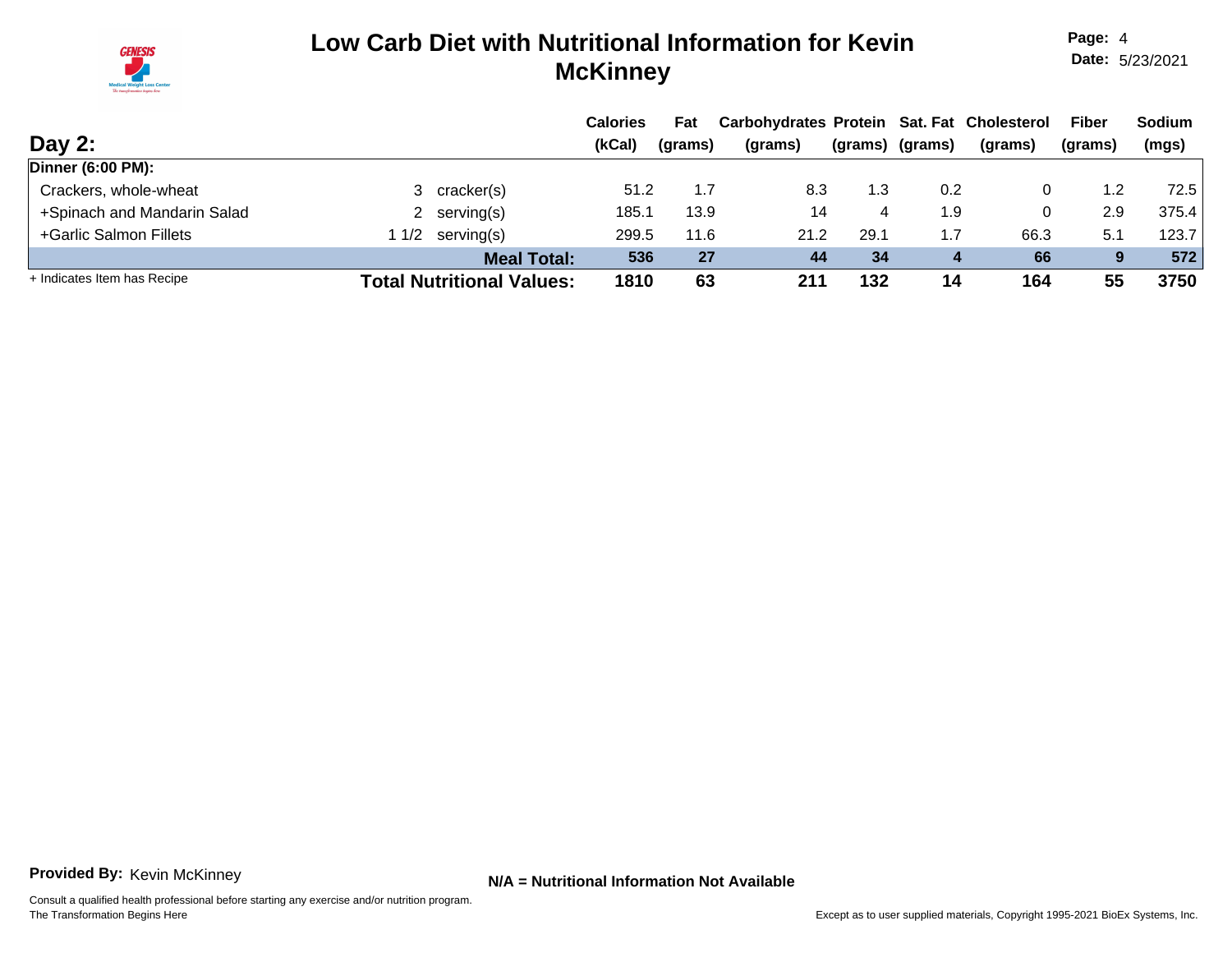

**Page:** 5 **Date:** 5/23/2021

|                                                                                                            |              |                                                         | <b>Calories</b> | Fat            | Carbohydrates Protein Sat. Fat Cholesterol |                         |                 |              | <b>Fiber</b>            | Sodium |
|------------------------------------------------------------------------------------------------------------|--------------|---------------------------------------------------------|-----------------|----------------|--------------------------------------------|-------------------------|-----------------|--------------|-------------------------|--------|
| Day 3:                                                                                                     |              |                                                         | (kCal)          | (grams)        | (grams)                                    |                         | (grams) (grams) | (grams)      | (grams)                 | (mgs)  |
| Breakfast (7:30 AM):                                                                                       |              |                                                         |                 |                |                                            |                         |                 |              |                         |        |
| +Protein Shake                                                                                             | $\mathbf{1}$ | serving(s)                                              | 447.9           | 16.4           | 51.5                                       | 24.2                    | 9.5             | 50.8         | 1.1                     | 348.4  |
|                                                                                                            |              | <b>Meal Total:</b>                                      | 448             | 16             | 51                                         | 24                      | 9               | 51           | $\mathbf{1}$            | 348    |
| Snack (10:00 AM):                                                                                          |              |                                                         |                 |                |                                            |                         |                 |              |                         |        |
| Blueberries, raw                                                                                           |              | cup(s)                                                  | 82.6            | 0.5            | 21                                         | 1.1                     | 0               | $\Omega$     | 3.5                     | 1.4    |
| Snacks, pretzels, hard, plain, made with<br>enriched flour, unsalted                                       |              | 5 twists                                                | 114.3           | 1              | 23.8                                       | 2.7                     | 0.2             | $\Omega$     | 0.8                     | 86.7   |
|                                                                                                            |              | <b>Meal Total:</b>                                      | 197             | $\overline{2}$ | 45                                         | $\overline{\mathbf{4}}$ | $\bf{0}$        | $\mathbf{0}$ | $\overline{\mathbf{4}}$ | 88     |
| Lunch (12:00 PM):                                                                                          |              |                                                         |                 |                |                                            |                         |                 |              |                         |        |
| Tomato Sauce - Canned (Tomato<br>products, canned, sauce)                                                  | 1/3          | cup(s)                                                  | 19.4            | 0.1            | 4.3                                        | 1.1                     | 0               | 0            | 1.2                     | 423.7  |
| Chicken Breast (Roasted, Skinless)<br>(Chicken, broilers or fryers, breast, meat<br>only, cooked, roasted) |              | $5$ $oz$                                                | 233.9           | 5.1            | $\mathbf 0$                                | 44                      | 1.4             | 120.5        | $\mathbf 0$             | 104.9  |
| Cheese, mozzarella, part skim milk, low<br>moisture                                                        | $\mathbf 1$  | 0Z                                                      | 85.6            | 5.7            | 1.1                                        | 7.4                     | 3.1             | 15.3         | $\mathbf 0$             | 149.7  |
| Kangaroo Whole Wheat Pita Pockets                                                                          |              | 2 pocket(s)                                             | 160             | $\mathbf 0$    | 32                                         | 6                       | 0               | $\Omega$     | 8                       | 280    |
|                                                                                                            |              | <b>Meal Total:</b>                                      | 499             | 11             | 37                                         | 58                      | $5\phantom{1}$  | 136          | 9                       | 958    |
| Snack (3:00 PM):                                                                                           |              |                                                         |                 |                |                                            |                         |                 |              |                         |        |
| Melons, cantaloupe, raw                                                                                    | 2            | wedge(s), medium<br>(1/8 of medium<br>melon each wedge) | 46.9            | 0.3            | 11.3                                       | 1.2                     | 0.1             | $\Omega$     | 1.2                     | 22.1   |
| Boars Head Lower Sodium Ham                                                                                |              | 2 serving(s) (2 oz per<br>serving)                      | 120             | $\overline{2}$ | 4                                          | 20.4                    | $\mathbf 0$     | 52           | $\mathbf 0$             | 932    |
|                                                                                                            |              | <b>Meal Total:</b>                                      | 167             | $\overline{2}$ | 15                                         | 22                      | $\bf{0}$        | 52           | $\mathbf{1}$            | 954    |
| <b>Dinner (6:00 PM):</b>                                                                                   |              |                                                         |                 |                |                                            |                         |                 |              |                         |        |
| +Beef and Veggie Stir-Fry                                                                                  |              | 1 $1/4$ serving(s)                                      | 405             | 23.4           | 16.6                                       | 31.9                    | 8               | 66.6         | 3.6                     | 314.7  |
| Rice, brown, medium-grain, cooked                                                                          | 1/2          | cup(s)                                                  | 109.2           | 0.8            | 22.9                                       | 2.3                     | 0.2             | $\Omega$     | 1.8                     | 1      |
|                                                                                                            |              | <b>Meal Total:</b>                                      | 514             | 24             | 40                                         | 34                      | 8               | 67           | 5                       | 316    |
| + Indicates Item has Recipe                                                                                |              | <b>Total Nutritional Values:</b>                        | 1825            | 55             | 188                                        | 142                     | 23              | 305          | 21                      | 2665   |

**Provided By:** Kevin McKinney **N/A = Nutritional Information Not Available**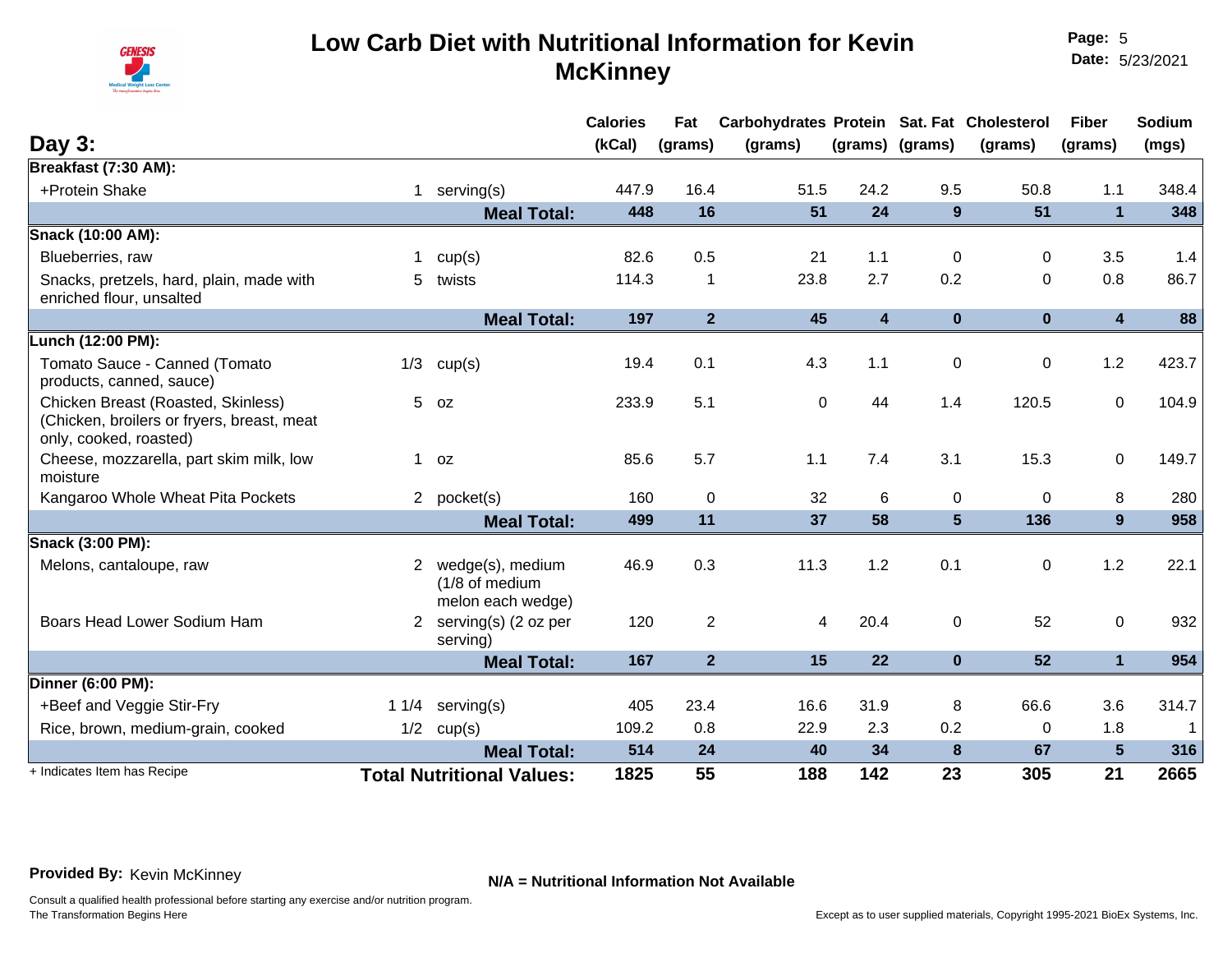

**Page:** 6 **Date:** 5/23/2021

|                                                                                                                           |                                                         | <b>Calories</b> | Fat             | Carbohydrates Protein Sat. Fat Cholesterol |             |                         |                | <b>Fiber</b>   | Sodium      |
|---------------------------------------------------------------------------------------------------------------------------|---------------------------------------------------------|-----------------|-----------------|--------------------------------------------|-------------|-------------------------|----------------|----------------|-------------|
| Day $4:$                                                                                                                  |                                                         | (kCal)          | (grams)         | (grams)                                    |             | (grams) (grams)         | (grams)        | (grams)        | (mgs)       |
| Breakfast (7:30 AM):                                                                                                      |                                                         |                 |                 |                                            |             |                         |                |                |             |
| Mrs Butterworths Sugar Free Syrup (Mrs<br>1/4<br><b>Butterworths Sugar Free Syrup)</b>                                    | cup(s)                                                  | 36              | $\pmb{0}$       | $\mathbf 0$                                | 0           | $\pmb{0}$               | $\mathbf 0$    | $\mathbf 0$    | 100         |
| Nonfat Milk (Milk, nonfat, fluid, protein<br>$\mathbf{1}$<br>fortified, with added vitamin A (fat free and<br>skim))      | cup(s)                                                  | 100.9           | 0.6             | 13.7                                       | 9.7         | 0.4                     | 4.9            | $\mathbf 0$    | 145.1       |
| Smart Balance Light Buttery Spread<br>1/2                                                                                 | tbsp(s)                                                 | 22.5            | 2.5             | $\overline{0}$                             | $\mathbf 0$ | 0.7                     | $\mathbf{0}$   | 0              | 45          |
| +Blueberry Protein Pancakes<br>$\mathbf 1$                                                                                | serving(s)                                              | 200.2           | 2.1             | 37.3                                       | 10.6        | 0.6                     | 3.1            | 5              | 452.4       |
|                                                                                                                           | <b>Meal Total:</b>                                      | 360             | $5\phantom{1}$  | 51                                         | 20          | 2 <sup>2</sup>          | 8              | $5\phantom{1}$ | 743         |
| Snack (10:00 AM):                                                                                                         |                                                         |                 |                 |                                            |             |                         |                |                |             |
| Cheese, mozzarella, part skim milk, low<br>$\mathbf{1}$<br>moisture                                                       | 0Z                                                      | 85.6            | 5.7             | 1.1                                        | 7.4         | 3.1                     | 15.3           | $\mathbf 0$    | 149.7       |
| <b>Granny Smith Apple</b><br>$\mathbf 1$                                                                                  | raw, with skin                                          | 111.8           | 0.7             | 29                                         | 0.4         | 0.1                     | 0              | 5.1            | $\mathbf 0$ |
|                                                                                                                           | <b>Meal Total:</b>                                      | 197             | $6\phantom{1}6$ | 30                                         | 8           | $\overline{\mathbf{3}}$ | 15             | $5\phantom{1}$ | 150         |
| Lunch (12:00 PM):                                                                                                         |                                                         |                 |                 |                                            |             |                         |                |                |             |
| Wheat Bread (Bread, whole-wheat,<br>$\overline{2}$<br>commercially prepared)                                              | slice(s)                                                | 138.3           | 1.9             | 23.1                                       | 7.3         | 0.4                     | 0              | 3.8            | 264.3       |
| Melons, cantaloupe, raw<br>$\overline{2}$                                                                                 | wedge(s), medium<br>(1/8 of medium<br>melon each wedge) | 46.9            | 0.3             | 11.3                                       | $1.2$       | 0.1                     | 0              | 1.2            | 22.1        |
| Spinach, raw<br>5                                                                                                         | leaf(s)                                                 | 11.5            | 0.2             | 1.8                                        | 1.4         | 0                       | 0              | 1.1            | 39.5        |
| +Tangy Salad<br>11/2                                                                                                      | serving(s)                                              | 150.8           | 11              | 12                                         | 1.9         | 1.5                     | $\Omega$       | 3.3            | 66          |
| +Egg-Tofu Salad                                                                                                           | 2 serving $(s)$                                         | 155.8           | 8.5             | 10.6                                       | 7.7         | 1.2                     | 5.5            | 0.8            | 492.2       |
|                                                                                                                           | <b>Meal Total:</b>                                      | 503             | 22              | 59                                         | 19          | $\mathbf{3}$            | $6\phantom{1}$ | 10             | 884         |
| Snack (3:00 PM):                                                                                                          |                                                         |                 |                 |                                            |             |                         |                |                |             |
| <b>KRAFT BREYERS LIGHT Nonfat</b><br>$\mathbf{1}$<br>Strawberry Yogurt (with Aspartame and<br><b>Fructose Sweeteners)</b> | container (8 oz)                                        | 124.8           | 0.5             | 22.5                                       | 7.7         | 0.2                     | 11.4           | $\mathbf 0$    | 102.2       |
| GeniSoy Trail Mix Mountain Medley<br>$31/2$ oz                                                                            |                                                         | 91              | 4.2             | 11.2                                       | 2.8         | 0.7                     | $\mathbf 0$    | 1.4            | 84          |
|                                                                                                                           | <b>Meal Total:</b>                                      | 216             | $5\phantom{1}$  | 34                                         | 11          | $\mathbf{1}$            | 11             | $\mathbf{1}$   | 186         |

**Provided By:** Kevin McKinney **N/A = Nutritional Information Not Available**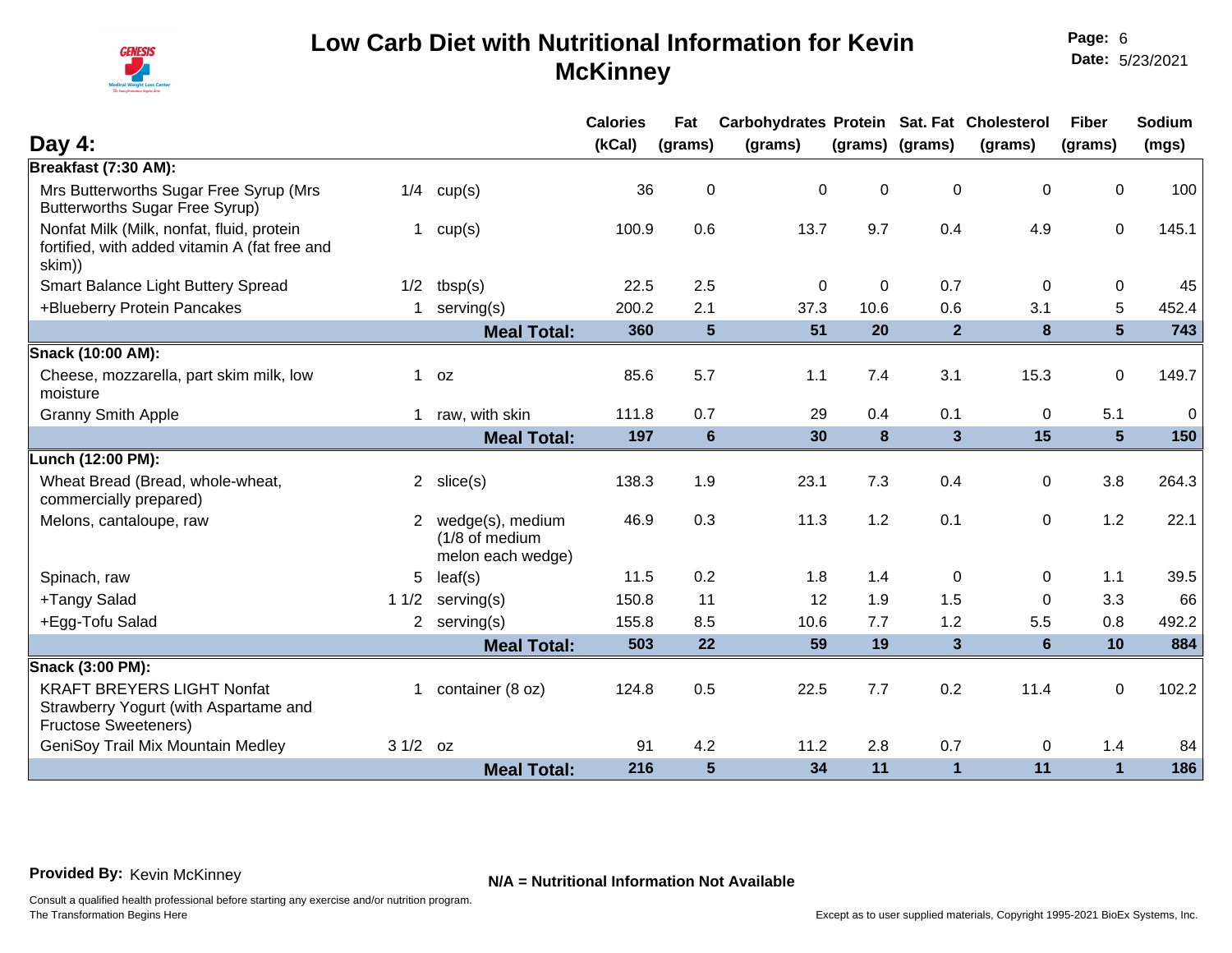

**Page:** 7 **Date:** 5/23/2021

|                                                                                  |     |                                  | <b>Calories</b> | Fat     | Carbohydrates Protein Sat. Fat Cholesterol |      |                 |         | <b>Fiber</b> | <b>Sodium</b> |
|----------------------------------------------------------------------------------|-----|----------------------------------|-----------------|---------|--------------------------------------------|------|-----------------|---------|--------------|---------------|
| Day 4:                                                                           |     |                                  | (kCal)          | (grams) | (grams)                                    |      | (grams) (grams) | (grams) | (grams)      | (mgs)         |
| Dinner (6:00 PM):                                                                |     |                                  |                 |         |                                            |      |                 |         |              |               |
| +Garlic Chicken Breast                                                           |     | serving(s)                       | 271.1           | 6.1     | 0.5                                        | 50.2 | 1.3             | 151     | $\Omega$     | 274           |
| +Glazed Carrots                                                                  |     | serving(s)                       | 72              | 1.7     | 14.3                                       | 1.1  | 0.3             | 0       | 3.2          | 113.8         |
| Rice, brown, medium-grain, cooked                                                | 1/2 | cup(s)                           | 109.2           | 0.8     | 22.9                                       | 2.3  | 0.2             | 0       | 1.8          |               |
| Puddings, KRAFT, JELL-O Brand Fat Free<br>Pudding Snacks Chocolate, ready-to-eat |     | serving(s)                       | 101.7           | 0.5     | 22.7                                       | 2.8  | 0.3             | 2.3     | 0.9          | 192.1         |
|                                                                                  |     | <b>Meal Total:</b>               | 554             | 9       | 60                                         | 56   | 2               | 153     | 6            | 581           |
| + Indicates Item has Recipe                                                      |     | <b>Total Nutritional Values:</b> | 1830            | 47      | 234                                        | 114  | 11              | 194     | 28           | 2543          |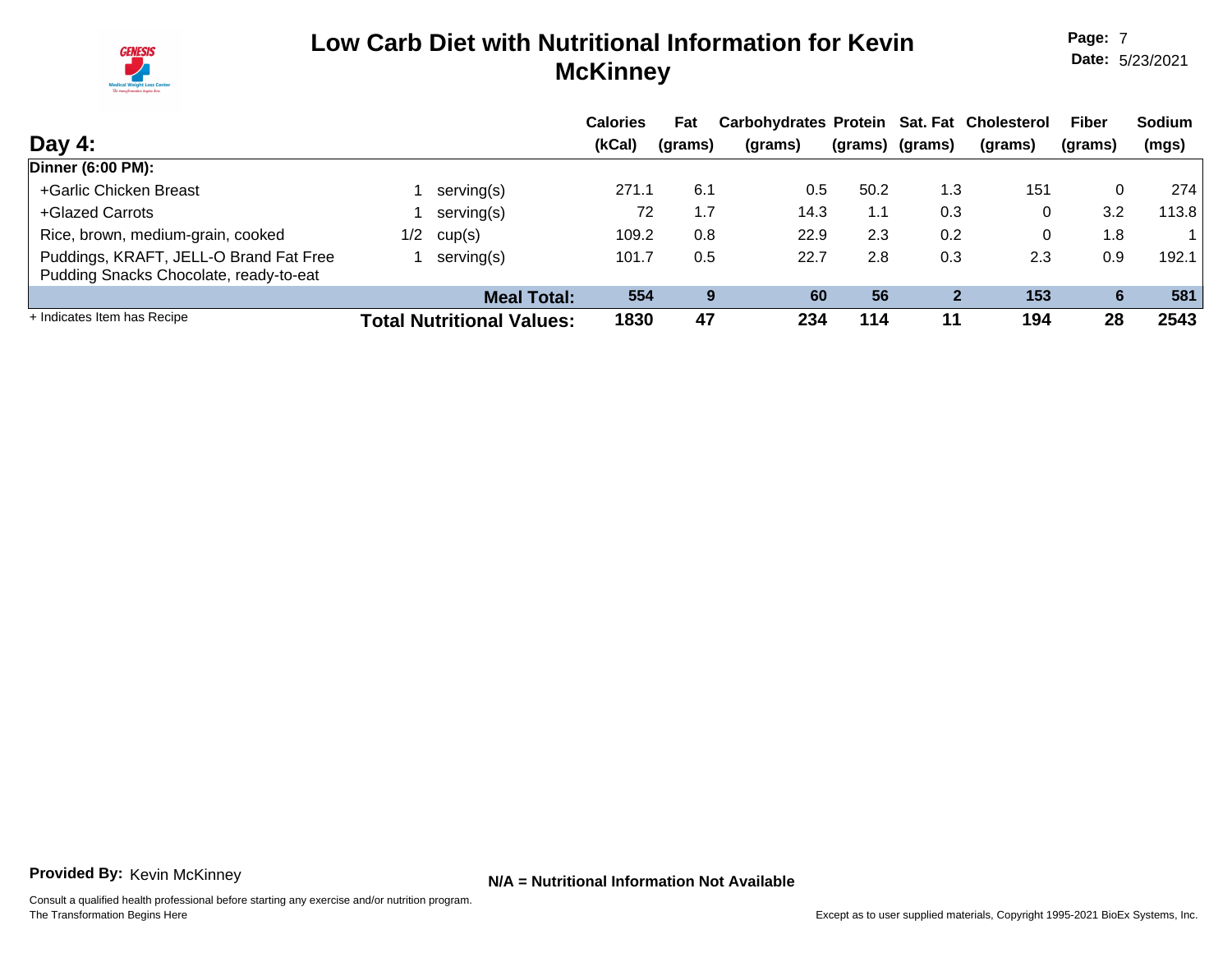

|                                                                                                           |                |                                  | <b>Calories</b> | Fat            | Carbohydrates Protein Sat. Fat Cholesterol |                |                         |             | <b>Fiber</b>   | Sodium      |
|-----------------------------------------------------------------------------------------------------------|----------------|----------------------------------|-----------------|----------------|--------------------------------------------|----------------|-------------------------|-------------|----------------|-------------|
| Day 5:                                                                                                    |                |                                  | (kCal)          | (grams)        | (grams)                                    |                | (grams) (grams)         | (grams)     | (grams)        | (mgs)       |
| Breakfast (7:30 AM):                                                                                      |                |                                  |                 |                |                                            |                |                         |             |                |             |
| Nonfat Milk (Milk, nonfat, fluid, protein<br>fortified, with added vitamin A (fat free and<br>skim))      | $\mathbf{1}$   | cup(s)                           | 100.9           | 0.6            | 13.7                                       | 9.7            | 0.4                     | 4.9         | $\mathbf 0$    | 145.1       |
| +Breakfast Taco                                                                                           | $\mathbf{1}$   | serving(s)                       | 240.1           | 12.4           | 19.2                                       | 11.9           | 3.7                     | 221.7       | 1.1            | 470.1       |
|                                                                                                           |                | <b>Meal Total:</b>               | 341             | 13             | 33                                         | 22             | $\overline{\mathbf{4}}$ | 227         | $\overline{1}$ | 615         |
| Snack (10:00 AM):                                                                                         |                |                                  |                 |                |                                            |                |                         |             |                |             |
| Celery, raw                                                                                               | 6              | strip(s) (4 long<br>each)        | 3.8             | $\mathbf 0$    | 0.7                                        | 0.2            | 0                       | 0           | 0.4            | 19.2        |
| Peanut butter, smooth style, without salt                                                                 |                | 2 $tbsp(s)$                      | 188.2           | 16.1           | 6.3                                        | 8              | 3.3                     | 0           | 1.9            | 5.4         |
|                                                                                                           |                | <b>Meal Total:</b>               | 192             | 16             | $\overline{7}$                             | $\bf{8}$       | $\overline{\mathbf{3}}$ | $\mathbf 0$ | 2 <sup>2</sup> | 25          |
| Lunch (12:00 PM):                                                                                         |                |                                  |                 |                |                                            |                |                         |             |                |             |
| <b>Granny Smith Apple</b>                                                                                 | 1              | raw, with skin                   | 111.8           | 0.7            | 29                                         | 0.4            | 0.1                     | 0           | 5.1            | $\mathbf 0$ |
| Snacks, potato chips, reduced fat                                                                         | 1/2            | 0Z                               | 66.8            | 2.9            | 9.5                                        | $\overline{1}$ | 0.6                     | $\Omega$    | 0.8            | 69.7        |
| +Tuna Salad Sandwich                                                                                      | $\mathbf{1}$   | serving(s)                       | 311.2           | 7.6            | 30.6                                       | 29.3           | 1.4                     | 30.8        | 4.3            | 552.2       |
|                                                                                                           |                | <b>Meal Total:</b>               | 490             | 11             | 69                                         | 31             | 2 <sup>2</sup>          | 31          | 10             | 622         |
| Snack (3:00 PM):                                                                                          |                |                                  |                 |                |                                            |                |                         |             |                |             |
| Nuts, almonds unsalted (Nuts, almonds)                                                                    | 10             | almond(s)                        | 69              | 5.9            | 2.6                                        | 2.5            | 0.4                     | 0           | 1.5            | 0.1         |
| Strawberries, raw                                                                                         |                | cup(s), halves                   | 48.6            | 0.5            | 11.7                                       | $\overline{1}$ | $\Omega$                | $\Omega$    | 3              | 1.5         |
| <b>KRAFT BREYERS LIGHT Nonfat</b><br>Strawberry Yogurt (with Aspartame and<br><b>Fructose Sweeteners)</b> | 1              | container (8 oz)                 | 124.8           | 0.5            | 22.5                                       | 7.7            | 0.2                     | 11.4        | $\mathbf 0$    | 102.2       |
|                                                                                                           |                | <b>Meal Total:</b>               | 242             | $\overline{7}$ | 37                                         | 11             | $\mathbf{1}$            | 11          | 5 <sup>5</sup> | 104         |
| Dinner (6:00 PM):                                                                                         |                |                                  |                 |                |                                            |                |                         |             |                |             |
| +Turkey Burgers                                                                                           |                | serving(s)                       | 236             | 8.7            | 21.5                                       | 17             | 2.3                     | 59.7        | 1.3            | 293         |
| +Homemade Tortilla Chips                                                                                  | 2              | serving(s)                       | 130.8           | 1.7            | 26.8                                       | 3.4            | 0.3                     | 0           | 3.8            | 27          |
| +Cole Slaw                                                                                                | $\overline{2}$ | serving(s)                       | 78.7            | 5.6            | 7.5                                        | 1.1            | 0.8                     | 0           | 2.1            | 137.7       |
| +Avocado Tomatillo Dressing or Dip                                                                        |                | serving(s)                       | 36.5            | 1.9            | 4.2                                        | 1.5            | 0.4                     | 1.1         | 1.2            | 62.8        |
| Cheese, swiss                                                                                             | 1/2            | 0Z                               | 53.9            | 3.9            | 0.8                                        | 3.8            | 2.5                     | 13          | $\mathbf 0$    | 27.2        |
|                                                                                                           |                | <b>Meal Total:</b>               | 536             | 22             | 61                                         | 27             | $6\phantom{1}$          | 74          | 8              | 548         |
| + Indicates Item has Recipe                                                                               |                | <b>Total Nutritional Values:</b> | 1801            | 69             | 206                                        | 99             | 16                      | 343         | 26             | 1913        |

**Provided By:** Kevin McKinney **N/A = Nutritional Information Not Available**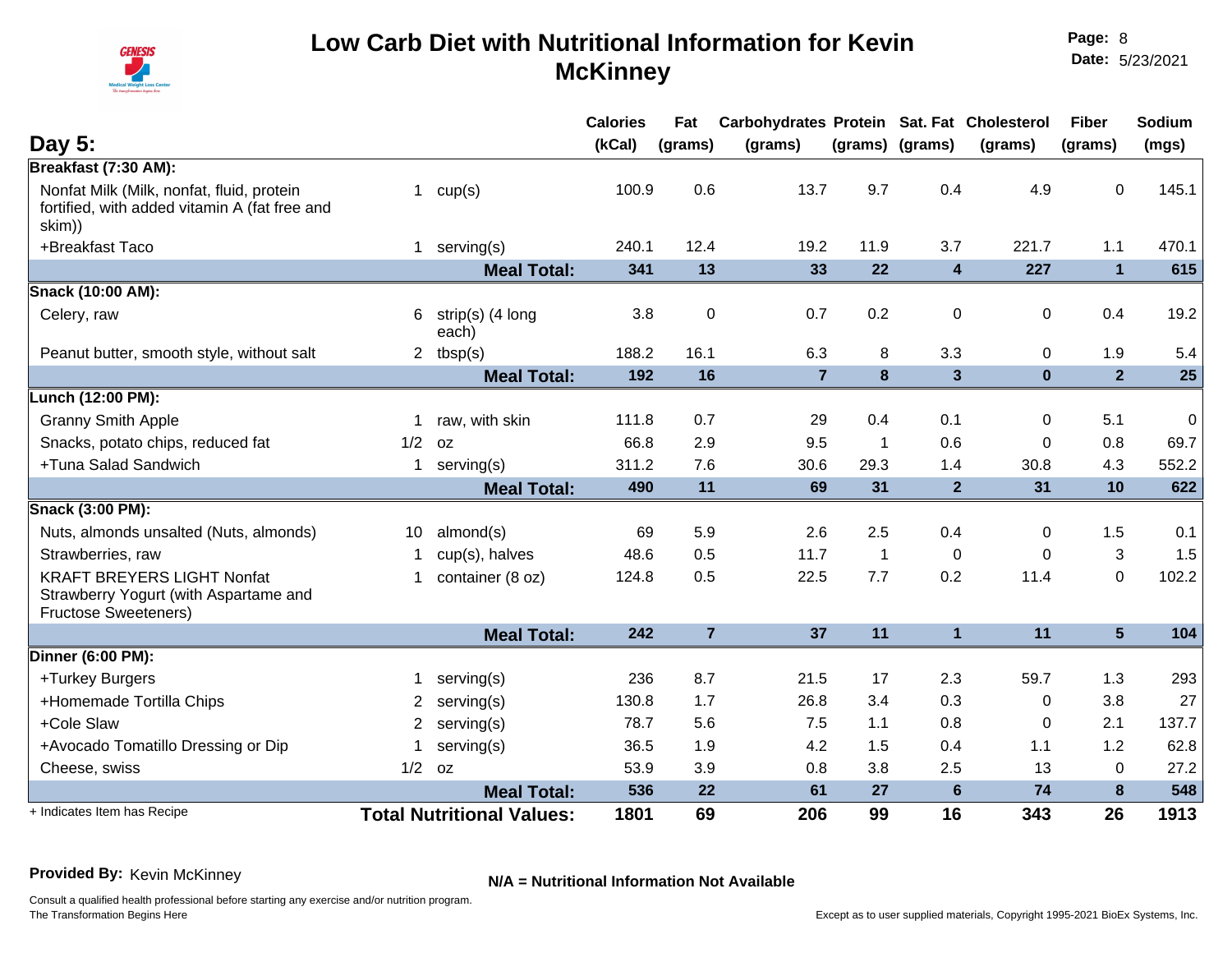

|                                                                                                           |    |                                                         | <b>Calories</b> | Fat              | Carbohydrates Protein Sat. Fat Cholesterol |                 |                 |              | <b>Fiber</b>   | Sodium |
|-----------------------------------------------------------------------------------------------------------|----|---------------------------------------------------------|-----------------|------------------|--------------------------------------------|-----------------|-----------------|--------------|----------------|--------|
| Day $6:$                                                                                                  |    |                                                         | (kCal)          | (grams)          | (grams)                                    |                 | (grams) (grams) | (grams)      | (grams)        | (mgs)  |
| Breakfast (7:30 AM):                                                                                      |    |                                                         |                 |                  |                                            |                 |                 |              |                |        |
| Nonfat Milk (Milk, nonfat, fluid, protein<br>fortified, with added vitamin A (fat free and<br>skim))      | 1  | cup(s)                                                  | 100.9           | 0.6              | 13.7                                       | 9.7             | 0.4             | 4.9          | $\mathbf{0}$   | 145.1  |
| +Egg and Cheese Sandwich                                                                                  |    | 1 serving $(s)$                                         | 261.1           | 12.3             | 20.2                                       | 18.7            | 6.5             | 29.3         | 2.9            | 309.6  |
|                                                                                                           |    | <b>Meal Total:</b>                                      | 362             | 13               | 34                                         | 28              | $\overline{7}$  | 34           | $\overline{3}$ | 455    |
| Snack (10:00 AM):                                                                                         |    |                                                         |                 |                  |                                            |                 |                 |              |                |        |
| Peppers, sweet, red, raw                                                                                  |    | cup(s), chopped                                         | 46.2            | 0.4              | 9                                          | 1.5             | 0               | 0            | 3.1            | $\,6$  |
| +Avocado Tomatillo Dressing or Dip                                                                        |    | serving(s)                                              | 36.5            | 1.9              | 4.2                                        | 1.5             | 0.4             | 1.1          | 1.2            | 62.8   |
| +Homemade Tortilla Chips                                                                                  |    | 2 serving(s)                                            | 130.8           | 1.7              | 26.8                                       | 3.4             | 0.3             | $\Omega$     | 3.8            | 27     |
|                                                                                                           |    | <b>Meal Total:</b>                                      | 214             | $\boldsymbol{4}$ | 40                                         | $6\phantom{1}6$ | $\mathbf{1}$    | $\mathbf{1}$ | 8              | 96     |
| Lunch (12:00 PM):                                                                                         |    |                                                         |                 |                  |                                            |                 |                 |              |                |        |
| +Mini Canadian Bacon Pizza                                                                                | 5  | serving(s)                                              | 478.9           | 23               | 17.6                                       | 47.6            | 10.6            | 112.6        | 1.6            | 2242   |
| Melons, cantaloupe, raw                                                                                   |    | wedge(s), medium<br>(1/8 of medium<br>melon each wedge) | 23.5            | 0.1              | 5.6                                        | 0.6             | 0               | $\Omega$     | 0.6            | 11     |
|                                                                                                           |    | <b>Meal Total:</b>                                      | 502             | 23               | 23                                         | 48              | 11              | 113          | 2 <sup>1</sup> | 2253   |
| Snack (3:00 PM):                                                                                          |    |                                                         |                 |                  |                                            |                 |                 |              |                |        |
| Strawberries, raw                                                                                         |    | cup(s), halves                                          | 48.6            | 0.5              | 11.7                                       | $\overline{1}$  | $\mathbf 0$     | 0            | 3              | 1.5    |
| <b>KRAFT BREYERS LIGHT Nonfat</b><br>Strawberry Yogurt (with Aspartame and<br><b>Fructose Sweeteners)</b> | 1. | container (8 oz)                                        | 124.8           | 0.5              | 22.5                                       | 7.7             | 0.2             | 11.4         | $\mathbf 0$    | 102.2  |
|                                                                                                           |    | <b>Meal Total:</b>                                      | 173             | $\mathbf{1}$     | 34                                         | 9               | $\bf{0}$        | 11           | 3 <sup>5</sup> | 104    |
| Dinner (6:00 PM):                                                                                         |    |                                                         |                 |                  |                                            |                 |                 |              |                |        |
| Light Italian Dressing (Salad dressing,<br><b>KRAFT LIGHT DONE RIGHT! Italian</b><br>Dressing)            |    | 2 $tbsp(s)$                                             | 52.7            | 4.5              | 2.5                                        | 0.3             | 0.4             | 0.3          | 0.4            | 228.2  |
| +Filet Mignon                                                                                             |    | serving(s)                                              | 515.3           | 41.5             | 2.6                                        | 31              | 16.2            | 120.8        | 0.7            | 173.3  |
| +Baby Greens Salad                                                                                        |    | serving(s)                                              | 9.8             | 0.1              | 1.9                                        | 0.8             | 0               | 0            | 1.1            | 7.2    |
|                                                                                                           |    | <b>Meal Total:</b>                                      | 578             | 46               | $\overline{7}$                             | 32              | 17              | 121          | $\mathbf{2}$   | 409    |
| + Indicates Item has Recipe                                                                               |    | <b>Total Nutritional Values:</b>                        | 1829            | 87               | 138                                        | 124             | 35              | 280          | 18             | 3316   |

**Provided By:** Kevin McKinney **N/A = Nutritional Information Not Available**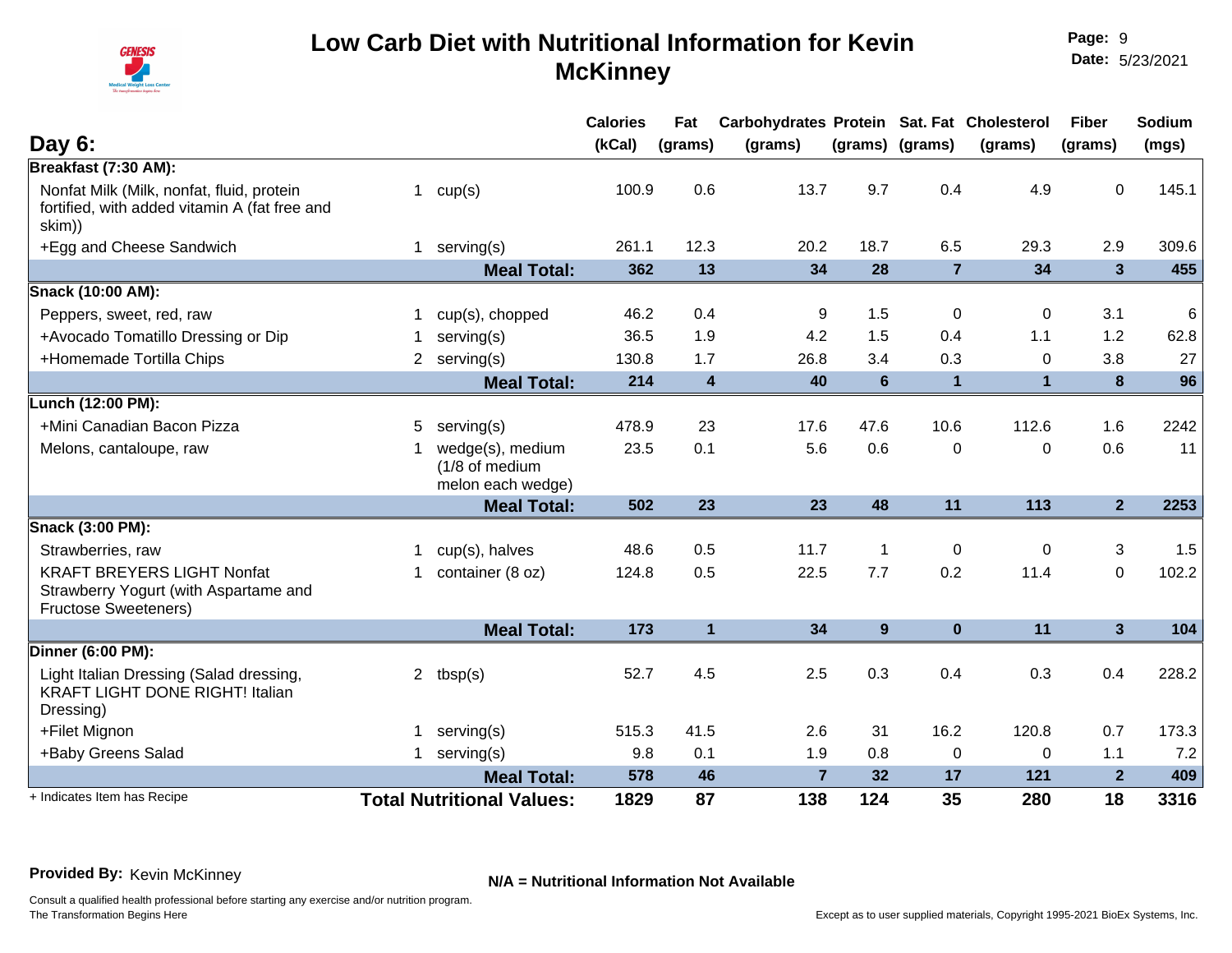

|                                                                                                           |              |                                                         | <b>Calories</b> | Fat                     | Carbohydrates Protein Sat. Fat Cholesterol |       |                 |             | <b>Fiber</b>   | Sodium      |
|-----------------------------------------------------------------------------------------------------------|--------------|---------------------------------------------------------|-----------------|-------------------------|--------------------------------------------|-------|-----------------|-------------|----------------|-------------|
| Day 7:                                                                                                    |              |                                                         | (kCal)          | (grams)                 | (grams)                                    |       | (grams) (grams) | (grams)     | (grams)        | (mgs)       |
| Breakfast (7:30 AM):                                                                                      |              |                                                         |                 |                         |                                            |       |                 |             |                |             |
| Nonfat Milk (Milk, nonfat, fluid, protein<br>fortified, with added vitamin A (fat free and<br>skim))      | $\mathbf{1}$ | cup(s)                                                  | 100.9           | 0.6                     | 13.7                                       | 9.7   | 0.4             | 4.9         | $\mathbf 0$    | 145.1       |
| All Bran, Kelloggs (Cereal, ready to eat,<br>All Bran, Kelloggs)                                          | 11/4         | cup(s)                                                  | 210.9           | 2.7                     | 61.2                                       | 9.7   | N/A             | 0           | 27             | 700.3       |
| Melons, cantaloupe, raw                                                                                   | $2^{\circ}$  | wedge(s), medium<br>(1/8 of medium<br>melon each wedge) | 46.9            | 0.3                     | 11.3                                       | $1.2$ | 0.1             | 0           | 1.2            | 22.1        |
|                                                                                                           |              | <b>Meal Total:</b>                                      | 359             | $\overline{\mathbf{4}}$ | 86                                         | 21    | $\mathbf 0$     | 5           | 28             | 868         |
| Snack (10:00 AM):                                                                                         |              |                                                         |                 |                         |                                            |       |                 |             |                |             |
| Carrots, baby, raw                                                                                        | 1/2          | 0Z                                                      | 5               | $\Omega$                | 1.2                                        | 0.1   | 0               | $\Omega$    | 0.4            | 11.1        |
| Red Tomatoes (Tomatoes, red, ripe, raw,<br>year round average)                                            | $\mathbf{1}$ | cup(s) cherry<br>tomatoes                               | 26.8            | 0.3                     | 5.8                                        | 1.3   | 0               | $\Omega$    | 1.8            | 7.4         |
| Cheese, swiss                                                                                             | $\mathbf 1$  | 0Z                                                      | 107.7           | 7.9                     | 1.5                                        | 7.6   | 5               | 26.1        | $\mathbf 0$    | 54.4        |
| Light Ranch Dressing (Salad dressing,<br><b>KRAFT LIGHT DONE RIGHT! Ranch</b><br>Dressing)                | $\mathbf{2}$ | tbsp(s)                                                 | 76.8            | 6.8                     | 3.2                                        | 0.4   | 0.6             | 8.4         | 0.2            | 302.7       |
|                                                                                                           |              | <b>Meal Total:</b>                                      | 216             | 15                      | 12                                         | 9     | $6\phantom{1}$  | 34          | $\overline{2}$ | 376         |
| Lunch (12:00 PM):                                                                                         |              |                                                         |                 |                         |                                            |       |                 |             |                |             |
| Snacks, pretzels, hard, plain, made with<br>enriched flour, unsalted                                      | 4            | twists                                                  | 91.4            | 0.8                     | 19                                         | 2.2   | 0.2             | 0           | 0.7            | 69.4        |
| +Turkey Sandwich                                                                                          | $\mathbf 1$  | serving(s)                                              | 208.7           | 3.9                     | 20.5                                       | 22.6  | 1               | 35.7        | 3.1            | 637.1       |
| <b>Granny Smith Apple</b>                                                                                 | 1            | raw, with skin                                          | 111.8           | 0.7                     | 29                                         | 0.4   | 0.1             | $\mathbf 0$ | 5.1            | $\mathbf 0$ |
| Puddings, KRAFT, JELL-O Brand Fat Free<br>Pudding Snacks Chocolate, ready-to-eat                          | $\mathbf 1$  | serving(s)                                              | 101.7           | 0.5                     | 22.7                                       | 2.8   | 0.3             | 2.3         | 0.9            | 192.1       |
|                                                                                                           |              | <b>Meal Total:</b>                                      | 514             | 6                       | 91                                         | 28    | $\overline{2}$  | 38          | 10             | 899         |
| Snack (3:00 PM):                                                                                          |              |                                                         |                 |                         |                                            |       |                 |             |                |             |
| GeniSoy Trail Mix Mountain Medley                                                                         | 31/2         | OZ.                                                     | 91              | 4.2                     | 11.2                                       | 2.8   | 0.7             | $\Omega$    | 1.4            | 84          |
| <b>KRAFT BREYERS LIGHT Nonfat</b><br>Strawberry Yogurt (with Aspartame and<br><b>Fructose Sweeteners)</b> | $\mathbf{1}$ | container (8 oz)                                        | 124.8           | 0.5                     | 22.5                                       | 7.7   | 0.2             | 11.4        | $\mathbf 0$    | 102.2       |
|                                                                                                           |              | <b>Meal Total:</b>                                      | 216             | 5                       | 34                                         | 11    | 1               | 11          | $\mathbf 1$    | 186         |
|                                                                                                           |              |                                                         |                 |                         |                                            |       |                 |             |                |             |

**Provided By:** Kevin McKinney **N/A = Nutritional Information Not Available**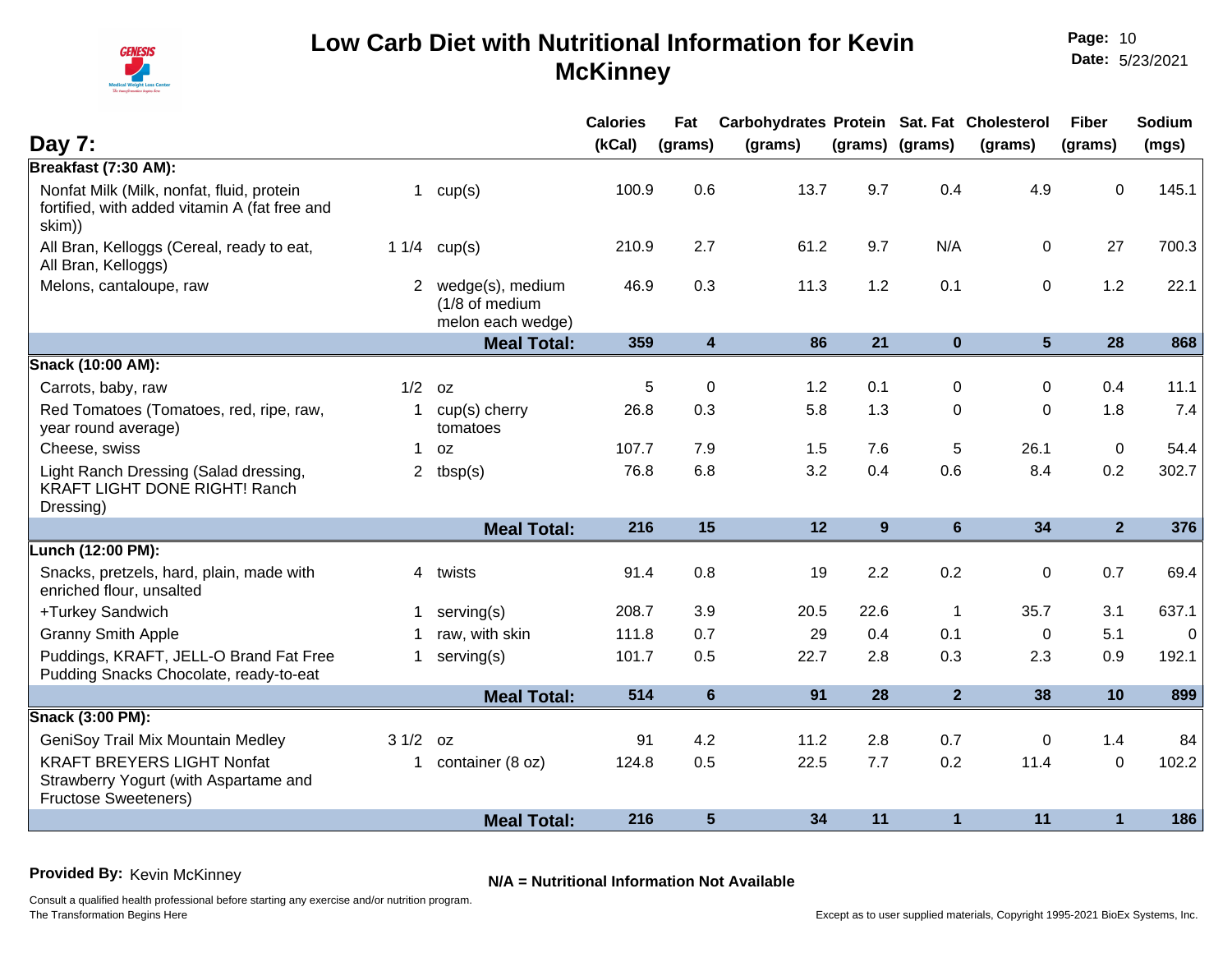

**Page:** 11 **Date:** 5/23/2021

|                                                   |                                  | <b>Calories</b> | Fat     | Carbohydrates Protein Sat. Fat Cholesterol |      |                  |         | Fiber        | <b>Sodium</b> |
|---------------------------------------------------|----------------------------------|-----------------|---------|--------------------------------------------|------|------------------|---------|--------------|---------------|
| Day 7:                                            |                                  | (kCal)          | (grams) | (grams)                                    |      | (grams) (grams)  | (grams) | (grams)      | (mgs)         |
| Dinner (6:00 PM):                                 |                                  |                 |         |                                            |      |                  |         |              |               |
| Romaine Lettuce (Lettuce, cos or<br>romaine, raw) | cup(s), shredded                 | 19              | 0.3     | 3.7                                        | 1.4  | 0                |         | 2.4          | 9             |
| Caesar Light Salad Dressing                       | tbsp(s)                          | 15.5            | 0.6     | 2.6                                        | 0    | 0.1              | 0.5     | 0            | 153           |
| Cheese, parmesan, shredded                        | tbsp(s)                          | 20.8            | 1.4     | 0.2                                        | 1.9  | 0.9              | 3.6     | 0            | 84.8          |
| +Roasted Chicken                                  | serving(s)                       | 471.8           | 6.3     | 52.9                                       | 51.4 | $\overline{1.4}$ | 151     | 0.3          | 764.8         |
|                                                   | <b>Meal Total:</b>               | 527             | 9       | 59                                         | 55   | $\mathbf{2}$     | 155     | $\mathbf{3}$ | 1012          |
| + Indicates Item has Recipe                       | <b>Total Nutritional Values:</b> | 1831            | 38      | 282                                        | 123  | 11               | 244     | 44           | 3339          |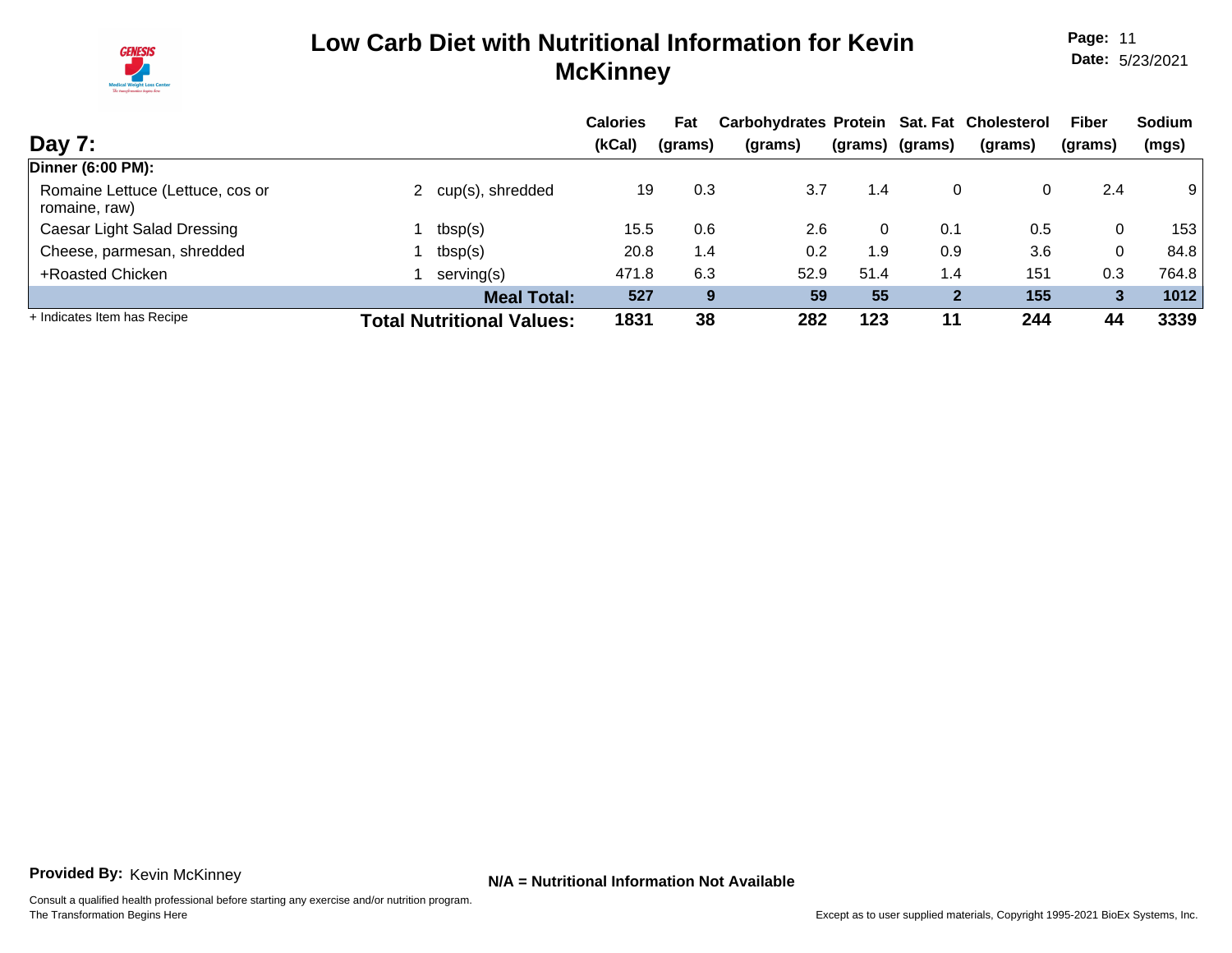

**Page:** 1 **Date:** 5/23/2021

| Day 1:                                                                                                    |              |                                  | <b>Sugars</b><br>(grams) | Iron<br>(mg)   | Vit. A<br>(mcg) | <b>Zinc</b><br>(mg) | Calcium<br>(mg) | Selenium<br>(mcg)       | Mag.(Mg)<br>(mg) | Pot.(K)<br>(mg) |
|-----------------------------------------------------------------------------------------------------------|--------------|----------------------------------|--------------------------|----------------|-----------------|---------------------|-----------------|-------------------------|------------------|-----------------|
| Breakfast (7:30 AM):                                                                                      |              |                                  |                          |                |                 |                     |                 |                         |                  |                 |
| Nonfat Milk (Milk, nonfat, fluid, with added<br>vitamin A (fat free or skim))                             | $\mathbf{1}$ | cup(s)                           | 12.5                     | 0.1            | 149.4           | $\mathbf{1}$        | 298.9           | 7.6                     | 27               | 382.2           |
| Low Fat Cheddar or Colby Cheese<br>(Cheese, low fat, cheddar or colby)                                    | $\mathbf{1}$ | 0Z                               | 0.1                      | 0.1            | 17              | 0.5                 | 117.7           | 4.1                     | 4.5              | 18.7            |
| <b>Granny Smith Apple</b>                                                                                 |              | raw, with skin                   | N/A                      | N/A            | N/A             | N/A                 | N/A             | N/A                     | N/A              | N/A             |
| +Egg Omelet                                                                                               | 1            | serving(s)                       | 0.9                      | $\mathbf 1$    | 70              | 0.6                 | 31.6            | 29.1                    | 13.5             | 175.8           |
|                                                                                                           |              | <b>Meal Total:</b>               | 13                       | $\overline{1}$ | 236             | 2 <sup>2</sup>      | 448             | 41                      | 45               | 577             |
| Snack (10:00 AM):                                                                                         |              |                                  |                          |                |                 |                     |                 |                         |                  |                 |
| Light Ranch Dressing (Salad dressing,<br><b>KRAFT LIGHT DONE RIGHT! Ranch</b><br>Dressing)                | 3            | tbsp(s)                          | 1.9                      | 0.1            | N/A             | N/A                 | 11.7            | N/A                     | N/A              | 60.3            |
| Peppers, sweet, red, raw                                                                                  | 11/4         | cup(s), chopped                  | 7.8                      | 0.8            | 292.4           | 0.5                 | 13              | 0.2                     | 22.3             | 393             |
| Broccoli, raw                                                                                             | 11/4         | cup(s), chopped                  | 1.9                      | 0.8            | 34.1            | 0.5                 | 51.7            | 2.8                     | 23.1             | 347.6           |
| Carrots, baby, raw                                                                                        | $\mathbf 1$  | 0Z                               | 1.3                      | 0.3            | 195.6           | 0                   | 9.1             | 0.3                     | 2.8              | 67.2            |
|                                                                                                           |              | <b>Meal Total:</b>               | 13                       | $\overline{2}$ | 522             | $\mathbf{1}$        | 86              | $\overline{\mathbf{3}}$ | 48               | 868             |
| Lunch (12:00 PM):                                                                                         |              |                                  |                          |                |                 |                     |                 |                         |                  |                 |
| Avocado (Avocados, raw, all commercial<br>varieties)                                                      | 1/2          | cup(s), sliced                   | 0.5                      | 0.4            | 5.1             | 0.5                 | 8.8             | 0.3                     | 21.2             | 354             |
| Spinach, raw                                                                                              | 1/2          | cup(s)                           | 0.1                      | 0.4            | 70.4            | 0.1                 | 14.8            | 0.2                     | 11.9             | 83.7            |
| Low Fat Cheddar or Colby Cheese<br>(Cheese, low fat, cheddar or colby)                                    | $11/2$ oz    |                                  | 0.2                      | 0.2            | 25.5            | 0.8                 | 176.5           | 6.2                     | 6.8              | 28.1            |
| Boars Head Turkey Breast Ovengold<br>Roast                                                                | 3            | serving(s) (2 oz per<br>serving) | N/A                      | N/A            | N/A             | N/A                 | N/A             | N/A                     | N/A              | N/A             |
| La Tortilla Tortillas Carb Cutting, Original                                                              |              | 2 $tortilla(s)$                  | N/A                      | N/A            | N/A             | N/A                 | 80              | N/A                     | N/A              | N/A             |
|                                                                                                           |              | <b>Meal Total:</b>               | $\mathbf{1}$             | $\mathbf{1}$   | 101             | $\mathbf{1}$        | 280             | $\overline{7}$          | 40               | 466             |
| Snack (3:00 PM):                                                                                          |              |                                  |                          |                |                 |                     |                 |                         |                  |                 |
| GeniSoy Trail Mix Mountain Medley                                                                         | 31/2         | 0Z                               | 2.8                      | N/A            | N/A             | N/A                 | N/A             | N/A                     | N/A              | 182             |
| <b>KRAFT BREYERS LIGHT Nonfat</b><br>Strawberry Yogurt (with Aspartame and<br><b>Fructose Sweeteners)</b> | 1.           | container (8 oz)                 | 17.5                     | 0.2            | N/A             | N/A                 | 215.6           | N/A                     | N/A              | 331.4           |
|                                                                                                           |              | <b>Meal Total:</b>               | 20                       | $\bf{0}$       | $\bf{0}$        | $\bf{0}$            | 216             | $\bf{0}$                | $\bf{0}$         | 513             |

**Provided By:** Kevin McKinney **N/A = Nutritional Information Not Available**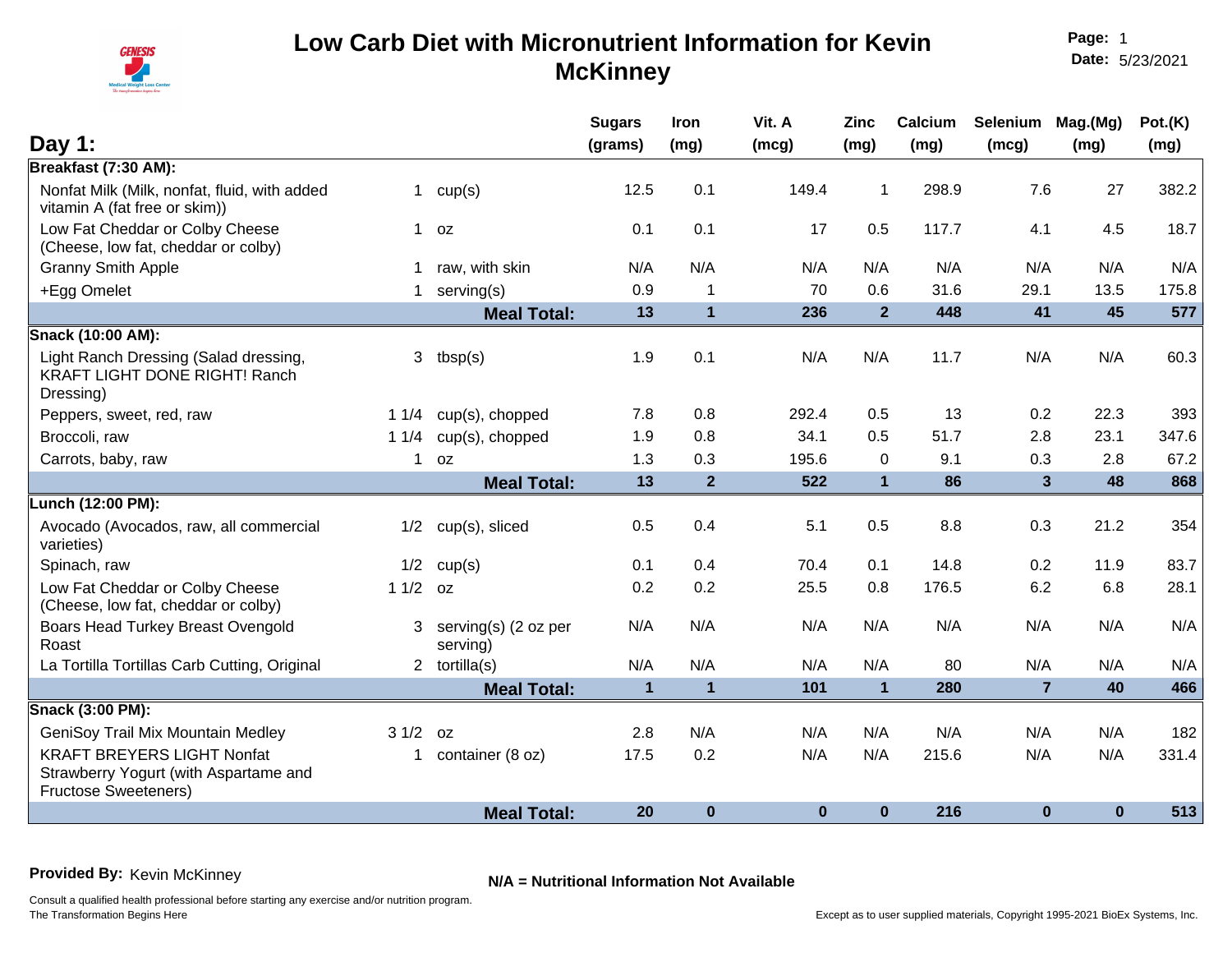

**Page:** 2 **Date:** 5/23/2021

|                                   |     |                                  | <b>Sugars</b> | <b>Iron</b> | Vit. A | Zinc | <b>Calcium</b> | Selenium | Mag.(Mg) | Pot.(K) |
|-----------------------------------|-----|----------------------------------|---------------|-------------|--------|------|----------------|----------|----------|---------|
| Day 1:                            |     |                                  | (grams)       | (mg)        | (mcg)  | (mg) | (mg)           | (mcg)    | (mg)     | (mg)    |
| <b>Dinner (6:00 PM):</b>          |     |                                  |               |             |        |      |                |          |          |         |
| +Seasoned Pork Chops              |     | serving(s)                       | 2.2           | 1.6         | 69.5   | 2.5  | 170.9          | 55.7     | 46       | 518.7   |
| +Sauteed Squash                   | 1/2 | serving(s)                       | 8.5           | 1.3         | 35.6   | 1.1  | 55.2           | 0.7      | 62.3     | 929.6   |
| Rice, brown, medium-grain, cooked | 1/2 | cup(s)                           | N/A           | 0.5         |        | 0.6  | 9.8            | N/A      | 42.9     | 77      |
|                                   |     | <b>Meal Total:</b>               | 11            |             | 105    | 4    | 236            | 56       | 151      | 1525    |
| + Indicates Item has Recipe       |     | <b>Total Nutritional Values:</b> | 58            | 8           | 965    | 9    | 1265           | 107      | 284      | 3949    |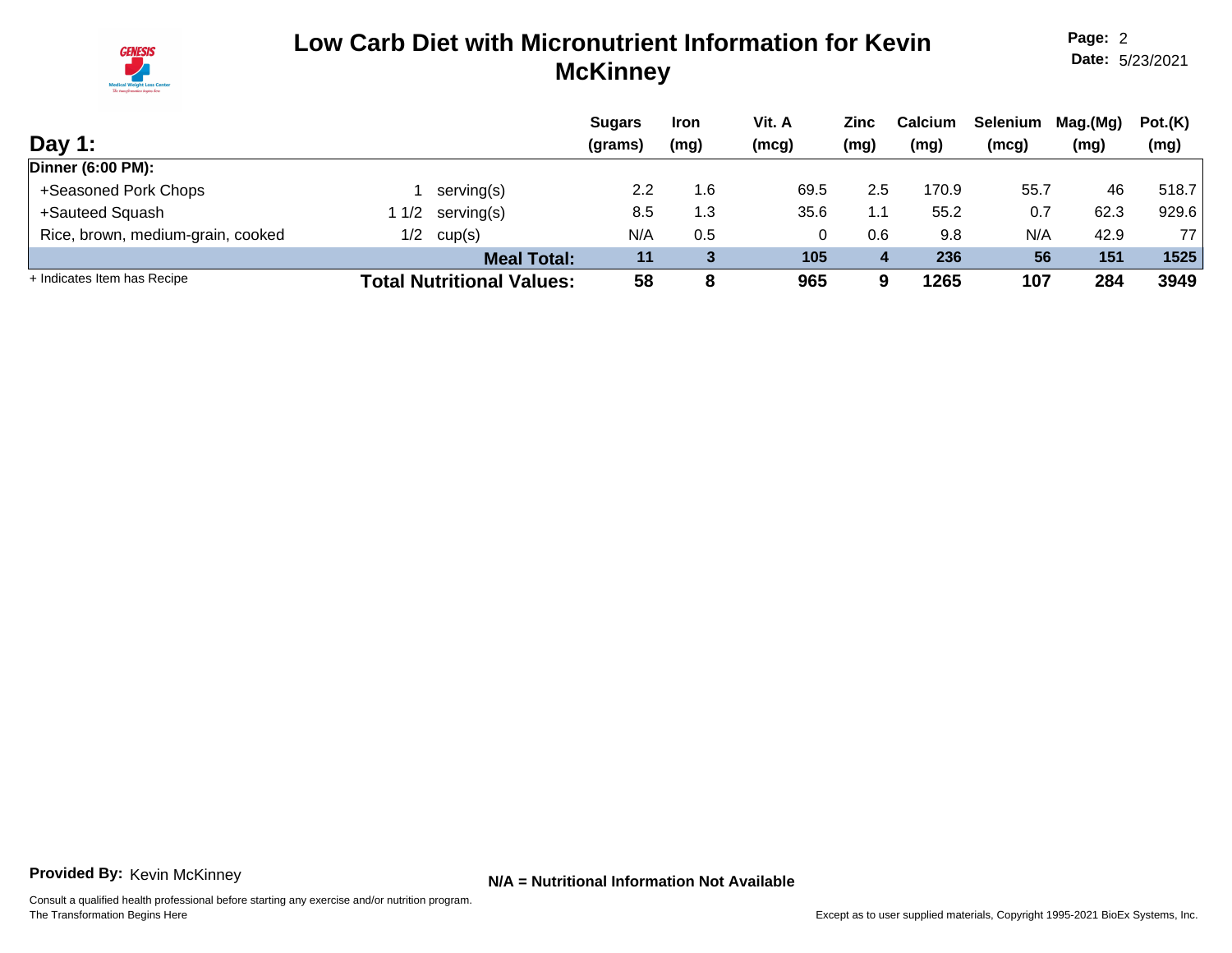

**Page:** 3 **Date:** 5/23/2021

|                                                                                                |    |                                        | <b>Sugars</b>  | Iron           | Vit. A      | <b>Zinc</b>             | Calcium | Selenium       | Mag.(Mg)       | Pot.(K) |
|------------------------------------------------------------------------------------------------|----|----------------------------------------|----------------|----------------|-------------|-------------------------|---------|----------------|----------------|---------|
| Day 2:                                                                                         |    |                                        | (grams)        | (mg)           | (mcg)       | (mg)                    | (mg)    | (mcg)          | (mg)           | (mg)    |
| Breakfast (7:30 AM):                                                                           |    |                                        |                |                |             |                         |         |                |                |         |
| Nonfat Milk (Milk, nonfat, fluid, with added<br>vitamin A (fat free or skim))                  | 1  | cup(s)                                 | 12.5           | 0.1            | 149.4       | 1                       | 298.9   | 7.6            | 27             | 382.2   |
| All Bran, Kelloggs (Cereal, ready to eat,<br>All Bran, Kelloggs)                               |    | cup(s)                                 | 11.8           | 8.6            | $\mathbf 0$ | 3.9                     | 54.7    | 6.1            | 238.3          | 750.3   |
| Nuts, almonds unsalted (Nuts, almonds)                                                         |    | almond(s)                              | 0.3            | 0.3            | $\mathbf 0$ | 0.3                     | 22.2    | 0.2            | 22.5           | 59.2    |
| Strawberries, raw                                                                              |    | cup(s), halves                         | 7.4            | 0.6            | 1.5         | 0.2                     | 24.3    | 0.6            | 19.8           | 232.6   |
|                                                                                                |    | <b>Meal Total:</b>                     | 32             | 10             | 151         | $5\phantom{.0}$         | 400     | 14             | 308            | 1424    |
| Snack (10:00 AM):                                                                              |    |                                        |                |                |             |                         |         |                |                |         |
| Kangaroo Whole Wheat Pita Pockets                                                              | 1. | pocket(s)                              | -1             | N/A            | N/A         | N/A                     | N/A     | N/A            | N/A            | N/A     |
| Hummus, commercial                                                                             | 3  | tbsp(s)                                | N/A            | $\overline{1}$ | N/A         | 0.8                     | 16      | 1.1            | 29.8           | 95.8    |
| Melons, cantaloupe, raw                                                                        | 2  | wedge(s), medium                       | 10.8           | 0.3            | 233.2       | 0.2                     | 12.4    | 0.6            | 16.6           | 368.5   |
|                                                                                                |    | (1/8 of medium                         |                |                |             |                         |         |                |                |         |
|                                                                                                |    | melon each wedge)                      |                |                |             |                         |         |                |                |         |
|                                                                                                |    | <b>Meal Total:</b>                     | 12             | $\mathbf{1}$   | 233         | $\mathbf{1}$            | 28      | 2 <sup>1</sup> | 46             | 464     |
| Lunch (12:00 PM):                                                                              |    |                                        |                |                |             |                         |         |                |                |         |
| +Chef Salad                                                                                    | 2  | serving(s)                             | 5.6            | 2.2            | 950.4       | 2.5                     | 534.8   | 17.6           | 46.9           | 569.2   |
| Crackers, whole-wheat                                                                          | 5. | cracker(s)                             | 0.2            | 0.7            | 0           | 0.5                     | 7.2     | $\overline{2}$ | 22             | 69      |
| Light Italian Dressing (Salad dressing,<br><b>KRAFT LIGHT DONE RIGHT! Italian</b><br>Dressing) | 2  | tbsp(s)                                | 1.5            | 0.1            | N/A         | N/A                     | 8.7     | N/A            | N/A            | 27.9    |
|                                                                                                |    | <b>Meal Total:</b>                     | $\overline{7}$ | $\mathbf{3}$   | 950         | $\overline{\mathbf{3}}$ | 551     | 20             | 69             | 666     |
| Snack (3:00 PM):                                                                               |    |                                        |                |                |             |                         |         |                |                |         |
| Boars Head Lower Sodium Ham                                                                    |    | $1/2$ serving(s) (2 oz per<br>serving) | -1             | N/A            | N/A         | N/A                     | N/A     | N/A            | N/A            | N/A     |
| Cheese, mozzarella, part skim milk, low<br>moisture                                            | 1  | 0Z                                     | 0.2            | 0.1            | 45.4        | 0.9                     | 207.2   | 4.6            | 7.4            | 26.9    |
| <b>Granny Smith Apple</b>                                                                      | 1. | raw, with skin                         | N/A            | N/A            | N/A         | N/A                     | N/A     | N/A            | N/A            | N/A     |
|                                                                                                |    | <b>Meal Total:</b>                     | $\mathbf 1$    | $\bf{0}$       | 45          | $\mathbf{1}$            | 207     | 5              | $\overline{7}$ | 27      |

**Provided By:** Kevin McKinney **N/A = Nutritional Information Not Available**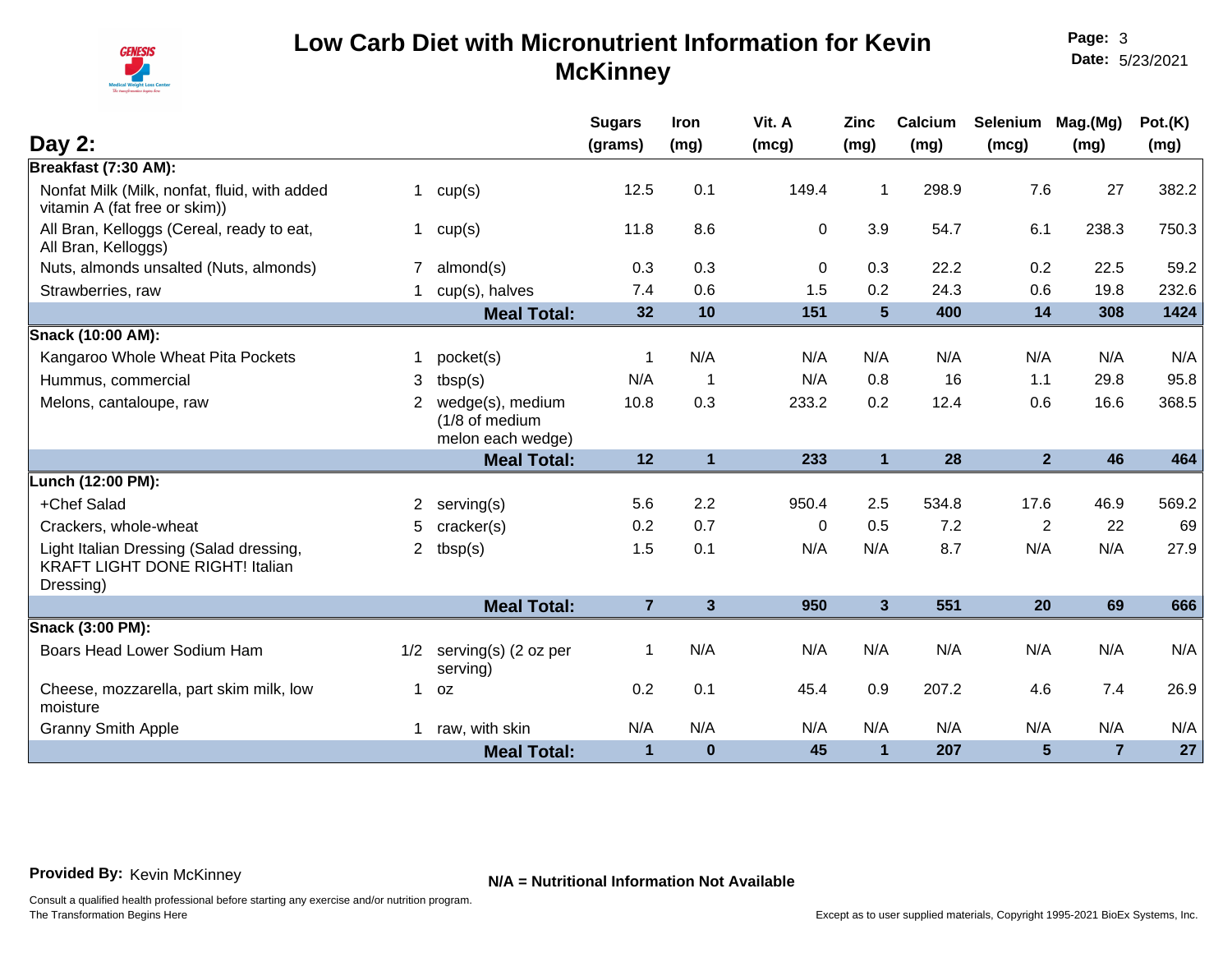

**Page:** 4 **Date:** 5/23/2021

|                             |     |                                  | <b>Sugars</b> | <b>Iron</b> | Vit. A | Zinc | <b>Calcium</b> | Selenium | Mag.(Mg) | Pot.(K) |
|-----------------------------|-----|----------------------------------|---------------|-------------|--------|------|----------------|----------|----------|---------|
| Day $2:$                    |     |                                  | (grams)       | (mg)        | (mcg)  | (mg) | (mg)           | (mcg)    | (mg)     | (mg)    |
| <b>Dinner (6:00 PM):</b>    |     |                                  |               |             |        |      |                |          |          |         |
| Crackers, whole-wheat       |     | cracker(s)                       | 0.1           | 0.4         |        | 0.3  | 4.3            |          | 13.2     | 41.4    |
| +Spinach and Mandarin Salad |     | 2 serving $(s)$                  | 10.4          | 2.8         | 459.3  | 0.9  | 104.2          |          | 80.5     | 662.4   |
| +Garlic Salmon Fillets      | 1/2 | serving(s)                       | 12.9          | 2           | 447.4  | 1.3  | 102            | 63.1     | 59.5     | 982.1   |
|                             |     | <b>Meal Total:</b>               | 23            |             | 907    |      | 211            | 66       | 153      | 1686    |
| + Indicates Item has Recipe |     | <b>Total Nutritional Values:</b> | 76            | 19          | 2287   | 13   | 1397           | 106      | 583      | 4267    |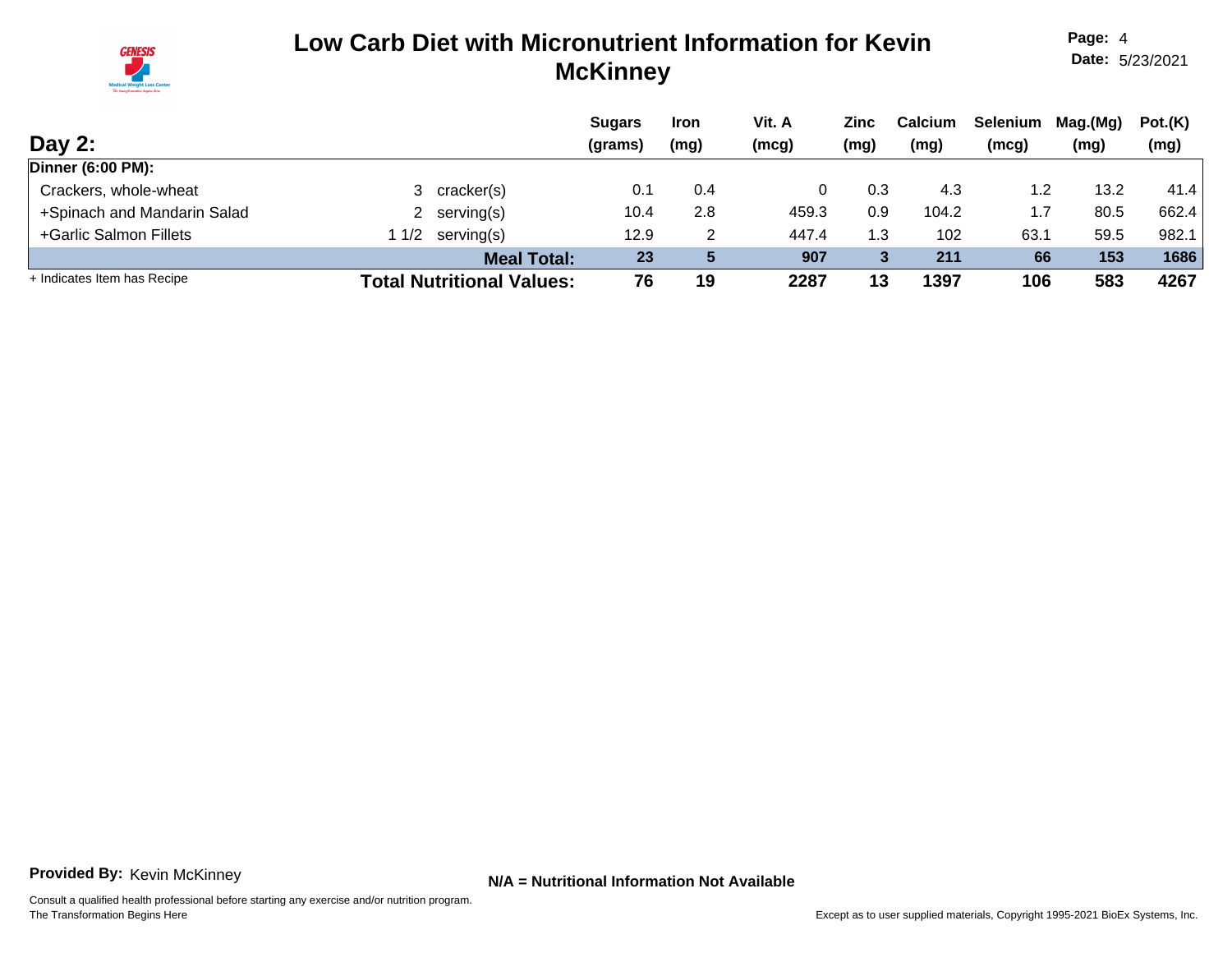

**Page:** 5 **Date:** 5/23/2021

|                                                                                                            |              |                                                         | <b>Sugars</b>  | <b>Iron</b>    | Vit. A                  | <b>Zinc</b>    | Calcium | Selenium       | Mag.(Mg) | Pot.(K) |
|------------------------------------------------------------------------------------------------------------|--------------|---------------------------------------------------------|----------------|----------------|-------------------------|----------------|---------|----------------|----------|---------|
| Day 3:                                                                                                     |              |                                                         | (grams)        | (mg)           | (mcg)                   | (mg)           | (mg)    | (mcg)          | (mg)     | (mg)    |
| Breakfast (7:30 AM):                                                                                       |              |                                                         |                |                |                         |                |         |                |          |         |
| +Protein Shake                                                                                             | $\mathbf{1}$ | serving(s)                                              | 35.4           | 1.5            | 259                     | 3.2            | 760.3   | 13.6           | 113.3    | 1236.7  |
|                                                                                                            |              | <b>Meal Total:</b>                                      | 35             | $\overline{2}$ | 259                     | $\overline{3}$ | 760     | 14             | 113      | 1237    |
| Snack (10:00 AM):                                                                                          |              |                                                         |                |                |                         |                |         |                |          |         |
| Blueberries, raw                                                                                           |              | cup(s)                                                  | 14.4           | 0.4            | 4.4                     | 0.2            | 8.7     | 0.1            | 8.7      | 111.6   |
| Snacks, pretzels, hard, plain, made with<br>enriched flour, unsalted                                       | 5            | twists                                                  | 0.7            | 1.3            | $\mathbf 0$             | 0.3            | 10.8    | 1.7            | 10.5     | 43.8    |
|                                                                                                            |              | <b>Meal Total:</b>                                      | 15             | $\overline{2}$ | $\overline{\mathbf{4}}$ | $\bf{0}$       | 20      | 2 <sup>1</sup> | 19       | 155     |
| Lunch (12:00 PM):                                                                                          |              |                                                         |                |                |                         |                |         |                |          |         |
| Tomato Sauce - Canned (Tomato<br>products, canned, sauce)                                                  | 1/3          | cup(s)                                                  | 3.4            | 0.8            | 17.8                    | 0.2            | 10.5    | 0.2            | 12.9     | 267.6   |
| Chicken Breast (Roasted, Skinless)<br>(Chicken, broilers or fryers, breast, meat<br>only, cooked, roasted) |              | $5$ $oz$                                                | $\mathbf 0$    | 1.5            | 8.5                     | 1.4            | 21.3    | 39.1           | 41.1     | 362.9   |
| Cheese, mozzarella, part skim milk, low<br>moisture                                                        |              | $1$ oz                                                  | 0.2            | 0.1            | 45.4                    | 0.9            | 207.2   | 4.6            | 7.4      | 26.9    |
| Kangaroo Whole Wheat Pita Pockets                                                                          |              | 2 pocket(s)                                             | $\overline{2}$ | N/A            | N/A                     | N/A            | N/A     | N/A            | N/A      | N/A     |
|                                                                                                            |              | <b>Meal Total:</b>                                      | $6\phantom{1}$ | $\overline{2}$ | 72                      | $\overline{2}$ | 239     | 44             | 61       | 657     |
| Snack (3:00 PM):                                                                                           |              |                                                         |                |                |                         |                |         |                |          |         |
| Melons, cantaloupe, raw                                                                                    | 2            | wedge(s), medium<br>(1/8 of medium<br>melon each wedge) | 10.8           | 0.3            | 233.2                   | 0.2            | 12.4    | 0.6            | 16.6     | 368.5   |
| Boars Head Lower Sodium Ham                                                                                |              | 2 serving(s) (2 oz per<br>serving)                      | 4              | N/A            | N/A                     | N/A            | N/A     | N/A            | N/A      | N/A     |
|                                                                                                            |              | <b>Meal Total:</b>                                      | 15             | $\bf{0}$       | 233                     | $\mathbf 0$    | 12      | 1              | 17       | 368     |
| Dinner (6:00 PM):                                                                                          |              |                                                         |                |                |                         |                |         |                |          |         |
| +Beef and Veggie Stir-Fry                                                                                  |              | 1 $1/4$ serving(s)                                      | 3.5            | 3.1            | 225.4                   | 5.5            | 57.8    | 32.8           | 52.7     | 644.7   |
| Rice, brown, medium-grain, cooked                                                                          |              | $1/2$ cup(s)                                            | N/A            | 0.5            | $\Omega$                | 0.6            | 9.8     | N/A            | 42.9     | 77      |
|                                                                                                            |              | <b>Meal Total:</b>                                      | 3              | 4              | 225                     | 6              | 68      | 33             | 96       | 722     |
| + Indicates Item has Recipe                                                                                |              | <b>Total Nutritional Values:</b>                        | 74             | 9              | 794                     | 12             | 1099    | 93             | 306      | 3140    |

**Provided By:** Kevin McKinney **N/A = Nutritional Information Not Available**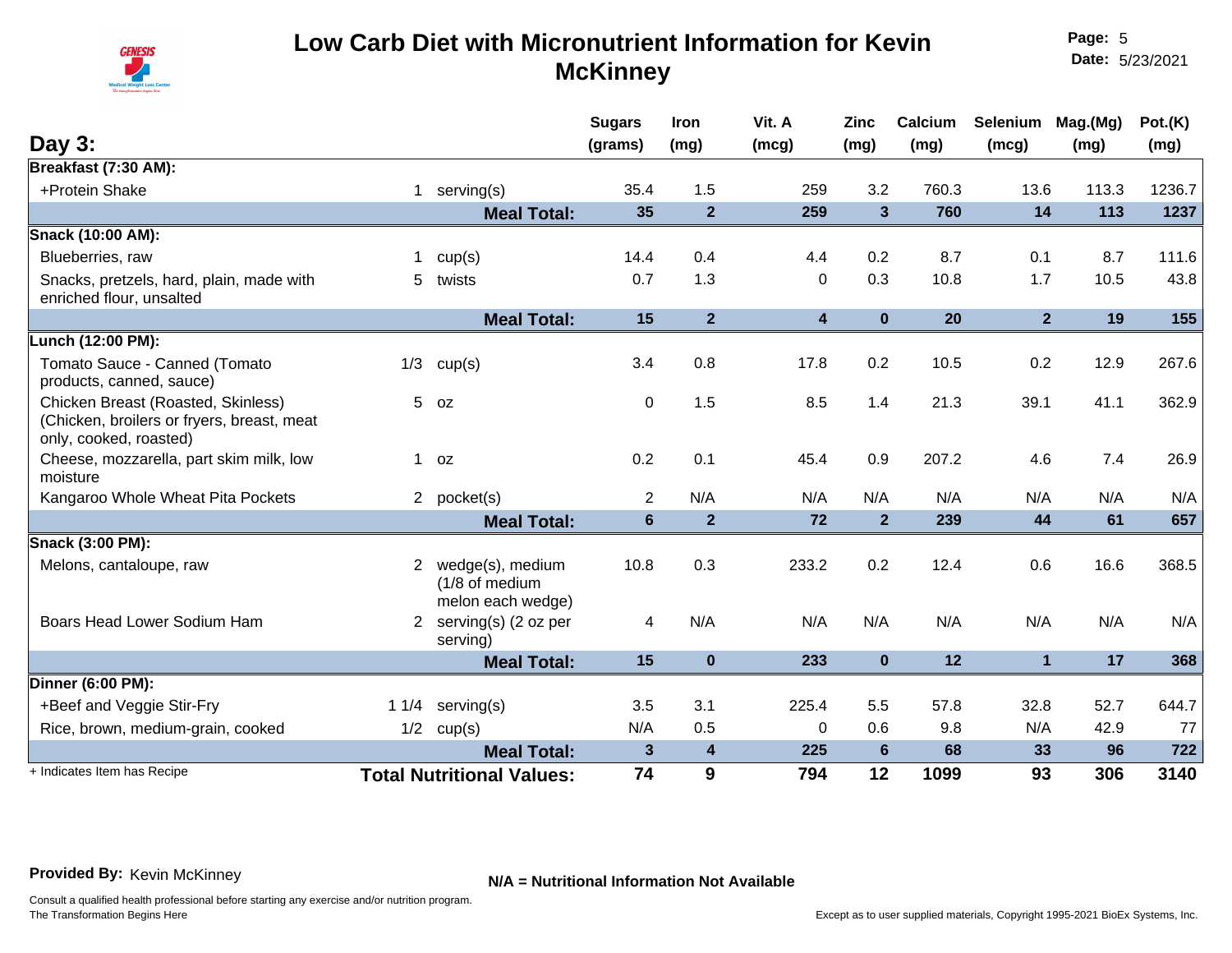

**Page:** 6 **Date:** 5/23/2021

|                                                                                                           |             |                                                         | <b>Sugars</b> | <b>Iron</b>    | Vit. A      | <b>Zinc</b>    | Calcium | Selenium       | Mag.(Mg)       | Pot.(K) |
|-----------------------------------------------------------------------------------------------------------|-------------|---------------------------------------------------------|---------------|----------------|-------------|----------------|---------|----------------|----------------|---------|
| Day $4:$                                                                                                  |             |                                                         | (grams)       | (mg)           | (mcg)       | (mg)           | (mg)    | (mcg)          | (mg)           | (mg)    |
| Breakfast (7:30 AM):                                                                                      |             |                                                         |               |                |             |                |         |                |                |         |
| Mrs Butterworths Sugar Free Syrup (Mrs<br><b>Butterworths Sugar Free Syrup)</b>                           | 1/4         | cup(s)                                                  | 12            | N/A            | N/A         | N/A            | N/A     | N/A            | N/A            | N/A     |
| Nonfat Milk (Milk, nonfat, fluid, protein<br>fortified, with added vitamin A (fat free and<br>skim))      | $\mathbf 1$ | cup(s)                                                  | N/A           | 0.1            | 150.1       | 1.1            | 351.8   | 5.9            | 39.4           | 447.7   |
| Smart Balance Light Buttery Spread                                                                        | 1/2         | tbsp(s)                                                 | N/A           | N/A            | N/A         | N/A            | N/A     | N/A            | N/A            | N/A     |
| +Blueberry Protein Pancakes                                                                               | $\mathbf 1$ | serving(s)                                              | 4.6           | 1.6            | 9.6         | 1.3            | 140     | 30.2           | 58.8           | 265.4   |
|                                                                                                           |             | <b>Meal Total:</b>                                      | 17            | $\overline{2}$ | 160         | $\overline{2}$ | 492     | 36             | 98             | 713     |
| Snack (10:00 AM):                                                                                         |             |                                                         |               |                |             |                |         |                |                |         |
| Cheese, mozzarella, part skim milk, low<br>moisture                                                       | 1           | 0Z                                                      | 0.2           | 0.1            | 45.4        | 0.9            | 207.2   | 4.6            | 7.4            | 26.9    |
| <b>Granny Smith Apple</b>                                                                                 |             | 1 raw, with skin                                        | N/A           | N/A            | N/A         | N/A            | N/A     | N/A            | N/A            | N/A     |
|                                                                                                           |             | <b>Meal Total:</b>                                      | $\mathbf 0$   | $\bf{0}$       | 45          | $\mathbf{1}$   | 207     | $5\phantom{1}$ | $\overline{7}$ | 27      |
| Lunch (12:00 PM):                                                                                         |             |                                                         |               |                |             |                |         |                |                |         |
| Wheat Bread (Bread, whole-wheat,<br>commercially prepared)                                                |             | 2 $slice(s)$                                            | 3.1           | 1.4            | $\mathbf 0$ | $\mathbf 1$    | 59.9    | 22.6           | 45.9           | 138.9   |
| Melons, cantaloupe, raw                                                                                   | $2^{\circ}$ | wedge(s), medium<br>(1/8 of medium<br>melon each wedge) | 10.8          | 0.3            | 233.2       | 0.2            | 12.4    | 0.6            | 16.6           | 368.5   |
| Spinach, raw                                                                                              | 5           | leaf(s)                                                 | 0.2           | 1.4            | 234.5       | 0.3            | 49.5    | 0.5            | 39.5           | 279     |
| +Tangy Salad                                                                                              | 11/2        | serving(s)                                              | 6.8           | 1.1            | 252.6       | 0.4            | 44.6    | 0.6            | 25.2           | 341.3   |
| +Egg-Tofu Salad                                                                                           |             | 2 serving(s)                                            | 5.1           | 1.5            | 4.7         | 0.9            | 61.4    | 0.3            | 48.2           | 360     |
|                                                                                                           |             | <b>Meal Total:</b>                                      | 26            | $6\phantom{1}$ | 725         | $\mathbf{3}$   | 228     | 24             | 175            | 1488    |
| Snack (3:00 PM):                                                                                          |             |                                                         |               |                |             |                |         |                |                |         |
| <b>KRAFT BREYERS LIGHT Nonfat</b><br>Strawberry Yogurt (with Aspartame and<br><b>Fructose Sweeteners)</b> | $\mathbf 1$ | container (8 oz)                                        | 17.5          | 0.2            | N/A         | N/A            | 215.6   | N/A            | N/A            | 331.4   |
| GeniSoy Trail Mix Mountain Medley                                                                         | $31/2$ oz   |                                                         | 2.8           | N/A            | N/A         | N/A            | N/A     | N/A            | N/A            | 182     |
|                                                                                                           |             | <b>Meal Total:</b>                                      | 20            | $\bf{0}$       | $\bf{0}$    | $\mathbf 0$    | 216     | $\bf{0}$       | $\bf{0}$       | 513     |

**Provided By:** Kevin McKinney **N/A = Nutritional Information Not Available**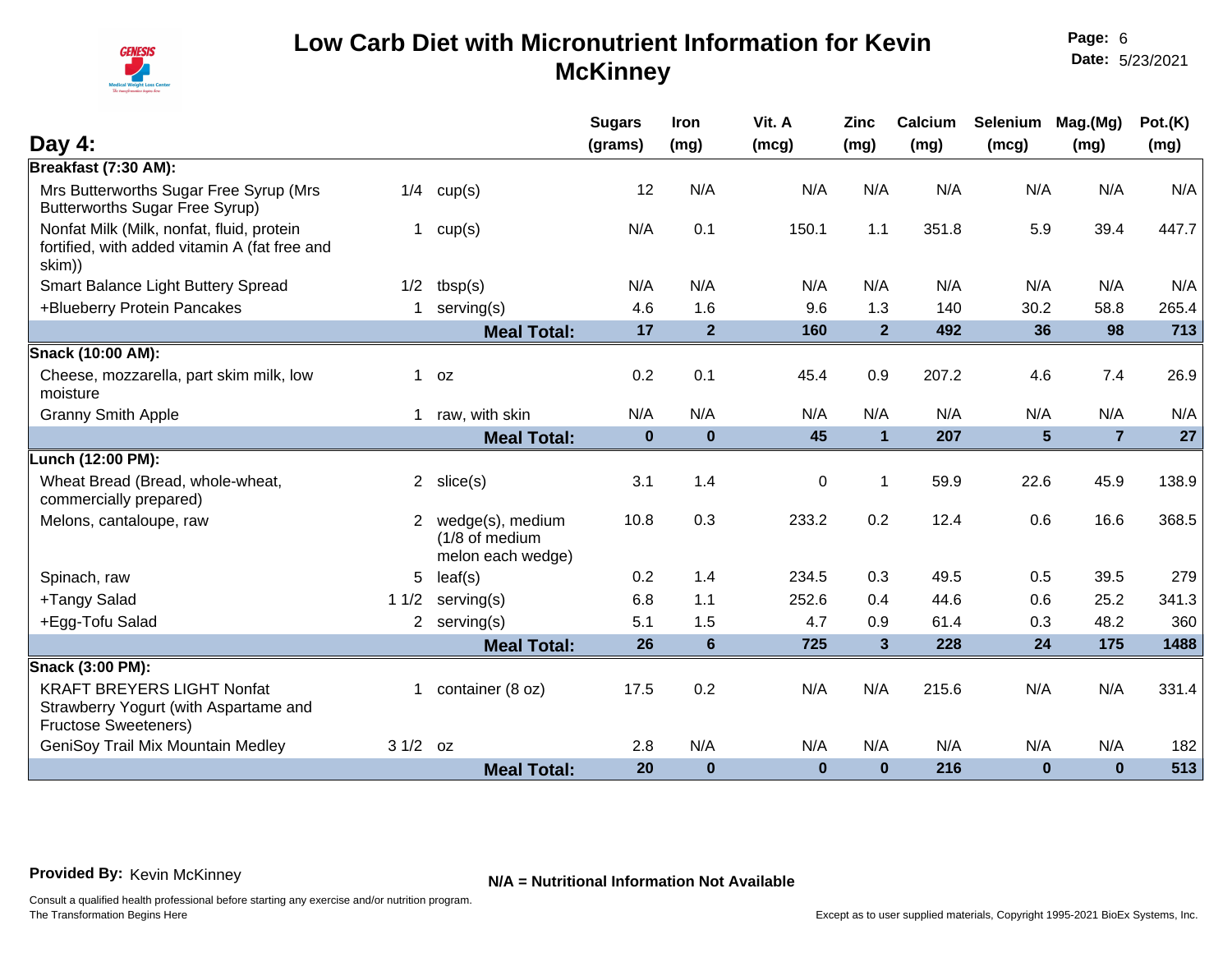

**Page:** 7 **Date:** 5/23/2021

| Day $4:$                                                                         |     |                                  | <b>Sugars</b><br>(grams) | <b>Iron</b><br>(mg) | Vit. A<br>(mcg) | Zinc<br>(mg) | <b>Calcium</b><br>(mg) | <b>Selenium</b><br>(mcg) | Mag.(Mg)<br>(mg) | Pot.(K)<br>(mg) |
|----------------------------------------------------------------------------------|-----|----------------------------------|--------------------------|---------------------|-----------------|--------------|------------------------|--------------------------|------------------|-----------------|
| Dinner (6:00 PM):                                                                |     |                                  |                          |                     |                 |              |                        |                          |                  |                 |
| +Garlic Chicken Breast                                                           |     | serving(s)                       |                          | 0.9                 | 21.2            | 1.4          | 14.3                   | 75.7                     | 61.7             | 878.8           |
| +Glazed Carrots                                                                  |     | serving(s)                       | 8.7                      | 0.4                 | 973.2           | 0.3          | 40.9                   | 0.2                      | 14               | 368.4           |
| Rice, brown, medium-grain, cooked                                                | 1/2 | cup(s)                           | N/A                      | 0.5                 |                 | 0.6          | 9.8                    | N/A                      | 42.9             | 77              |
| Puddings, KRAFT, JELL-O Brand Fat Free<br>Pudding Snacks Chocolate, ready-to-eat |     | serving(s)                       | 17.3                     | 0.6                 | N/A             | N/A          | 89.3                   | N/A                      | N/A              | 235             |
|                                                                                  |     | <b>Meal Total:</b>               | 26                       |                     | 994             | $\mathbf{2}$ | 154                    | 76                       | 119              | 1559            |
| + Indicates Item has Recipe                                                      |     | <b>Total Nutritional Values:</b> | 89                       | 10                  | 1925            |              | 1297                   | 141                      | 400              | 4300            |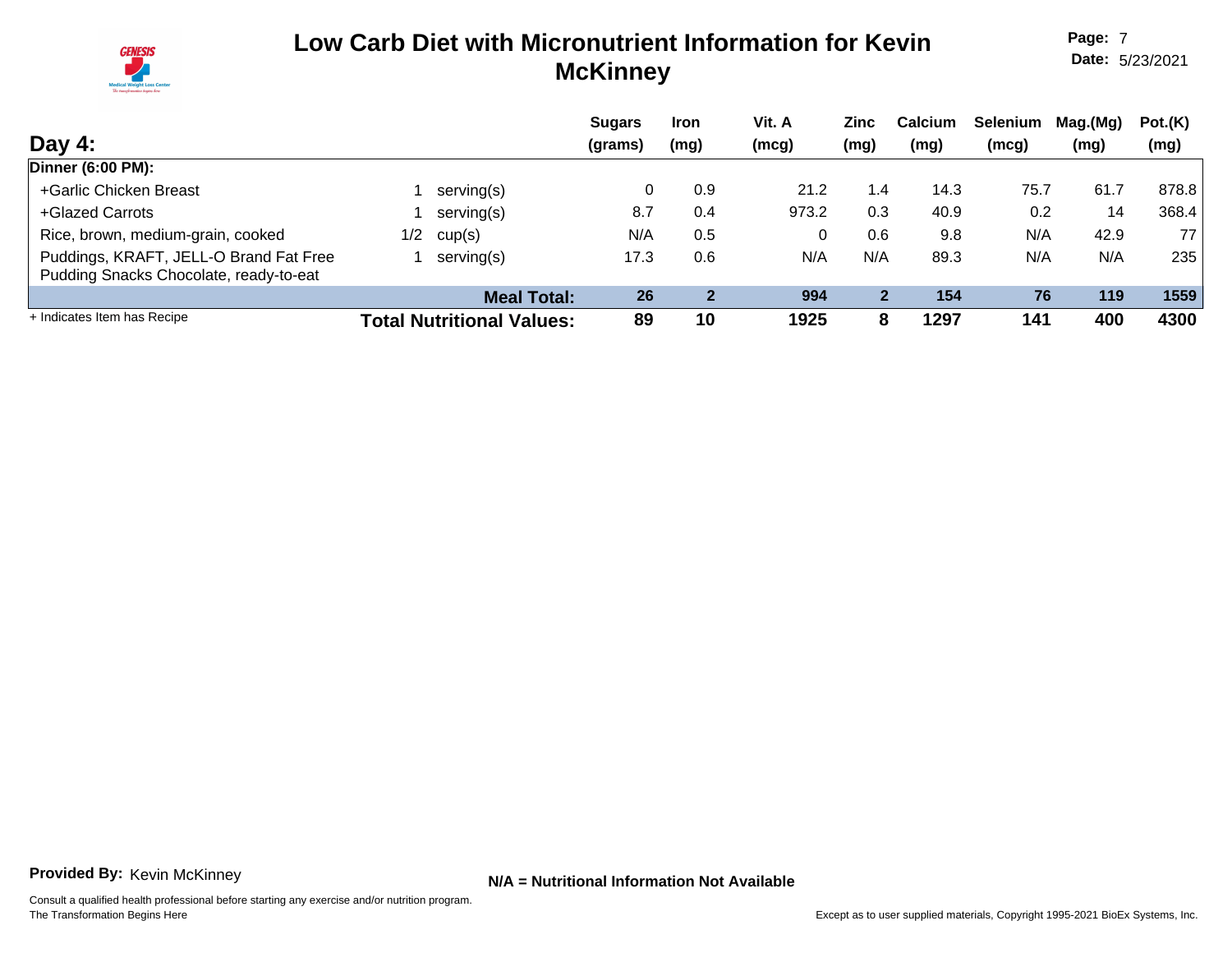

**Page:** 8 **Date:** 5/23/2021

| Day 5:                                                                                                    |                |                                  | <b>Sugars</b><br>(grams) | Iron<br>(mg)            | Vit. A<br>(mcg) | <b>Zinc</b><br>(mg) | Calcium<br>(mg) | Selenium<br>(mcg) | Mag.(Mg)<br>(mg) | Pot.(K)<br>(mg) |
|-----------------------------------------------------------------------------------------------------------|----------------|----------------------------------|--------------------------|-------------------------|-----------------|---------------------|-----------------|-------------------|------------------|-----------------|
| Breakfast (7:30 AM):                                                                                      |                |                                  |                          |                         |                 |                     |                 |                   |                  |                 |
| Nonfat Milk (Milk, nonfat, fluid, protein<br>fortified, with added vitamin A (fat free and<br>skim))      | 1              | cup(s)                           | N/A                      | 0.1                     | 150.1           | 1.1                 | 351.8           | 5.9               | 39.4             | 447.7           |
| +Breakfast Taco                                                                                           | $\mathbf 1$    | serving(s)                       | 1.1                      | 1.9                     | 89.8            | 1.1                 | 56.5            | 25.1              | 17.7             | 161.9           |
|                                                                                                           |                | <b>Meal Total:</b>               | $\mathbf{1}$             | $\overline{2}$          | 240             | $\overline{2}$      | 408             | 31                | 57               | 610             |
| Snack (10:00 AM):                                                                                         |                |                                  |                          |                         |                 |                     |                 |                   |                  |                 |
| Celery, raw                                                                                               | 6              | strip(s) (4 long<br>each)        | 0.4                      | 0                       | 5.3             | $\mathbf 0$         | 9.6             | 0.1               | 2.6              | 62.4            |
| Peanut butter, smooth style, without salt                                                                 |                | 2 $tbsp(s)$                      | 3                        | 0.6                     | $\mathbf 0$     | 0.9                 | 13.8            | 1.8               | 49.3             | 207.7           |
|                                                                                                           |                | <b>Meal Total:</b>               | $\mathbf{3}$             | $\mathbf{1}$            | $5\phantom{1}$  | $\mathbf{1}$        | 23              | $\overline{2}$    | 52               | 270             |
| Lunch (12:00 PM):                                                                                         |                |                                  |                          |                         |                 |                     |                 |                   |                  |                 |
| <b>Granny Smith Apple</b>                                                                                 |                | raw, with skin                   | N/A                      | N/A                     | N/A             | N/A                 | N/A             | N/A               | N/A              | N/A             |
| Snacks, potato chips, reduced fat                                                                         | 1/2            | OZ                               | $\mathbf{0}$             | 0.2                     | $\mathbf 0$     | $\mathbf 0$         | 3               | 1.1               | 12.6             | 247.2           |
| +Tuna Salad Sandwich                                                                                      | 1              | serving(s)                       | 8.2                      | 3                       | 50.8            | 1.7                 | 75              | 91                | 72.6             | 404.6           |
|                                                                                                           |                | <b>Meal Total:</b>               | 8                        | $\overline{\mathbf{3}}$ | 51              | $\overline{2}$      | 78              | 92                | 85               | 652             |
| Snack (3:00 PM):                                                                                          |                |                                  |                          |                         |                 |                     |                 |                   |                  |                 |
| Nuts, almonds unsalted (Nuts, almonds)                                                                    | 10             | almond(s)                        | 0.5                      | 0.4                     | $\mathbf 0$     | 0.4                 | 31.7            | 0.3               | 32.2             | 84.6            |
| Strawberries, raw                                                                                         |                | cup(s), halves                   | 7.4                      | 0.6                     | 1.5             | 0.2                 | 24.3            | 0.6               | 19.8             | 232.6           |
| <b>KRAFT BREYERS LIGHT Nonfat</b><br>Strawberry Yogurt (with Aspartame and<br><b>Fructose Sweeteners)</b> |                | container (8 oz)                 | 17.5                     | 0.2                     | N/A             | N/A                 | 215.6           | N/A               | N/A              | 331.4           |
|                                                                                                           |                | <b>Meal Total:</b>               | 25                       | $\mathbf{1}$            | 2 <sup>1</sup>  | $\mathbf{1}$        | 272             | $\mathbf{1}$      | 52               | 649             |
| Dinner (6:00 PM):                                                                                         |                |                                  |                          |                         |                 |                     |                 |                   |                  |                 |
| +Turkey Burgers                                                                                           |                | serving(s)                       | 1.6                      | 1.4                     | 1.5             | 1.6                 | 61.5            | 16.6              | 19.4             | 246.8           |
| +Homemade Tortilla Chips                                                                                  | $\overline{2}$ | serving(s)                       | 0.5                      | 0.7                     | 0               | 0.8                 | 48.6            | 3.7               | 43.2             | 111.6           |
| +Cole Slaw                                                                                                | $\overline{2}$ | serving(s)                       | 2.5                      | 0.7                     | 112             | 0.2                 | 41.8            | 0.6               | 16               | 227.3           |
| +Avocado Tomatillo Dressing or Dip                                                                        |                | serving(s)                       | 2.7                      | 0.3                     | 6.6             | 0.3                 | 38.5            | 0.8               | 12.6             | 178.4           |
| Cheese, swiss                                                                                             | 1/2            | 0Z                               | 0.2                      | 0                       | 31.2            | 0.6                 | 112.1           | 2.6               | 5.4              | 10.9            |
|                                                                                                           |                | <b>Meal Total:</b>               | 8                        | 3                       | 151             | $\overline{4}$      | 302             | 24                | 97               | 775             |
| + Indicates Item has Recipe                                                                               |                | <b>Total Nutritional Values:</b> | 46                       | 10                      | 449             | 9                   | 1084            | 150               | 343              | 2955            |

### **Provided By:** Kevin McKinney **N/A = Nutritional Information Not Available**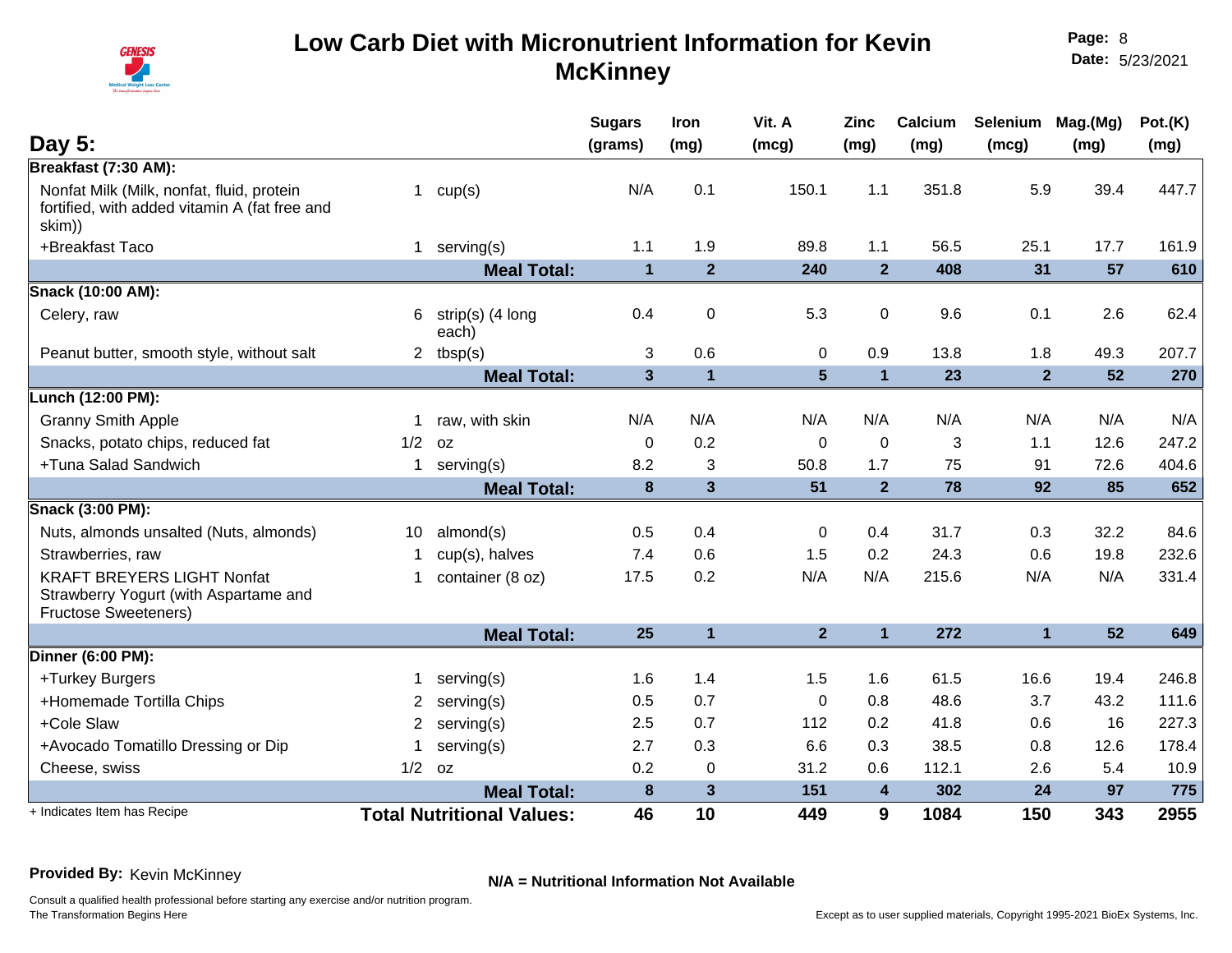

| Day 6:                                                                                                    |             |                                                         | <b>Sugars</b><br>(grams) | Iron<br>(mg)   | Vit. A<br>(mcg) | <b>Zinc</b><br>(mg) | Calcium<br>(mg) | Selenium<br>(mcg) | Mag.(Mg)<br>(mg) | Pot.(K)<br>(mg) |
|-----------------------------------------------------------------------------------------------------------|-------------|---------------------------------------------------------|--------------------------|----------------|-----------------|---------------------|-----------------|-------------------|------------------|-----------------|
| Breakfast (7:30 AM):                                                                                      |             |                                                         |                          |                |                 |                     |                 |                   |                  |                 |
| Nonfat Milk (Milk, nonfat, fluid, protein<br>fortified, with added vitamin A (fat free and<br>skim))      | 1           | cup(s)                                                  | N/A                      | 0.1            | 150.1           | 1.1                 | 351.8           | 5.9               | 39.4             | 447.7           |
| +Egg and Cheese Sandwich                                                                                  | 1           | serving(s)                                              | 1.3                      | 3.1            | 236.8           | 2.4                 | 277             | 34.5              | 53.4             | 432             |
|                                                                                                           |             | <b>Meal Total:</b>                                      | $\overline{1}$           | $\mathbf{3}$   | 387             | $\overline{3}$      | 629             | 40                | 93               | 880             |
| Snack (10:00 AM):                                                                                         |             |                                                         |                          |                |                 |                     |                 |                   |                  |                 |
| Peppers, sweet, red, raw                                                                                  |             | cup(s), chopped                                         | 6.3                      | 0.6            | 233.9           | 0.4                 | 10.4            | 0.1               | 17.9             | 314.4           |
| +Avocado Tomatillo Dressing or Dip                                                                        |             | serving(s)                                              | 2.7                      | 0.3            | 6.6             | 0.3                 | 38.5            | 0.8               | 12.6             | 178.4           |
| +Homemade Tortilla Chips                                                                                  |             | serving(s)                                              | 0.5                      | 0.7            | $\mathbf 0$     | 0.8                 | 48.6            | 3.7               | 43.2             | 111.6           |
|                                                                                                           |             | <b>Meal Total:</b>                                      | 10                       | $\overline{2}$ | 241             | $\overline{1}$      | 98              | $5\phantom{.0}$   | 74               | 604             |
| Lunch (12:00 PM):                                                                                         |             |                                                         |                          |                |                 |                     |                 |                   |                  |                 |
| +Mini Canadian Bacon Pizza                                                                                | 5           | serving(s)                                              | 2.7                      | 1.7            | 90              | 4.2                 | 579.8           | 38.9              | 49.5             | 542.2           |
| Melons, cantaloupe, raw                                                                                   |             | wedge(s), medium<br>(1/8 of medium<br>melon each wedge) | 5.4                      | 0.1            | 116.6           | 0.1                 | 6.2             | 0.3               | 8.3              | 184.2           |
|                                                                                                           |             | <b>Meal Total:</b>                                      | 8                        | $\overline{2}$ | 207             | $\overline{4}$      | 586             | 39                | 58               | 726             |
| Snack (3:00 PM):                                                                                          |             |                                                         |                          |                |                 |                     |                 |                   |                  |                 |
| Strawberries, raw                                                                                         | $\mathbf 1$ | cup(s), halves                                          | 7.4                      | 0.6            | 1.5             | 0.2                 | 24.3            | 0.6               | 19.8             | 232.6           |
| <b>KRAFT BREYERS LIGHT Nonfat</b><br>Strawberry Yogurt (with Aspartame and<br><b>Fructose Sweeteners)</b> | 1           | container (8 oz)                                        | 17.5                     | 0.2            | N/A             | N/A                 | 215.6           | N/A               | N/A              | 331.4           |
|                                                                                                           |             | <b>Meal Total:</b>                                      | 25                       | $\mathbf{1}$   | 2 <sup>1</sup>  | $\mathbf 0$         | 240             | $\mathbf{1}$      | 20               | 564             |
| Dinner (6:00 PM):                                                                                         |             |                                                         |                          |                |                 |                     |                 |                   |                  |                 |
| Light Italian Dressing (Salad dressing,<br><b>KRAFT LIGHT DONE RIGHT! Italian</b><br>Dressing)            | $2^{\circ}$ | tbsp(s)                                                 | 1.5                      | 0.1            | N/A             | N/A                 | 8.7             | N/A               | N/A              | 27.9            |
| +Filet Mignon                                                                                             |             | serving(s)                                              | 1.2                      | 4.2            | 19.5            | 5.1                 | 19.3            | 29.1              | 39.8             | 629.8           |
| +Baby Greens Salad                                                                                        | 1           | serving(s)                                              | 0.8                      | 0.8            | 122.1           | 0.1                 | 19.1            | 0.1               | 3.9              | 69.2            |
|                                                                                                           |             | <b>Meal Total:</b>                                      | 4                        | $\sqrt{5}$     | 142             | $5\phantom{.0}$     | 47              | 29                | 44               | 727             |
| + Indicates Item has Recipe                                                                               |             | <b>Total Nutritional Values:</b>                        | 47                       | 13             | 977             | 15                  | 1599            | 114               | 288              | 3501            |

### **Provided By:** Kevin McKinney **N/A = Nutritional Information Not Available**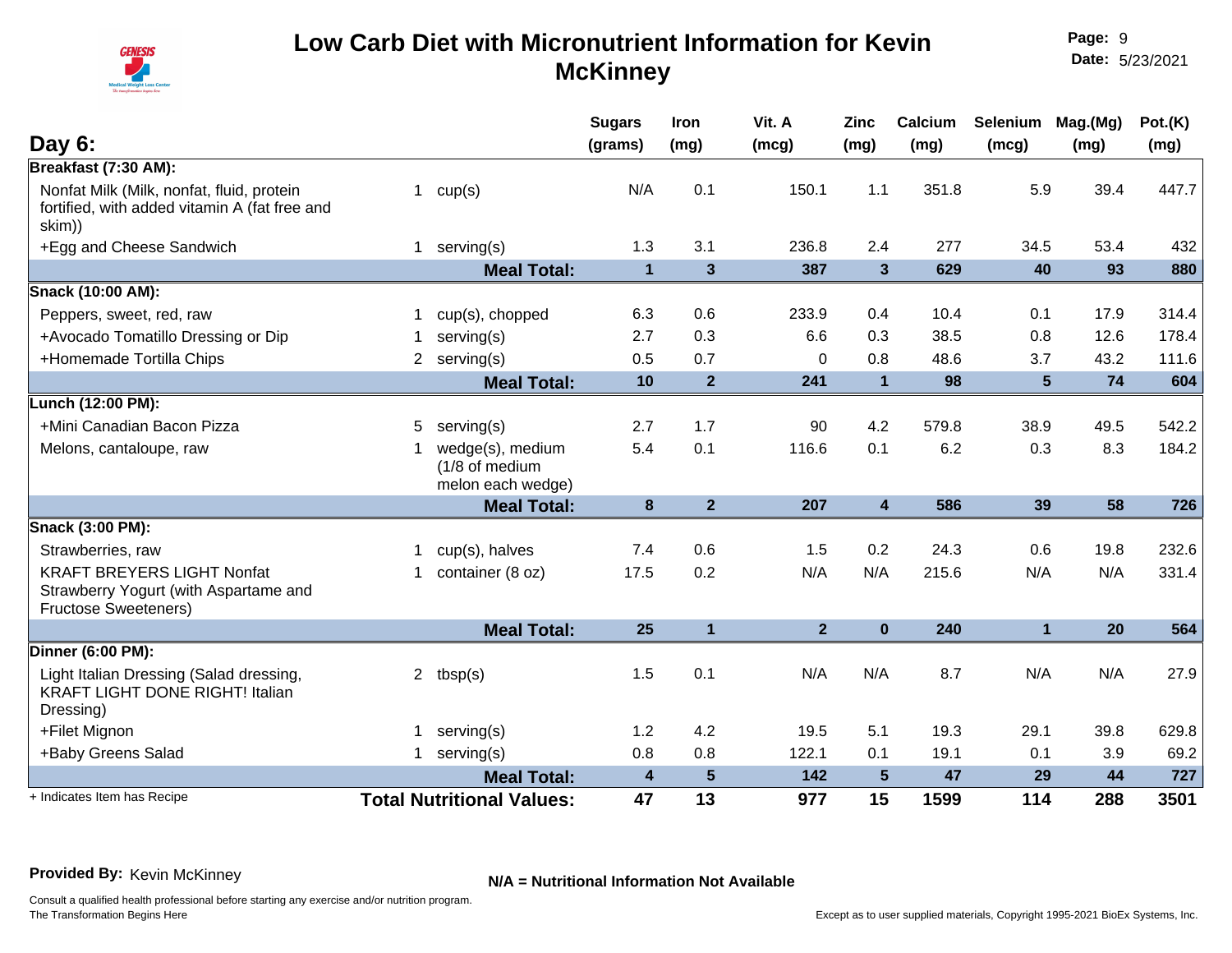

**Page:** 10 **Date:** 5/23/2021

| Day 7:                                                                                                    |                |                                                         | <b>Sugars</b><br>(grams) | Iron<br>(mg)            | Vit. A<br>(mcg) | <b>Zinc</b><br>(mg) | Calcium<br>(mg) | Selenium Mag.(Mg)<br>(mcg) | (mg)     | Pot.(K)<br>(mg) |
|-----------------------------------------------------------------------------------------------------------|----------------|---------------------------------------------------------|--------------------------|-------------------------|-----------------|---------------------|-----------------|----------------------------|----------|-----------------|
| Breakfast (7:30 AM):                                                                                      |                |                                                         |                          |                         |                 |                     |                 |                            |          |                 |
| Nonfat Milk (Milk, nonfat, fluid, protein<br>fortified, with added vitamin A (fat free and<br>skim))      | $\mathbf{1}$   | cup(s)                                                  | N/A                      | 0.1                     | 150.1           | 1.1                 | 351.8           | 5.9                        | 39.4     | 447.7           |
| All Bran, Kelloggs (Cereal, ready to eat,<br>All Bran, Kelloggs)                                          | 11/4           | cup(s)                                                  | 14.7                     | 10.7                    | $\mathbf 0$     | 4.8                 | 68.4            | 7.6                        | 297.8    | 937.8           |
| Melons, cantaloupe, raw                                                                                   | $\overline{2}$ | wedge(s), medium<br>(1/8 of medium<br>melon each wedge) | 10.8                     | 0.3                     | 233.2           | 0.2                 | 12.4            | 0.6                        | 16.6     | 368.5           |
|                                                                                                           |                | <b>Meal Total:</b>                                      | 26                       | 11                      | 383             | 6                   | 433             | 14                         | 354      | 1754            |
| Snack (10:00 AM):                                                                                         |                |                                                         |                          |                         |                 |                     |                 |                            |          |                 |
| Carrots, baby, raw                                                                                        | 1/2            | 0Z                                                      | 0.7                      | 0.1                     | 97.8            | 0                   | 4.5             | 0.1                        | 1.4      | 33.6            |
| Red Tomatoes (Tomatoes, red, ripe, raw,<br>year round average)                                            | 1              | cup(s) cherry<br>tomatoes                               | 3.9                      | 0.4                     | 62.6            | 0.3                 | 14.9            | $\mathbf 0$                | 16.4     | 353.1           |
| Cheese, swiss                                                                                             | $\mathbf 1$    | 0Z                                                      | 0.4                      | 0.1                     | 62.4            | 1.2                 | 224.2           | 5.2                        | 10.8     | 21.8            |
| Light Ranch Dressing (Salad dressing,<br>KRAFT LIGHT DONE RIGHT! Ranch<br>Dressing)                       | $\mathbf{2}$   | tbsp(s)                                                 | 1.3                      | 0.1                     | N/A             | N/A                 | 7.8             | N/A                        | N/A      | 40.2            |
|                                                                                                           |                | <b>Meal Total:</b>                                      | $6\phantom{1}$           | $\mathbf{1}$            | 223             | $\overline{2}$      | 251             | 5                          | 29       | 449             |
| Lunch (12:00 PM):                                                                                         |                |                                                         |                          |                         |                 |                     |                 |                            |          |                 |
| Snacks, pretzels, hard, plain, made with<br>enriched flour, unsalted                                      |                | 4 twists                                                | 0.5                      | $\overline{1}$          | $\mathbf 0$     | 0.2                 | 8.6             | 1.4                        | 8.4      | 35              |
| +Turkey Sandwich                                                                                          |                | serving(s)                                              | 0.4                      | 1.9                     | 86.4            | 1.9                 | 21.7            | 36.2                       | 46.9     | 392.9           |
| <b>Granny Smith Apple</b>                                                                                 |                | raw, with skin                                          | N/A                      | N/A                     | N/A             | N/A                 | N/A             | N/A                        | N/A      | N/A             |
| Puddings, KRAFT, JELL-O Brand Fat Free<br>Pudding Snacks Chocolate, ready-to-eat                          | $\mathbf 1$    | serving(s)                                              | 17.3                     | 0.6                     | N/A             | N/A                 | 89.3            | N/A                        | N/A      | 235             |
|                                                                                                           |                | <b>Meal Total:</b>                                      | 18                       | $\overline{\mathbf{4}}$ | 86              | 2 <sup>2</sup>      | 120             | 38                         | 55       | 663             |
| Snack (3:00 PM):                                                                                          |                |                                                         |                          |                         |                 |                     |                 |                            |          |                 |
| GeniSoy Trail Mix Mountain Medley                                                                         | 31/2           | 0Z                                                      | 2.8                      | N/A                     | N/A             | N/A                 | N/A             | N/A                        | N/A      | 182             |
| <b>KRAFT BREYERS LIGHT Nonfat</b><br>Strawberry Yogurt (with Aspartame and<br><b>Fructose Sweeteners)</b> | $\mathbf 1$    | container (8 oz)                                        | 17.5                     | 0.2                     | N/A             | N/A                 | 215.6           | N/A                        | N/A      | 331.4           |
|                                                                                                           |                | <b>Meal Total:</b>                                      | 20                       | $\bf{0}$                | $\mathbf{0}$    | $\bf{0}$            | 216             | $\bf{0}$                   | $\bf{0}$ | 513             |

**Provided By:** Kevin McKinney **N/A = Nutritional Information Not Available**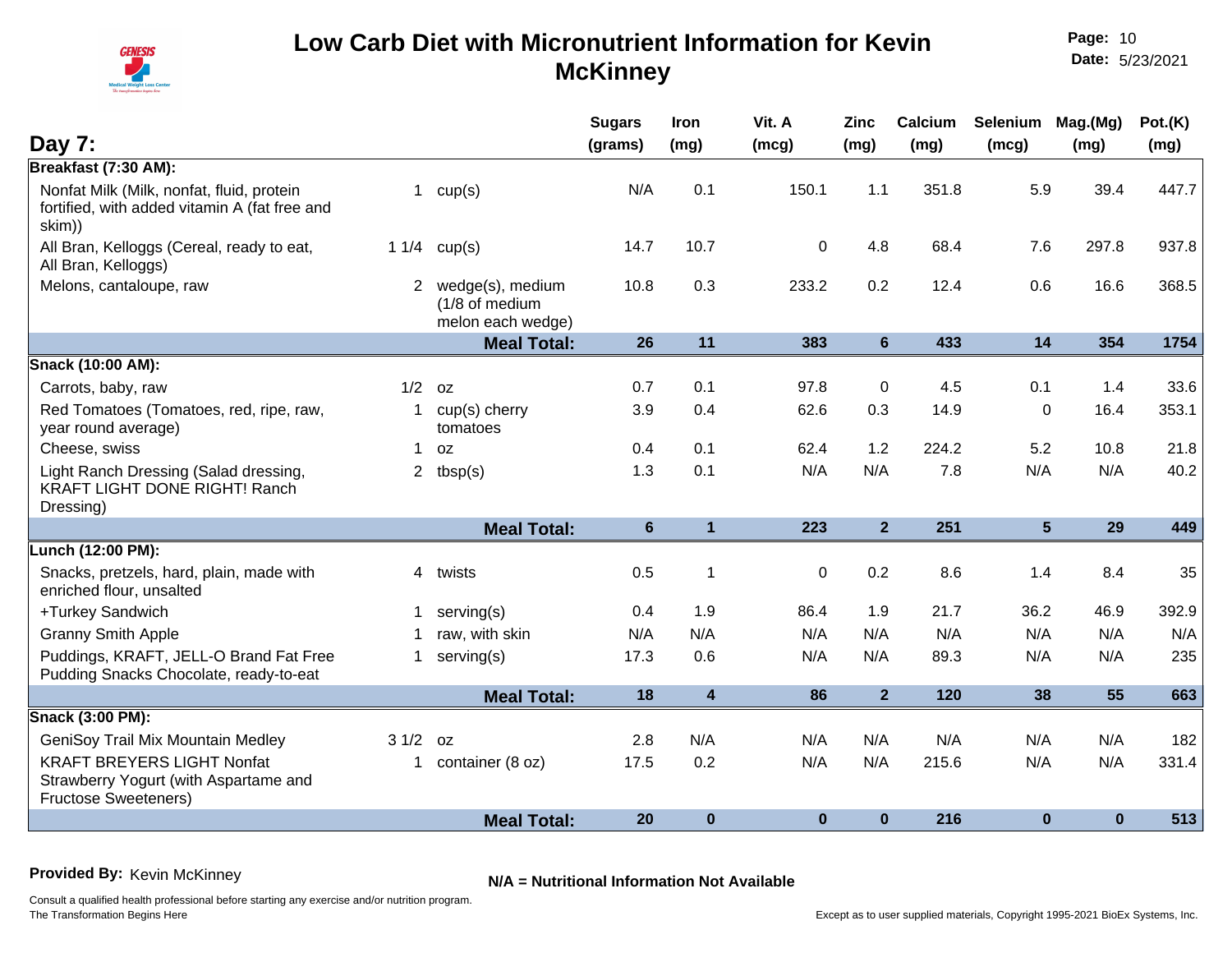

**Page:** 11 **Date:** 5/23/2021

| Day 7:                                            |                                  | <b>Sugars</b><br>(grams) | <b>Iron</b><br>(mg) | Vit. A<br>(mcg) | Zinc<br>(mg) | Calcium<br>(mg) | <b>Selenium</b><br>(mcg) | Mag.(Mg)<br>(mg) | Pot.(K)<br>(mg) |
|---------------------------------------------------|----------------------------------|--------------------------|---------------------|-----------------|--------------|-----------------|--------------------------|------------------|-----------------|
| <b>Dinner (6:00 PM):</b>                          |                                  |                          |                     |                 |              |                 |                          |                  |                 |
| Romaine Lettuce (Lettuce, cos or<br>romaine, raw) | cup(s), shredded                 | 1.3                      | 1.1                 | 488.3           | 0.3          | 37              | 0.4                      | 15.7             | 276.6           |
| Caesar Light Salad Dressing                       | tbsp(s)                          | 2.3                      | N/A                 | N/A             | N/A          | 3.4             | N/A                      | N/A              | 4.1             |
| Cheese, parmesan, shredded                        | tbsp(s)                          |                          | 0                   | 11.4            | 0.2          | 62.6            | 1.2                      | 2.6              | 4.8             |
| +Roasted Chicken                                  | serving(s)                       | 51.6                     | 1.4                 | 25.5            | 1.5          | 24.2            | 77                       | 75.6             | 1015.7          |
|                                                   | <b>Meal Total:</b>               | 55                       | 3                   | 525             | $\mathbf{2}$ | 127             | 79                       | 94               | 1301            |
| + Indicates Item has Recipe                       | <b>Total Nutritional Values:</b> | 126                      | 18                  | 1218            | 12           | 1147            | 136                      | 532              | 4680            |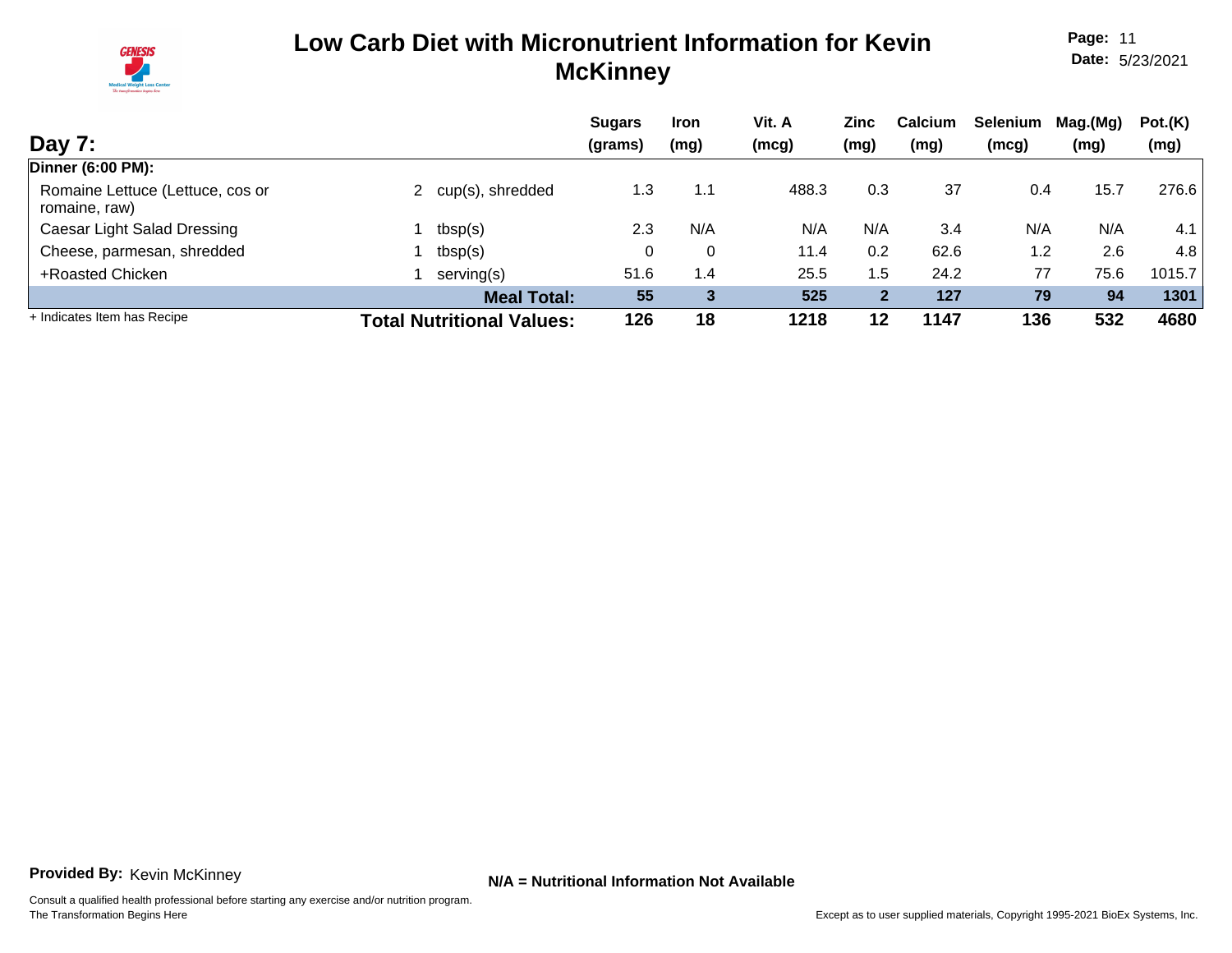# **Avocado Tomatillo Dressing or Dip**



|                                                      | This recipe makes 6 Cups.      |       |                            |
|------------------------------------------------------|--------------------------------|-------|----------------------------|
|                                                      | This recipe makes 24 servings. |       |                            |
|                                                      | 1 Serving $= 1/4$ cup.         |       |                            |
| Ingredients:                                         |                                |       |                            |
| Avocado                                              |                                |       | avocado                    |
| Cilantro                                             |                                |       | $1/2$ cup(s)               |
| Lime juice, raw                                      |                                |       | 1 lime yields              |
| Peppers, jalapeno, raw                               |                                | 1.    | pepper                     |
| Salt                                                 |                                |       | $1/2$ tsp(s)               |
| Tomatillos, raw                                      |                                | 28 oz |                            |
| Yogurt, plain, low fat, 12 grams protein per 8 ounce |                                |       | 2 container(s) (8 oz each) |

#### **Instructions:**

Combine all ingredients in a food processor or blender and blend until smooth. Store in an airtight container until ready to serve. Makes six cups.

| <b>Nutrition Information for 1 Serving:</b> |                         |                               |
|---------------------------------------------|-------------------------|-------------------------------|
| Calories: 37 kCal                           |                         | <b>Saturated Fat: 0 grams</b> |
|                                             | <b>Fat:</b> 2 grams     | <b>Cholesterol: 1 mgs</b>     |
| <b>Carbohydrates: 4 grams</b>               |                         | Fiber: 1 grams                |
|                                             | <b>Protein: 2 grams</b> | Sodium: 63 mgs                |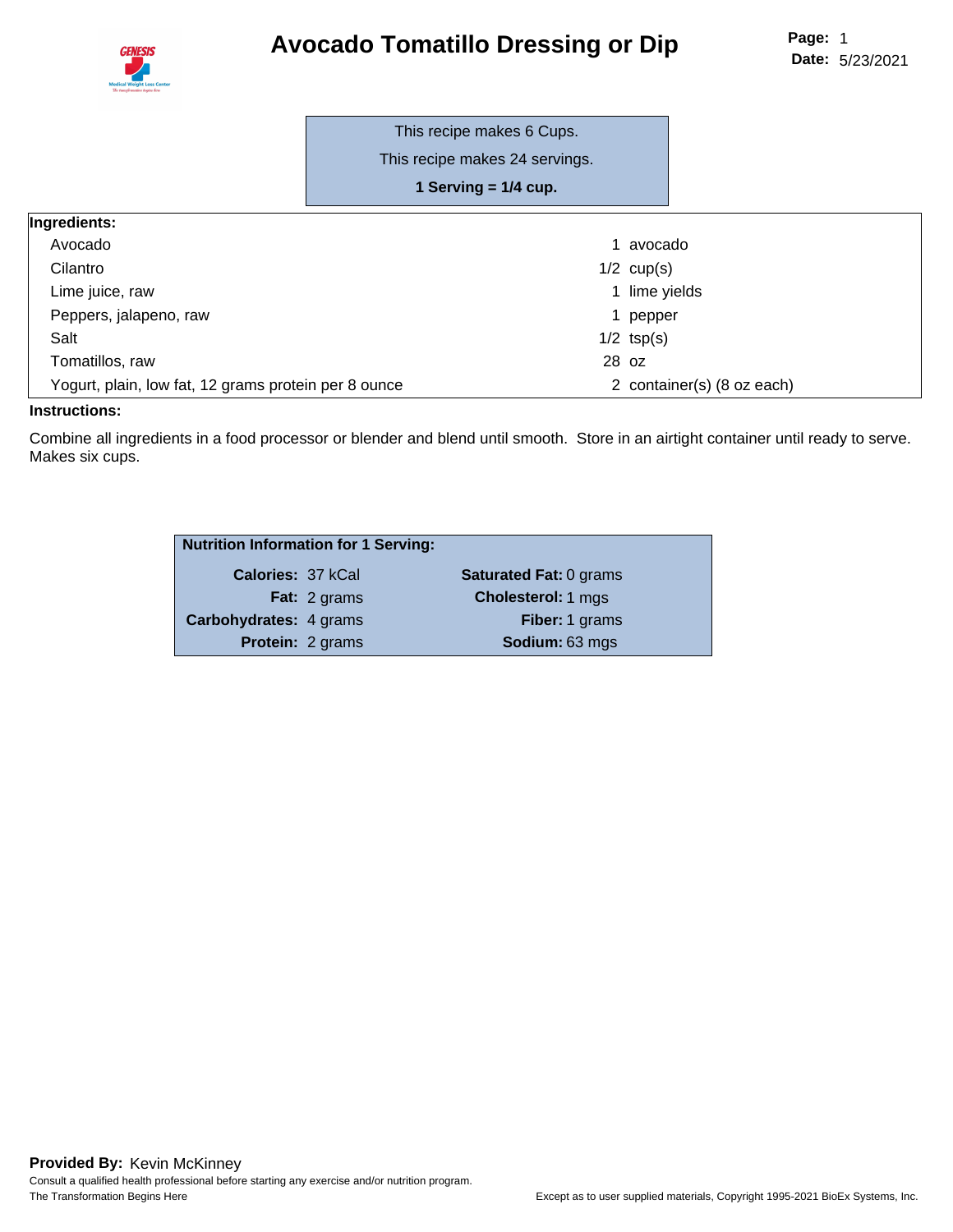

# **Baby Greens Salad**

This recipe makes 4 cups.

This recipe makes 2 servings.

**1 Serving = two cups.**

| <b>Ingredients:</b> |                    |
|---------------------|--------------------|
| Mixed Baby Greens   | $3 \text{ cup}(s)$ |
| Romaine Lettuce     | 1 cup(s), shredded |

#### **Instructions:**

Wash lettuce and greens thoroughly. Tear lettuce leaves into bite size pieces and toss with baby greens. Serve chilled.

| <b>Nutrition Information for 1 Serving:</b> |                     |                               |
|---------------------------------------------|---------------------|-------------------------------|
| <b>Calories: 10 kCal</b>                    |                     | <b>Saturated Fat: 0 grams</b> |
|                                             | <b>Fat:</b> 0 grams | <b>Cholesterol: 0 mgs</b>     |
| <b>Carbohydrates: 2 grams</b>               |                     | Fiber: 1 grams                |
|                                             | Protein: 1 grams    | Sodium: 7 mgs                 |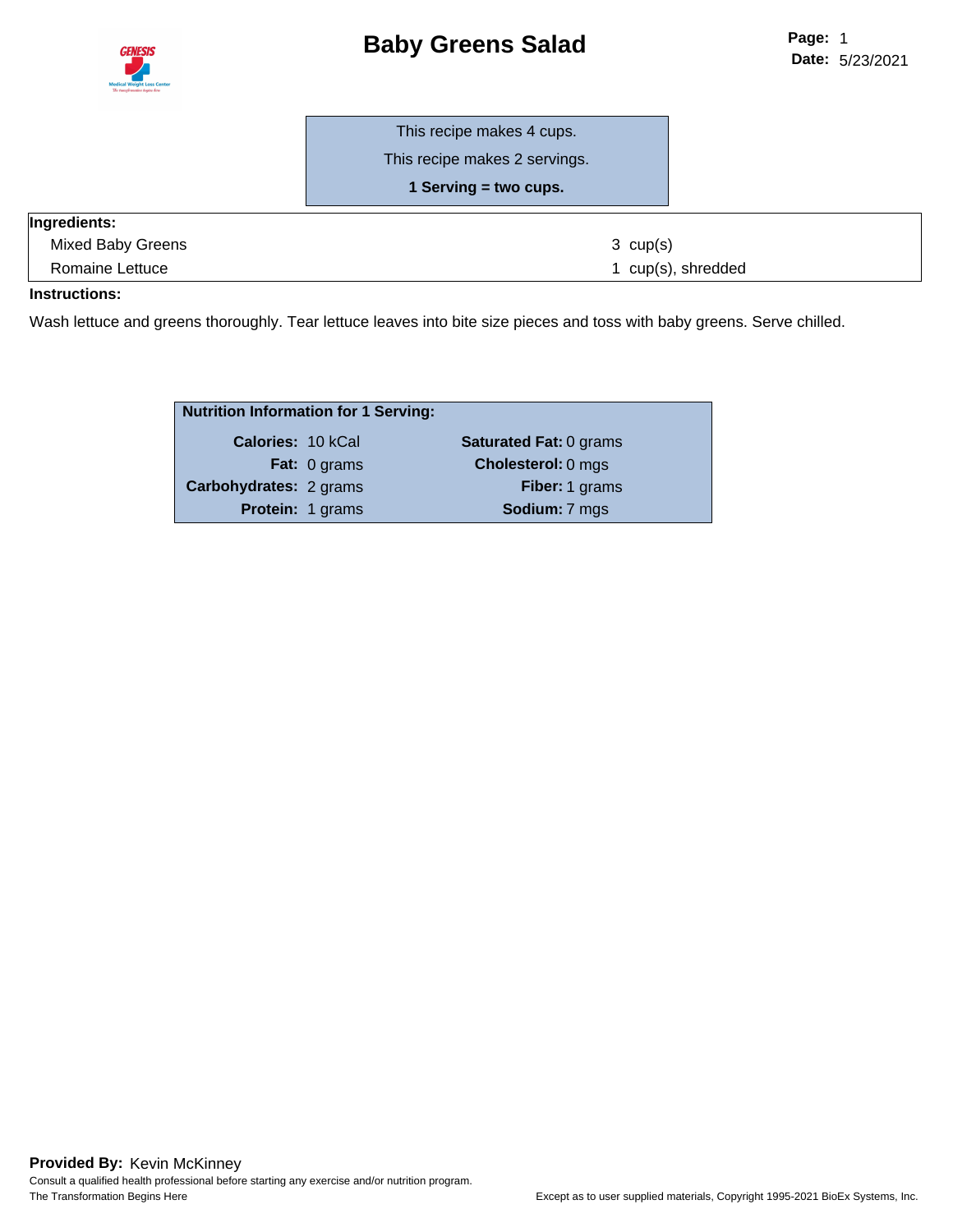



This recipe makes 4 cups.

This recipe makes 4 servings.

**1 Serving = 1 cup.**

#### **Ingredients:**

| Mixed Vegetables - Frozen                              | package (10 oz) |
|--------------------------------------------------------|-----------------|
| Olive Oil                                              | tbsp(s)         |
| Sauce, NESTLE, LJ MINOR Teriyaki Sauce, ready-to-serve | $1/4$ cup(s)    |
| Top Sirloin                                            | 16 oz           |
|                                                        |                 |

#### **Instructions:**

Microwave bag of vegetables on high for approximately 3 minutes. Let stand 1 minute then carefully remove. Slice beef into bite size pieces. Heat oil in a large skillet or wok over medium-high heat. Add beef and stir-fry to desired doneness. Add vegetables. Stir for 1 minute, remove from heat and stir in teriyaki sauce.

#### **Tip:**

A Spicy Thai peanut sauce may be substituted for teriyaki sauce.

| <b>Nutrition Information for 1 Serving:</b> |                          |                               |
|---------------------------------------------|--------------------------|-------------------------------|
| <b>Calories: 324 kCal</b>                   |                          | <b>Saturated Fat: 6 grams</b> |
|                                             | <b>Fat:</b> 19 grams     | <b>Cholesterol: 53 mgs</b>    |
| Carbohydrates: 13 grams                     |                          | <b>Fiber:</b> 3 grams         |
|                                             | <b>Protein: 26 grams</b> | Sodium: 252 mgs               |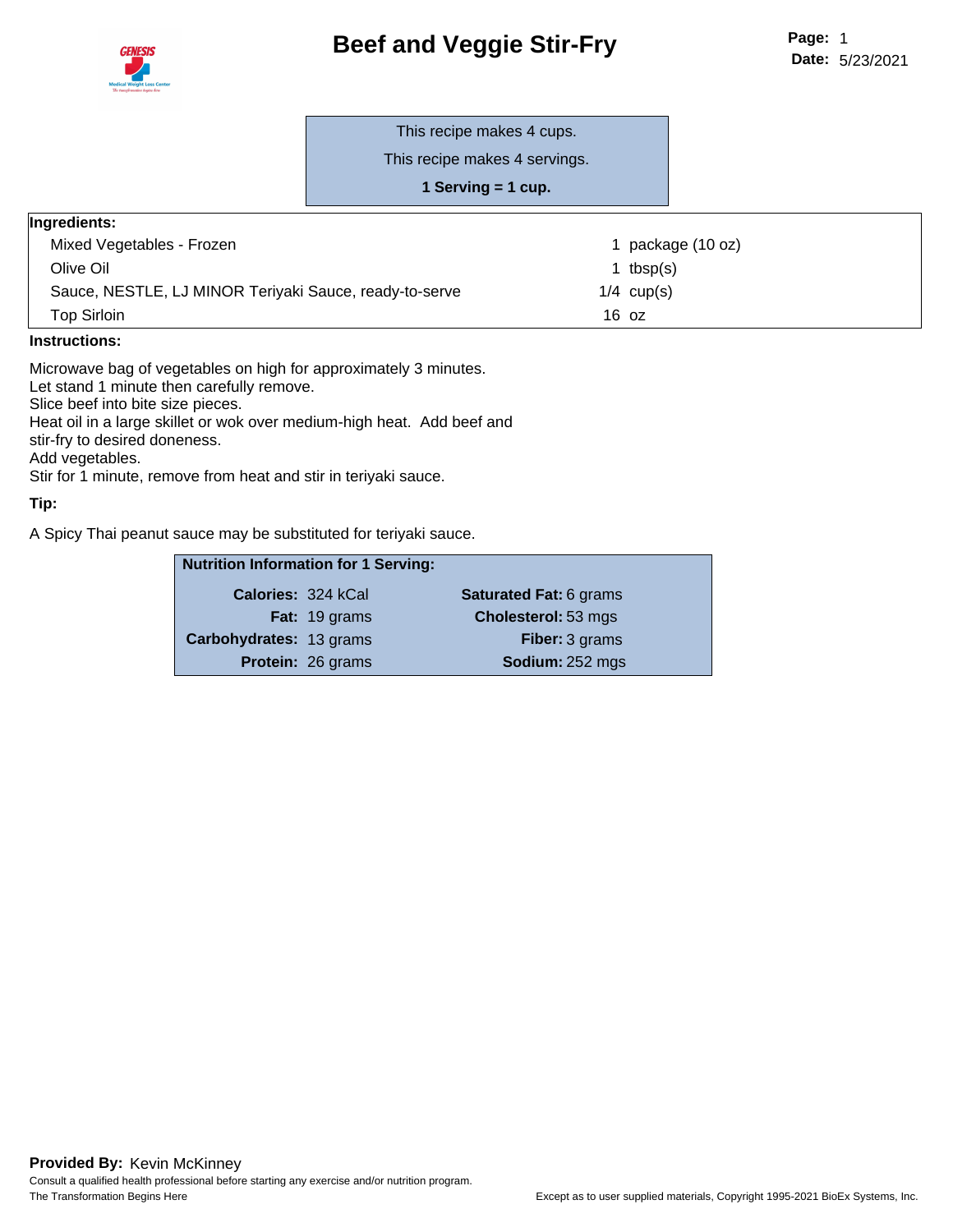

This recipe makes 10 pancakes.

This recipe makes 5 servings.

**1 Serving = 2 pancakes.**

| Ingredients:                   |                |                           |
|--------------------------------|----------------|---------------------------|
| <b>Baking Powder</b>           | 1 $tsp(s)$     |                           |
| <b>Baking Soda</b>             | $1/2$ tsp(s)   |                           |
| Blueberries, raw               | $1/2$ cup(s)   |                           |
| Cinnamon                       | 1 $tsp(s)$     |                           |
| Cottage Cheese (2% milkfat)    |                | $1/4$ cup(s) (not packed) |
| Egg Whites                     |                | 2 large $egg(s)$          |
| Flour, Whole Wheat             | 1 $1/2$ cup(s) |                           |
| Lowfat Buttermilk              | 1 $cup(s)$     |                           |
| Oatmeal, old fashioned, quaker |                | $1/2$ cup(s), dry         |
| Salt                           | $1/4$ tsp(s)   |                           |
| Splenda                        |                | 1 tbsp $(s)$              |
| Vanilla extract                | 1 $tsp(s)$     |                           |

#### **Instructions:**

Combine Baking Powder, Baking Soda, Cinnamon, Flour, Salt, Oatmeal, and Splenda, set aside. In a separate bowl combine Cottage Cheese, Buttermilk, egg whites, and Vanilla, lightly stir . Transfer liquid and dry ingredients into a food processor and mix on low for 20 seconds. Let mixture stand for 3 minutes to thicken. Pour 1/2 cup of batter onto medium hot griddle and drizzle 6-10 blueberries on top. Cook until gold-brown on each side. Repeat with remaining batter.

| <b>Nutrition Information for 1 Serving:</b> |                           |                               |  |  |  |  |
|---------------------------------------------|---------------------------|-------------------------------|--|--|--|--|
|                                             | <b>Calories: 200 kCal</b> | <b>Saturated Fat: 1 grams</b> |  |  |  |  |
|                                             | Fat: 2 grams              | <b>Cholesterol: 3 mgs</b>     |  |  |  |  |
| Carbohydrates: 37 grams                     |                           | <b>Fiber:</b> 5 grams         |  |  |  |  |
|                                             | Protein: 11 grams         | Sodium: 452 mgs               |  |  |  |  |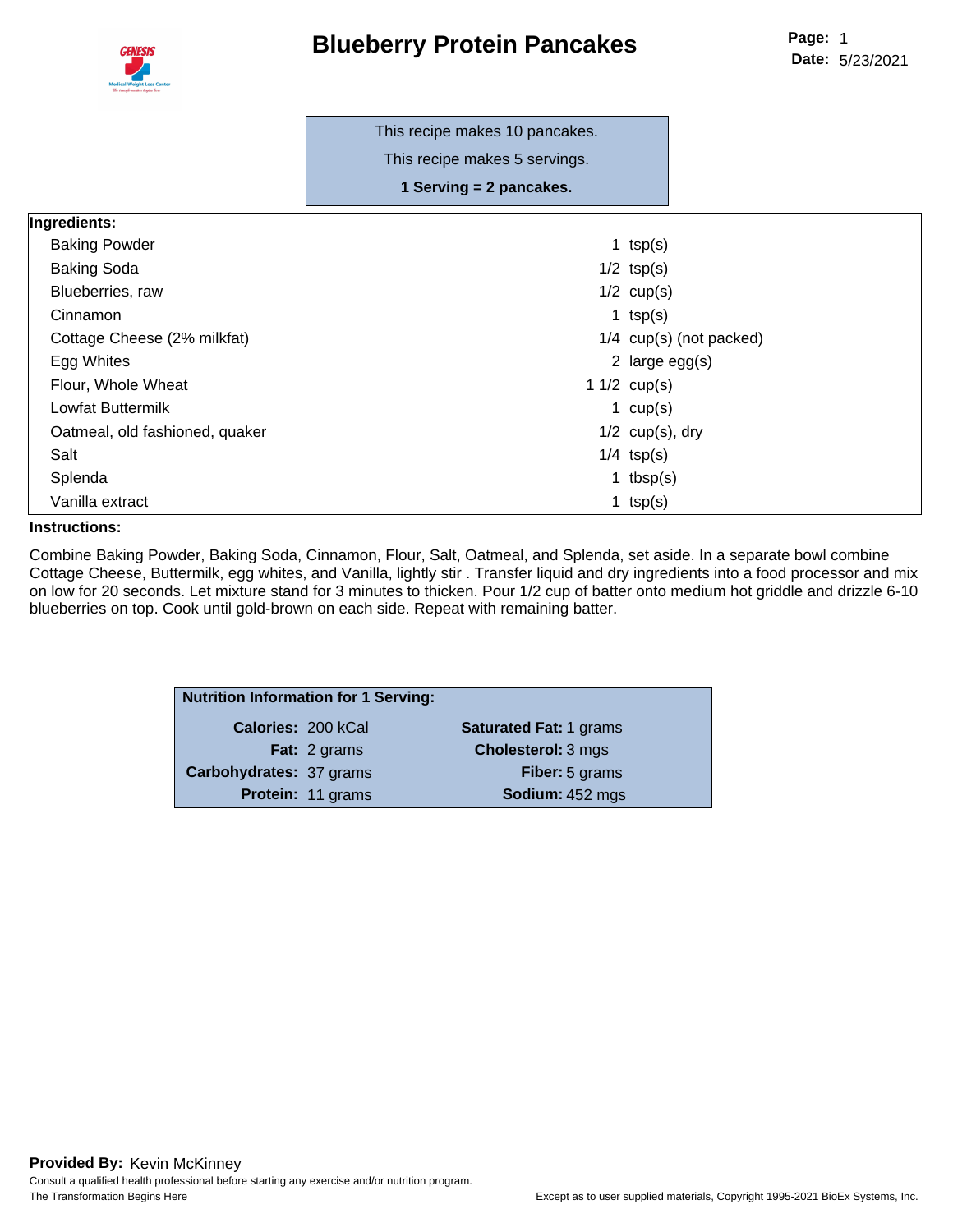### **Breakfast Taco**



This recipe makes 2 Taco.

This recipe makes 2 servings.

**1 Serving = 1 Taco.**

| <b>Ingredients:</b>                                            |                                                         |
|----------------------------------------------------------------|---------------------------------------------------------|
| Egg, whole, cooked, scrambled                                  | 2 large                                                 |
| Pork, cured, bacon, cooked, broiled, pan-fried or roasted      | 2 medium slice(s), cooked (raw product<br>packed 20/lb) |
| Tortillas, ready-to-bake or -fry, flour, without added calcium | 2 tortilla(s), medium (approx 6 dia)                    |

#### **Instructions:**

Roll 1/4 cup cooked egg and one slice precooked bacon in each flour tortilla. Heat in microwave for 10-15 seconds. Serve hot

#### **Tip:**

Microwave scrambled eggs Use egg substitute to lower cholesterol content of meal

| <b>Nutrition Information for 1 Serving:</b> |                      |                               |
|---------------------------------------------|----------------------|-------------------------------|
| <b>Calories: 240 kCal</b>                   |                      | <b>Saturated Fat: 4 grams</b> |
|                                             | <b>Fat:</b> 12 grams | Cholesterol: 222 mgs          |
| Carbohydrates: 19 grams                     |                      | Fiber: 1 grams                |
|                                             | Protein: 12 grams    | Sodium: 470 mgs               |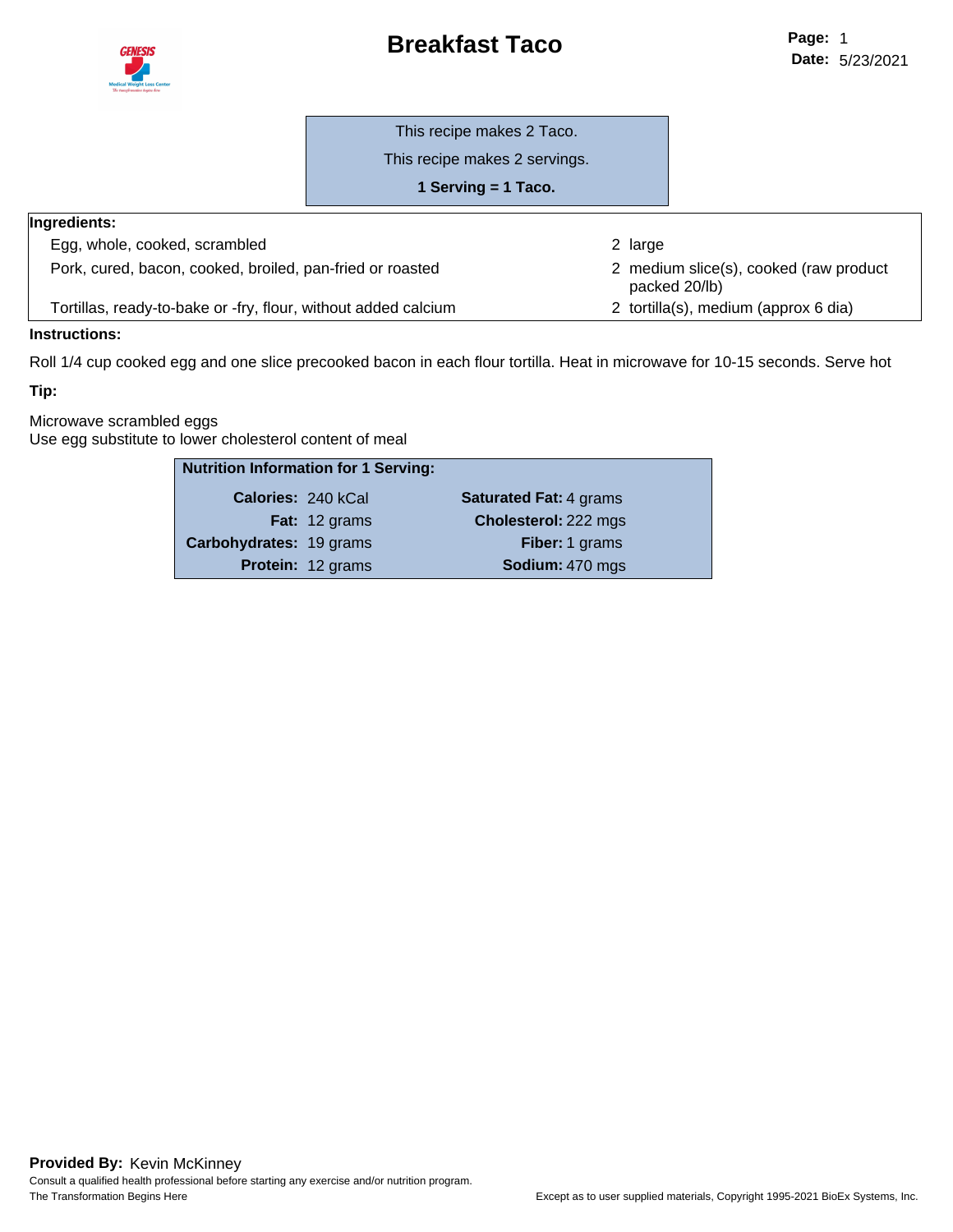

#### This recipe makes 1 Salad.

This recipe makes 1 servings.

**1 Serving = 1 salad.**

| Ingredients:                            |                                         |
|-----------------------------------------|-----------------------------------------|
| Boars Head Turkey Breast Ovengold Roast | serving(s) $(2 \text{ oz per serving})$ |
| Carrots, baby, raw                      | 1 oz                                    |
| Cucumber, with peel, raw                | 1 oz                                    |
| Low Fat Cheddar or Colby Cheese         | 2 <sub>oz</sub>                         |
| Romaine Lettuce                         | cup(s), shredded                        |

#### **Instructions:**

Toss all ingredients and serve.

#### **Tip:**

Fresh spinach or baby greens may be substituted for all or part of the romaine lettuce to boost nutritional value. Use fresh roasted turkey for a lower sodium option.

| <b>Nutrition Information for 1 Serving:</b> |                          |                               |
|---------------------------------------------|--------------------------|-------------------------------|
| <b>Calories: 182 kCal</b>                   |                          | <b>Saturated Fat: 3 grams</b> |
|                                             | <b>Fat:</b> 5 grams      | Cholesterol: 32 mgs           |
| Carbohydrates: 6 grams                      |                          | <b>Fiber:</b> 2 grams         |
|                                             | <b>Protein: 28 grams</b> | Sodium: 730 mgs               |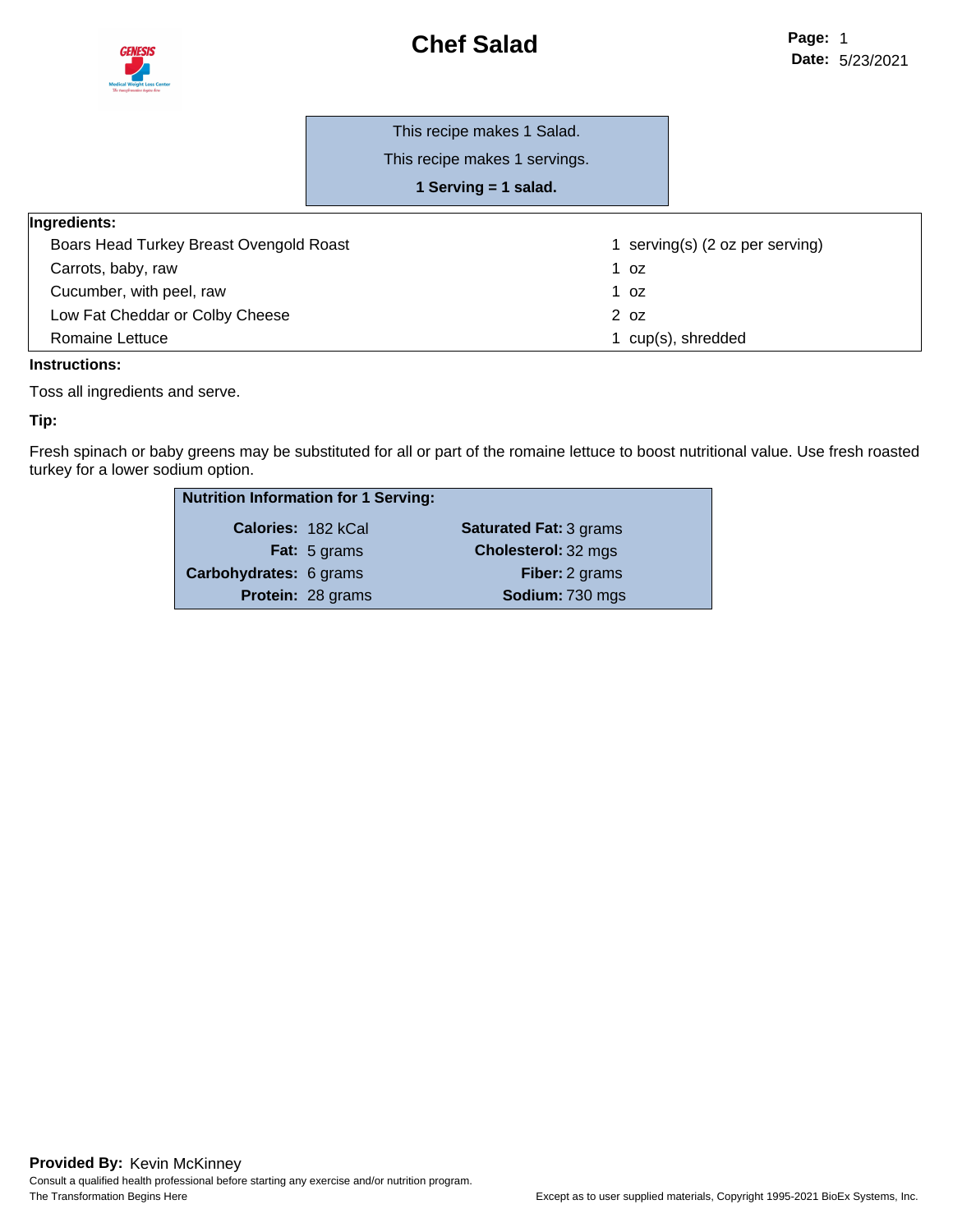

#### This recipe makes 0.5 cup.

This recipe makes 5 servings.

**1 Serving = 1/2 cup.**

| Ingredients:                                                                   |                                 |
|--------------------------------------------------------------------------------|---------------------------------|
| <b>Black Pepper</b>                                                            | $1/4$ tsp(s)                    |
| Cabbage, common (danish, domestic, and pointed types), freshly<br>harvest, raw | 2 cup(s), shredded              |
| Cilantro                                                                       | $1/2$ cup(s)                    |
| <b>Green Onions</b>                                                            | 2 medium $(4-1/8 \text{ long})$ |
| Olive Oil                                                                      | $3$ tsp(s)                      |
| Carrots, raw                                                                   | $1/4$ cup(s), grated            |
| Salt                                                                           | $1/8$ tsp(s)                    |
| Vinegar, Distilled                                                             | 2 $tbsp(s)$                     |
| <b>White Sugar</b>                                                             | 1 $tsp(s)$                      |

#### **Instructions:**

Cole slaw: Combine cabbage and carrots. Dice green onions and cilantro. Add to cabbage mixture. Combine well with salt and pepper.

Dressing: Combine the white vinegar, sugar and olive oil. Whisk well. Combine with cabbage mixture.

| <b>Nutrition Information for 1 Serving:</b> |                         |                               |
|---------------------------------------------|-------------------------|-------------------------------|
| <b>Calories: 39 kCal</b>                    |                         | <b>Saturated Fat: 0 grams</b> |
|                                             | <b>Fat:</b> 3 grams     | <b>Cholesterol: 0 mgs</b>     |
| Carbohydrates: 4 grams                      |                         | Fiber: 1 grams                |
|                                             | <b>Protein: 1 grams</b> | Sodium: 69 mgs                |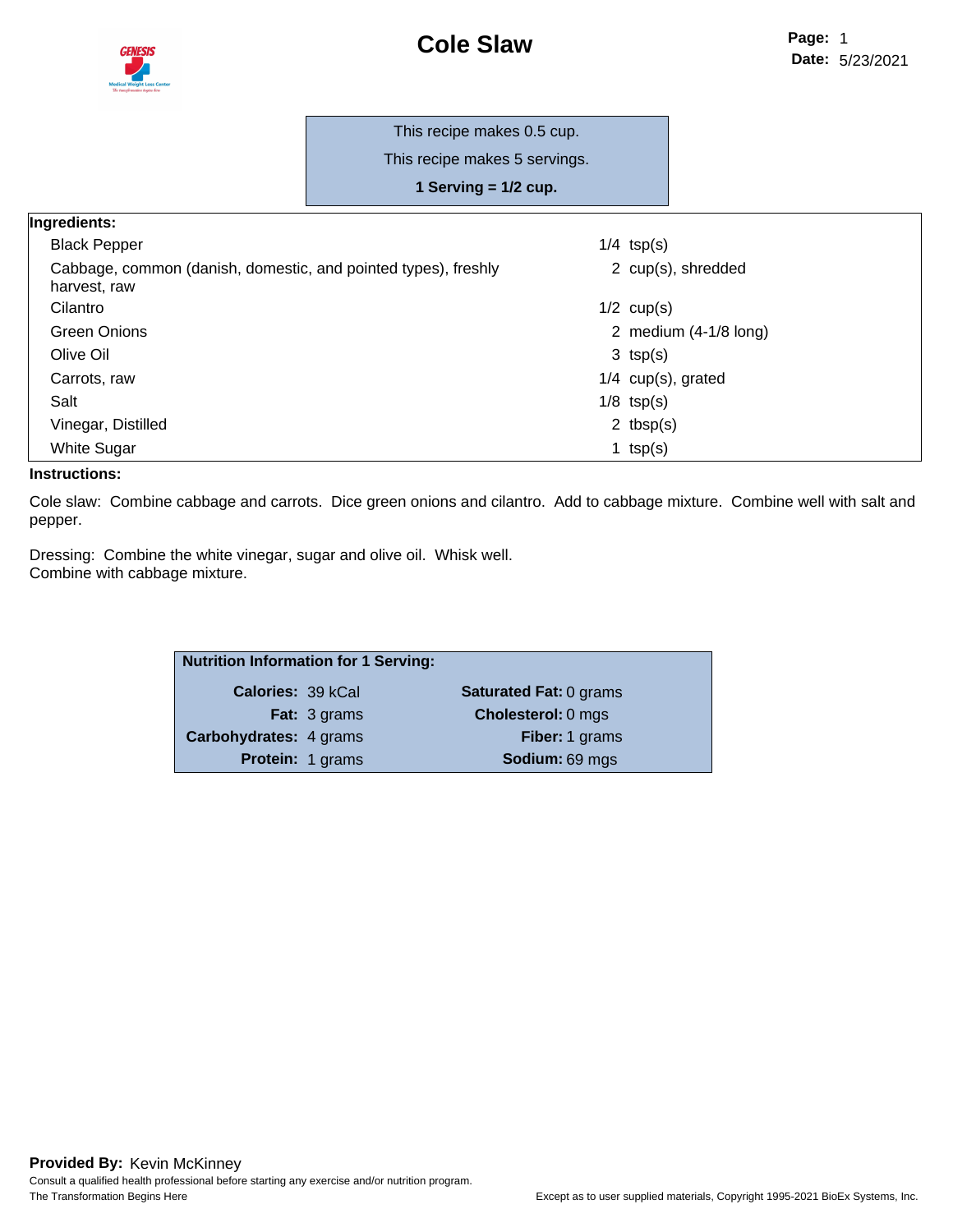

|                           | This recipe makes 4 Sandwiches.<br>This recipe makes 4 servings.<br>1 Serving = 1 sandwich. |                           |
|---------------------------|---------------------------------------------------------------------------------------------|---------------------------|
| Ingredients:              |                                                                                             |                           |
| <b>Black Pepper</b>       | $1/2$ tsp(s)                                                                                |                           |
| Cheddar Cheese Low Sodium | 4 oz                                                                                        |                           |
| Egg substitute, liquid    | 1 $cup(s)$                                                                                  |                           |
| Nonfat Milk               | $1/4$ cup(s)                                                                                |                           |
| Spinach, raw              | $8$ leaf(s)                                                                                 |                           |
| Whole Wheat Pita Bread    |                                                                                             | 2 pita, large (6-1/2 dia) |

#### **Instructions:**

Cut Pita Bread in half.

Stir together egg substitute, milk, and pepper in small bowl.

Spray a medium skillet with cooking spray and place over medium heat. Add egg mixture and cook without stirring, until mixture begins to set on the bottom and around the edges. Lift and fold partially cooked eggs with large spatula. Continue cooking 2 to 4 minutes or until eggs are cooked through.

Spoon warm egg mixture into pita pockets and top with cheese slices and spinach leaves.

#### **Tip:**

Rinse and pat dry spinach leaves before use. May substitute white pita bread for whole-wheat pita bread if preferred and split crosswise.

| <b>Nutrition Information for 1 Serving:</b> |                      |                               |
|---------------------------------------------|----------------------|-------------------------------|
| Calories: 261 kCal                          |                      | <b>Saturated Fat: 6 grams</b> |
|                                             | <b>Fat:</b> 12 grams | <b>Cholesterol: 29 mgs</b>    |
| Carbohydrates: 20 grams                     |                      | <b>Fiber: 3 grams</b>         |
|                                             | Protein: 19 grams    | Sodium: 310 mgs               |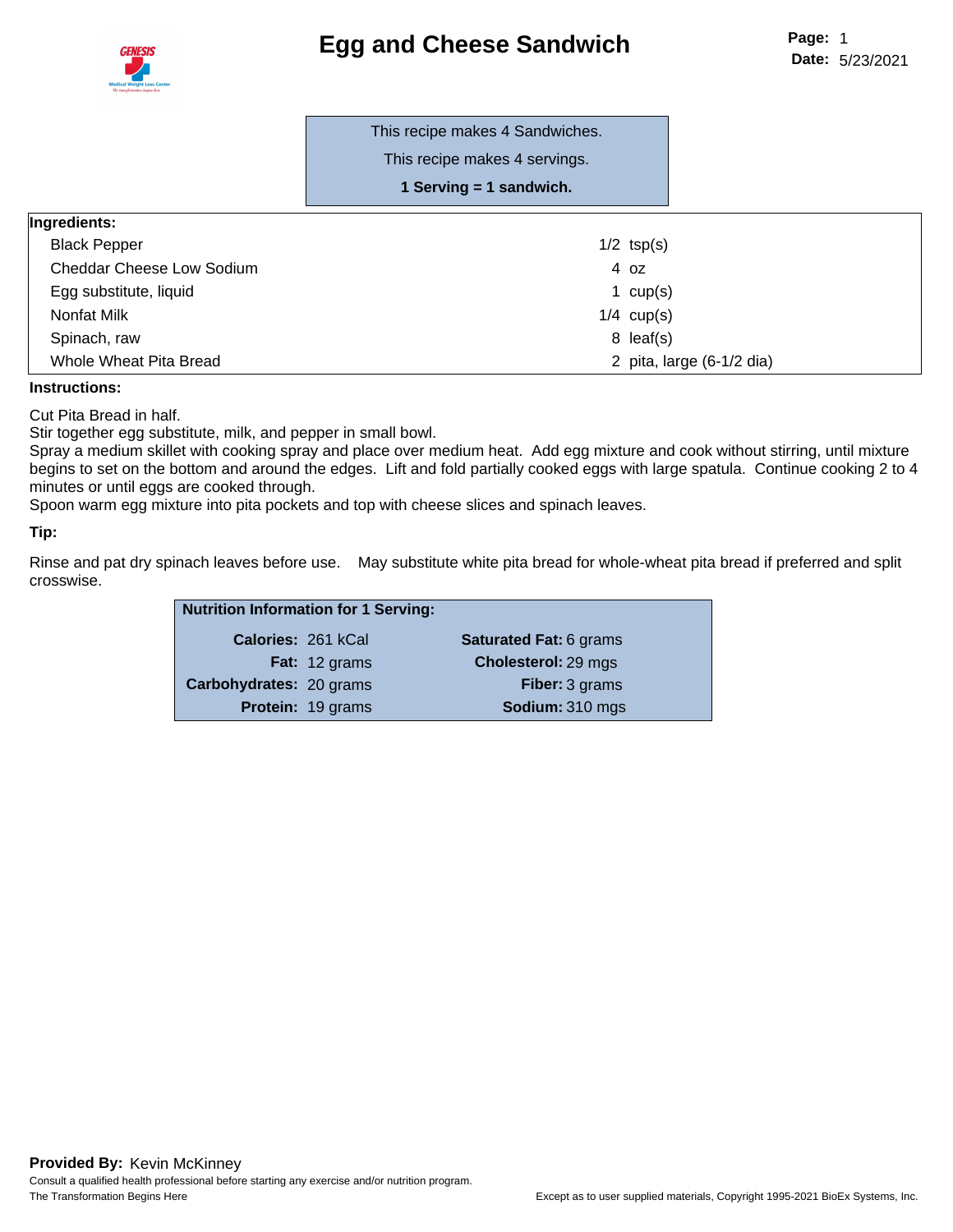

This recipe makes 1 Omelet.

This recipe makes 1 servings.

#### **1 Serving = 1 Omelet.**

| Ingredients:          |                  |  |
|-----------------------|------------------|--|
| <b>Black Pepper</b>   | l dash(s)        |  |
| Egg Whites            | 2 large $egg(s)$ |  |
| Egg(s) (Without salt) | l large egg(s)   |  |

#### **Instructions:**

Heat an 8-inch skillet over medium heat until skillet is hot. Spray with non fat cooking spray.

With two eggs separate yolks from egg white. Discard yolks.

In a bowl combine egg, egg whites, and pepper. Beat until just combined. Pour mixture into medium hot skillet and begin stirring gently and continuously with a spatula until mixture resembles small pieces of cooked egg surrounded by liquid egg. Stop stirring.

Cook 30-60 seconds more or until egg mixture is set.

Remove from heat and flip edges.

| <b>Nutrition Information for 1 Serving:</b> |                          |                               |
|---------------------------------------------|--------------------------|-------------------------------|
| <b>Calories: 103 kCal</b>                   |                          | <b>Saturated Fat: 2 grams</b> |
|                                             | <b>Fat:</b> 5 grams      | Cholesterol: 212 mgs          |
| Carbohydrates: 1 grams                      |                          | <b>Fiber: 0 grams</b>         |
|                                             | <b>Protein: 13 grams</b> | Sodium: 180 mgs               |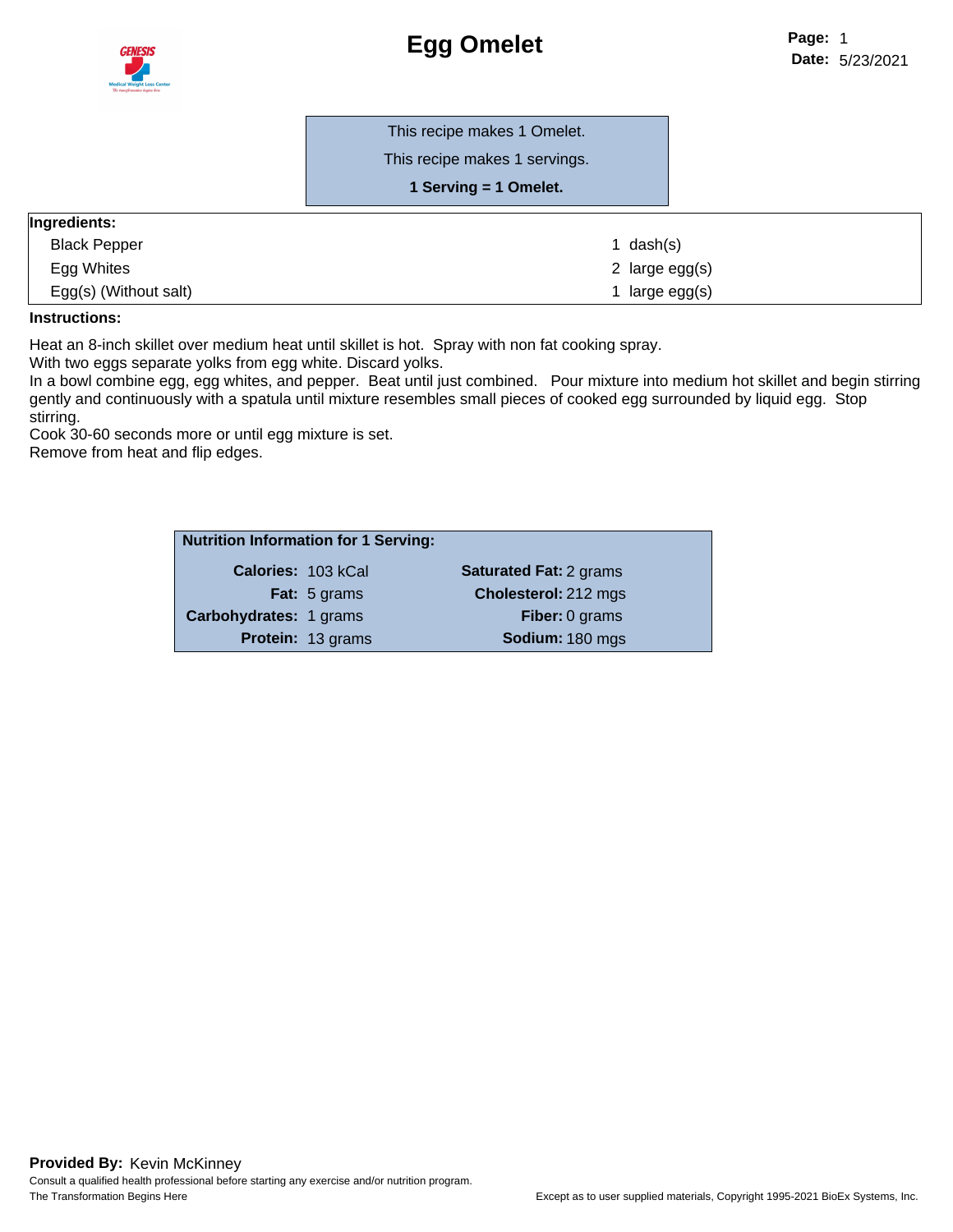

|                                | This recipe makes 3 cups.     |                                          |
|--------------------------------|-------------------------------|------------------------------------------|
|                                | This recipe makes 6 servings. |                                          |
|                                | 1 Serving $= 1/2$ cup.        |                                          |
| Ingredients:                   |                               |                                          |
| <b>Black Pepper</b>            |                               | 2 $dash(s)$                              |
| Celery, raw                    |                               | 1 stalk(s), large $(11-12 \text{ long})$ |
| Garlic, raw                    |                               | 1 clove(s) (minced)                      |
| <b>Ground Turmeric</b>         |                               | $1/2$ tsp(s)                             |
| Miracle Whip Light             |                               | 4 $tbsp(s)$                              |
| MORI-NU, Tofu, silken, soft    | $16$ oz                       |                                          |
| Mustard, dijon                 |                               | 2 tbsp $(s)$                             |
| No Stick cooking spray, Wesson |                               | 5 spray(s)                               |
| Onions, raw                    |                               | $1/4$ medium (2-1/2 dia)                 |
| Salt                           |                               | 1 $dash(s)$                              |

#### **Instructions:**

Drain excess water from Tofu and crumble. Spray pan with cooking spray and then sauté tofu briefly. Drain excess water if necessary. Chop vegetables. Mix with remaining ingredients.

| <b>Nutrition Information for 1 Serving:</b> |                         |                               |
|---------------------------------------------|-------------------------|-------------------------------|
| <b>Calories: 78 kCal</b>                    |                         | <b>Saturated Fat: 1 grams</b> |
|                                             | <b>Fat:</b> 4 grams     | <b>Cholesterol: 3 mgs</b>     |
| Carbohydrates: 5 grams                      |                         | <b>Fiber: 0 grams</b>         |
|                                             | <b>Protein: 4 grams</b> | Sodium: 246 mgs               |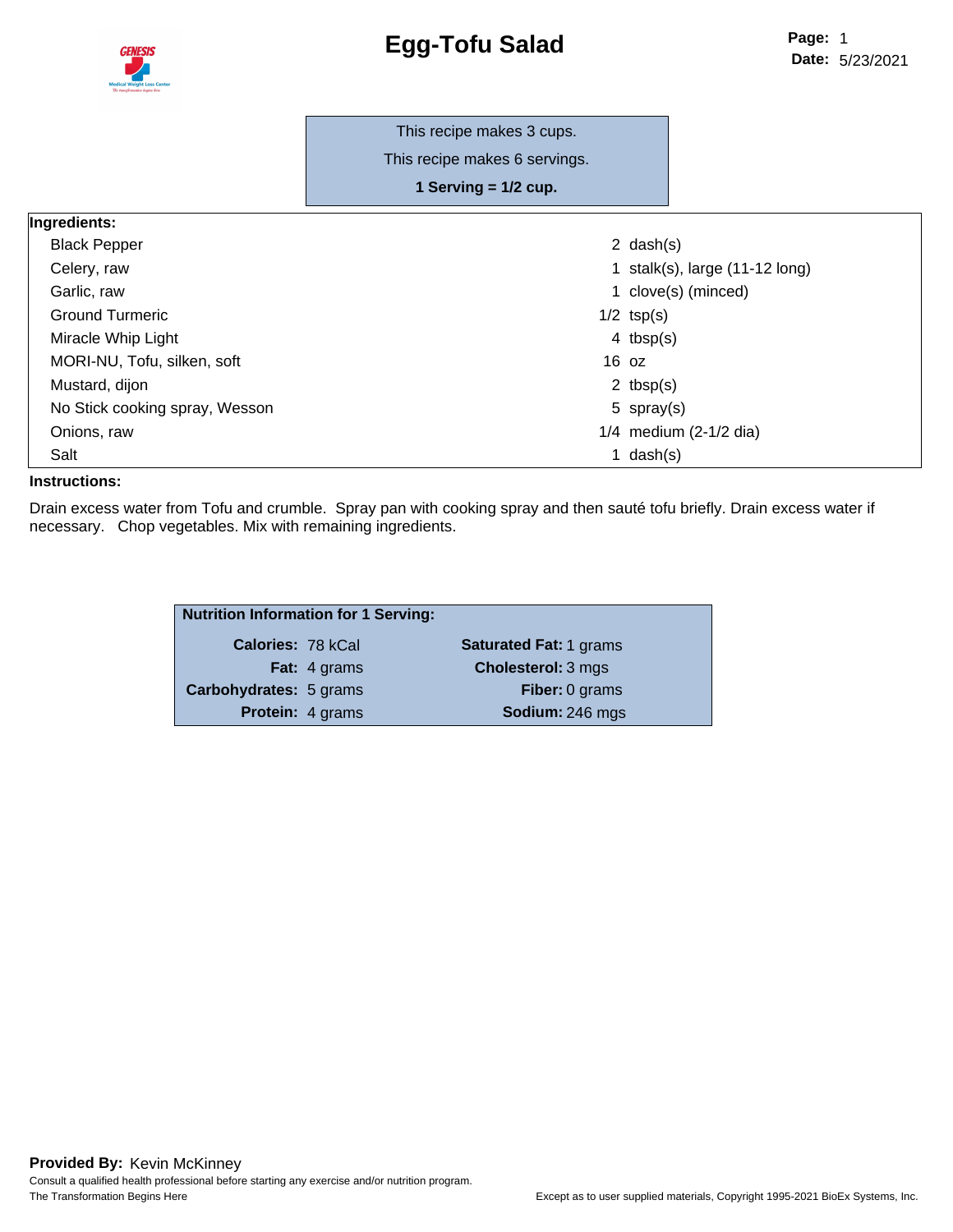

This recipe makes 4 steaks. This recipe makes 4 servings.

**1 Serving = 1 steak.**

#### **Ingredients:**

| <b>Beef Tenderloin</b>       | 4 Steak (6 oz)        |
|------------------------------|-----------------------|
| <b>Black Pepper</b>          | $1/2$ tsp(s)          |
| <b>Garlic Powder</b>         | $1/4$ tsp(s)          |
| Mustard, dijon               | 1 $1/2$ tsp(s)        |
| Olive Oil                    | 2 $tsp(s)$            |
| <b>Red Tomatoes</b>          | 1 large whole (3 dia) |
| Rosemary, fresh              | 1 $1/2$ tsp(s)        |
| <b>Worchestershire Sauce</b> | 1 $tbsp(s)$           |

#### **Instructions:**

Preheat oven to 400° F.

Chop tomato.

In a small bowl, combine Worcestershire sauce, mustard, rosemary and garlic powder. Gently stir in chopped tomatoes. In a large, oven safe skillet, heat oil over high heat. Season the meat with the pepper. Place meat in the skillet and brown the first side, approximately 4-5 minutes. Turn fillet over and cook for 30 seconds.

Place the skillet in the oven, and cook until an internal temperature of 145° F has been reached. For medium rare cook 12-14 minutes.

Serve topped with the tomato mixture.

| <b>Nutrition Information for 1 Serving:</b> |                          |                                |
|---------------------------------------------|--------------------------|--------------------------------|
| Calories: 515 kCal                          |                          | <b>Saturated Fat: 16 grams</b> |
|                                             | <b>Fat:</b> 42 grams     | Cholesterol: 121 mgs           |
| <b>Carbohydrates: 3 grams</b>               |                          | <b>Fiber: 1 grams</b>          |
|                                             | <b>Protein: 31 grams</b> | Sodium: 173 mgs                |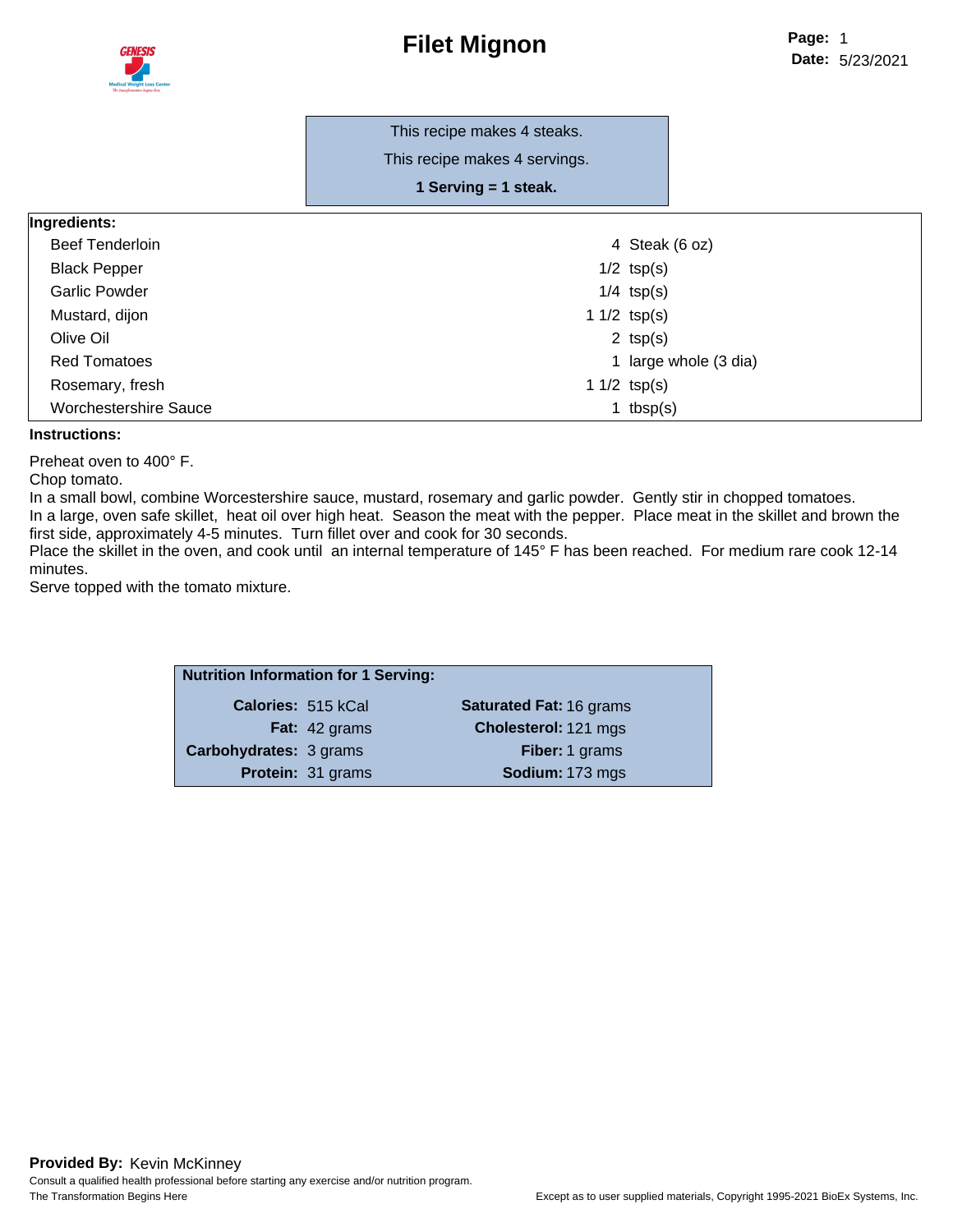



This recipe makes 4 breasts.

This recipe makes 4 servings.

**1 Serving = 1 breast.**

#### **Ingredients:**

Garlic, raw 2 tsp(s)

Chicken Breast - No Skin Raw  $\overline{a}$  and  $\overline{a}$  and  $\overline{a}$  breast, bone and skin removed (8 oz)

#### **Instructions:**

Preheat oven to 375° F.

Mince garlic.

Rinse chicken and dry. Place on a baking sheet. Spread 1/2 teaspoon of garlic onto each breast. Bake, uncovered, for 30 minutes until internal temperature of 180° F has been reached.

| <b>Nutrition Information for 1 Serving:</b> |                   |                               |
|---------------------------------------------|-------------------|-------------------------------|
| Calories: 271 kCal                          |                   | <b>Saturated Fat: 1 grams</b> |
|                                             | Fat: 6 grams      | Cholesterol: 151 mgs          |
| <b>Carbohydrates: 0 grams</b>               |                   | Fiber: 0 grams                |
|                                             | Protein: 50 grams | Sodium: 274 mgs               |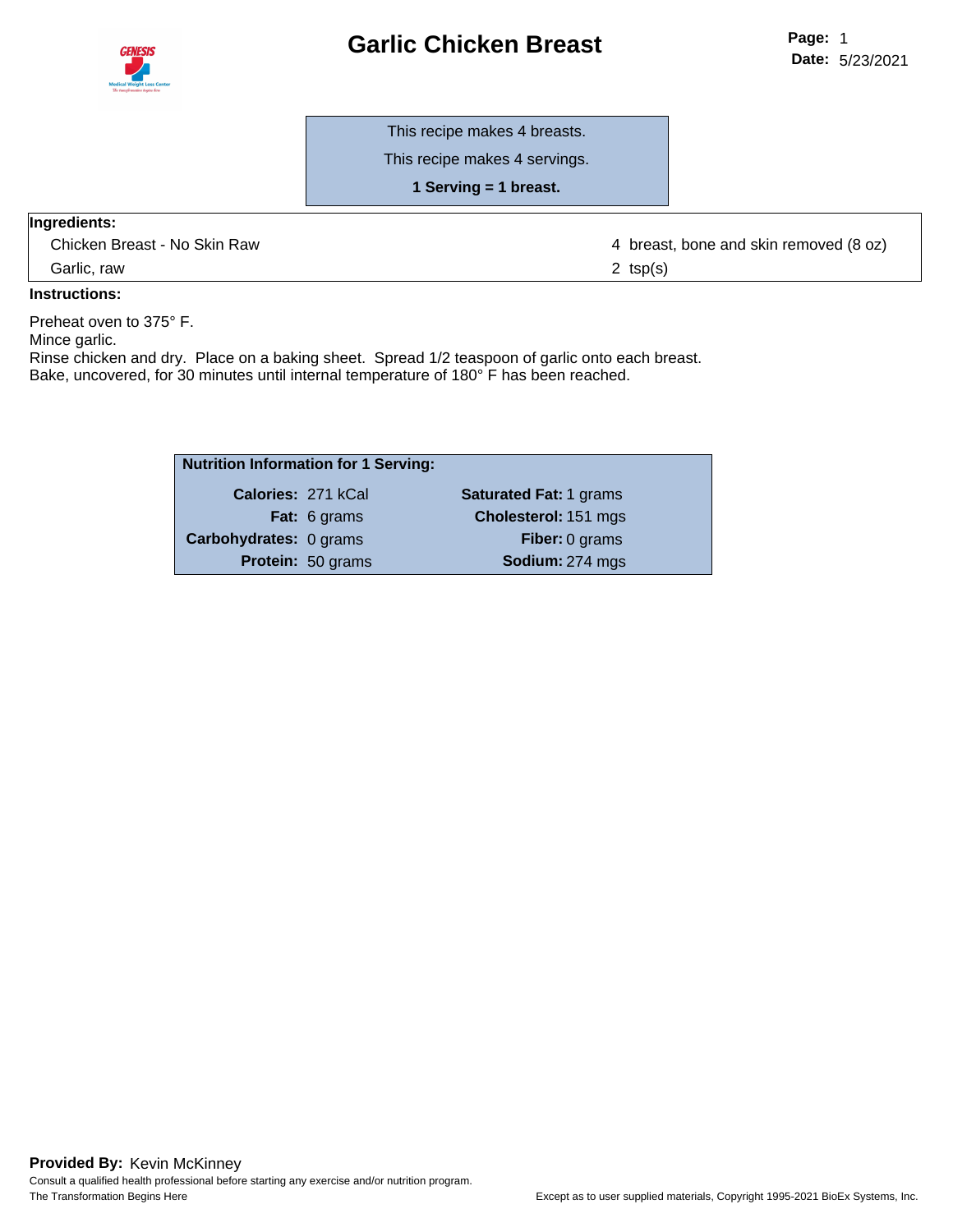

### **Garlic Salmon Fillets**

#### This recipe makes 4 fillets.

This recipe makes 4 servings.

**1 Serving = 1 fillet.**

#### **Ingredients:**

| <b>Black Pepper</b>   | $1/4$ tsp(s)               |
|-----------------------|----------------------------|
| Garlic, raw           | 4 clove(s) (minced)        |
| Green Onions          | $1/2$ cup(s), chopped      |
| Ground Oregano        | $1/2$ tsp(s)               |
| Mushrooms, white, raw | 2 cup(s), pieces or slices |
| Olive Oil             | 4 $tsp(s)$                 |
| Orange zest           | 2 $tsp(s)$                 |
| Oranges               | 2 fruit (2-5/8 dia)        |
| Carrots, raw          | 1 cup(s), strips or slices |
| Salmon - Raw          | 4 fillet (3 oz)            |

#### **Instructions:**

Preheat oven to 350° F.

In a small saucepan cook carrots, covered, in a small amount of boiling water for approximately 2 minutes. Drain and set aside. In a large bowl combine carrots, mushrooms, green onions, orange peel, oregano, garlic, and 1/4 teaspoon pepper; toss gently to combine.

Prepare 4 - 24-inch pieces of heavy foil. Fold each piece of foil in half to make four 18x12-inch pieces.

Divide vegetables and place vegetables in center of foil.

Place a 3 ounce piece of salmon on top of each portion of vegetables. Drizzle 1 teaspoon of the oil over each piece of salmon. Sprinkle each lightly with additional pepper; top with orange slices.

Bring together 2 opposite edges of foil and seal with a double fold.

Fold remaining ends to completely enclose the food, allowing space for steam to build.

Place the foil packets in a single layer on a baking pan.

Bake salmon for approximately 30 minutes or until carrots are tender and fish is flaky.

Open slowly to allow steam to escape.

#### **Tip:**

For extra flavor add a sprig of fresh oregano to each foil packet.

| <b>Nutrition Information for 1 Serving:</b> |                           |                               |
|---------------------------------------------|---------------------------|-------------------------------|
|                                             | <b>Calories: 200 kCal</b> | <b>Saturated Fat: 1 grams</b> |
|                                             | <b>Fat:</b> 8 grams       | <b>Cholesterol: 44 mgs</b>    |
| Carbohydrates: 14 grams                     |                           | Fiber: 4 grams                |
|                                             | Protein: 20 grams         | Sodium: 82 mgs                |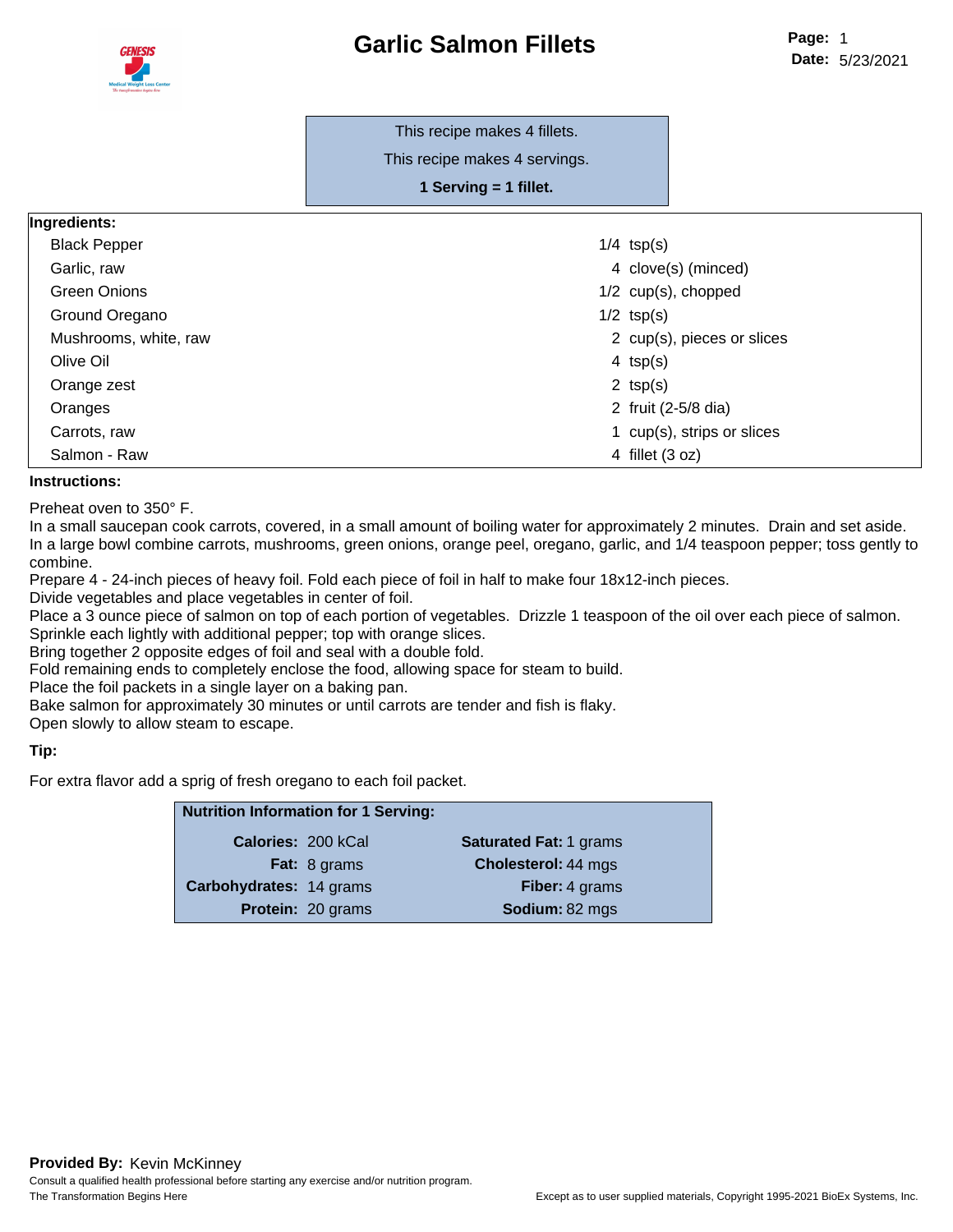

This recipe makes 4 cups.

This recipe makes 4 servings.

| 1 Serving = 1 cup. |  |
|--------------------|--|
|--------------------|--|

#### **Ingredients:**

| . .<br><b>Brown Sugar</b> | 3 tsp(s) packed |
|---------------------------|-----------------|
| Margarine                 | ' tbsp(s)       |
| Carrots, raw              | 16 oz           |

#### **Instructions:**

Cut carrots into slices.

In a medium saucepan cook carrots, covered, in a small amount of boiling water for approximately 9 minutes or until crisp-tender. Drain; remove from pan.

In the same saucepan combine butter and brown sugar.

Cook and stir over medium heat until combined.

Add carrots.

Cook, uncovered, about 2 minutes or until glazed, stirring frequently. Season to taste with black pepper.

|                         | <b>Nutrition Information for 1 Serving:</b> |                               |
|-------------------------|---------------------------------------------|-------------------------------|
| Calories: 72 kCal       |                                             | <b>Saturated Fat: 0 grams</b> |
|                         | <b>Fat:</b> 2 grams                         | <b>Cholesterol: 0 mgs</b>     |
| Carbohydrates: 14 grams |                                             | <b>Fiber: 3 grams</b>         |
|                         | <b>Protein: 1 grams</b>                     | Sodium: 114 mgs               |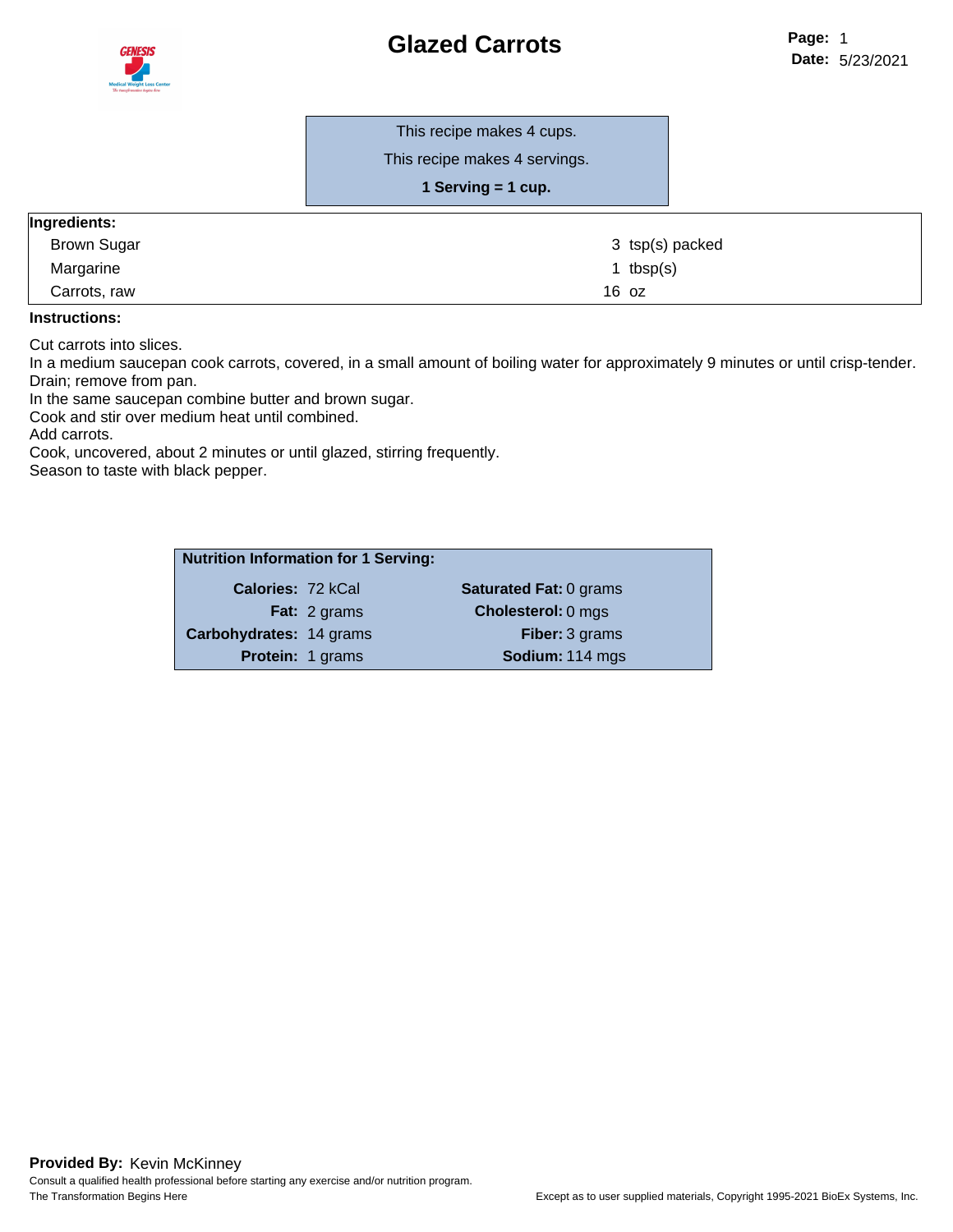

### **Homemade Tortilla Chips**

This recipe makes 40 Chips.

This recipe makes 8 servings.

**1 Serving = 5 chips.**

#### **Ingredients:**

Corn Tortillas **10 tortilla Corn Tortilla** (s) medium (approx 6 dia)

#### **Instructions:**

Preheat oven to 400 ° F.

Cut tortillas into 4 quarters.

Place quarters in a single layer on baking sheet and bake of 8 to 10 minutes or until crispy.

#### **Tip:**

Serve with Fresh and Chunky Salsa. See recipe.

|                          | <b>Nutrition Information for 1 Serving:</b> |                               |
|--------------------------|---------------------------------------------|-------------------------------|
| <b>Calories: 65 kCal</b> |                                             | <b>Saturated Fat: 0 grams</b> |
|                          | Fat: 1 grams                                | <b>Cholesterol: 0 mgs</b>     |
| Carbohydrates: 13 grams  |                                             | Fiber: 2 grams                |
|                          | <b>Protein: 2 grams</b>                     | Sodium: 14 mgs                |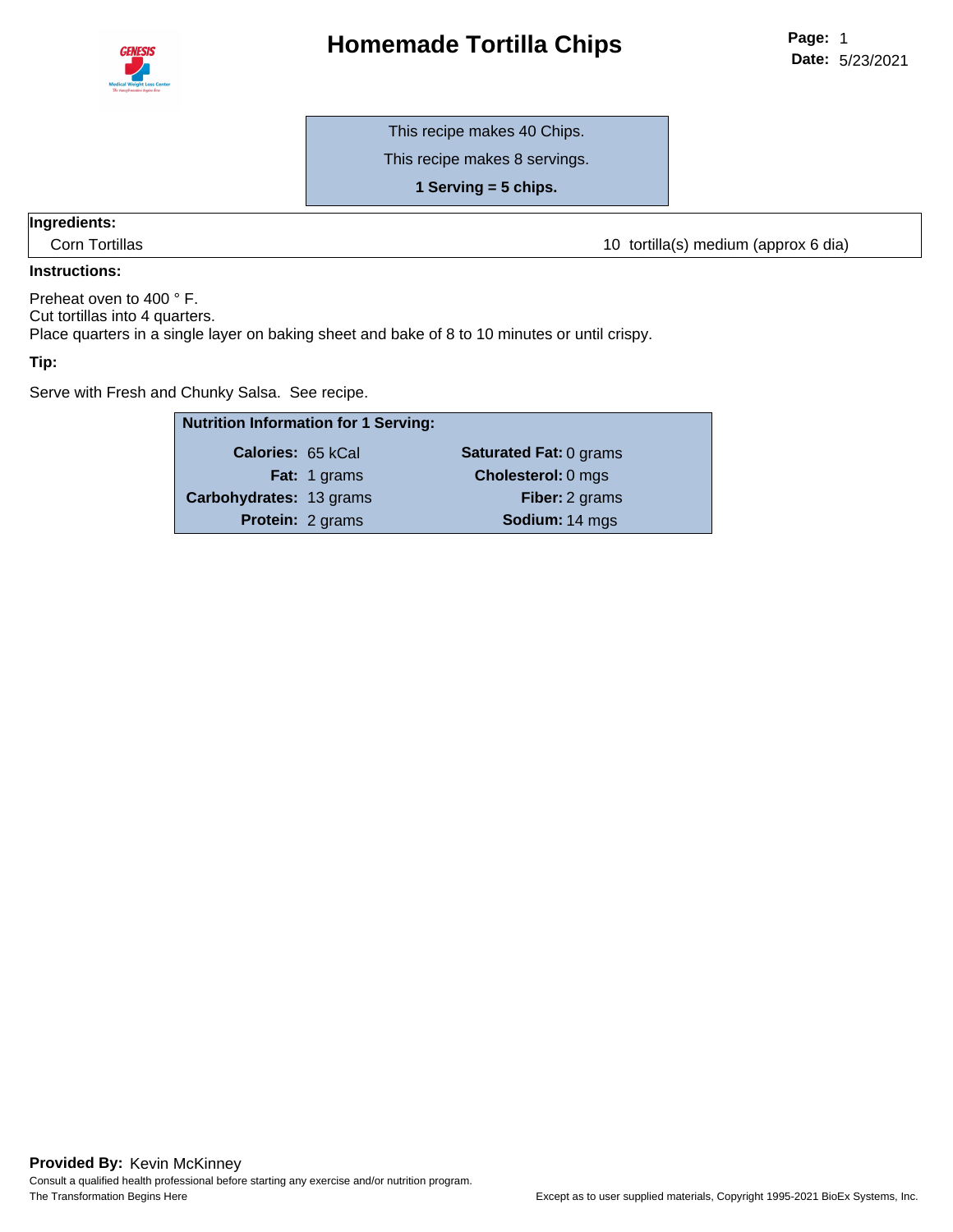## **Mini Canadian Bacon Pizza**



This recipe makes 8 pizzas.

This recipe makes 8 servings.

**1 Serving = 1 pizza.**

| Ingredients:                               |                |
|--------------------------------------------|----------------|
| Canadian Bacon - Grilled                   | 8 slice (1 oz) |
| Crackers, melba toast, plain, without salt | 8 melba round  |
| Mozzarella Cheese                          | 4 oz           |
| Spaghetti Sauce - No Salt                  | $3$ tbsp(s)    |

#### **Instructions:**

Preheat broiler. On a baking sheet place melba toast rounds and spoon one teaspoon of sauce onto each round. Place one slice of Canadian bacon onto each round and sprinkle with cheese. Broil for 1 to 2 minutes or until cheese melts.

#### **Tip:**

Make sure to purchase Melba Toast Rounds.

| <b>Nutrition Information for 1 Serving:</b> |                          |                               |
|---------------------------------------------|--------------------------|-------------------------------|
| Calories: 96 kCal                           |                          | <b>Saturated Fat: 2 grams</b> |
|                                             | <b>Fat:</b> 5 grams      | Cholesterol: 22 mgs           |
| Carbohydrates: 4 grams                      |                          | <b>Fiber: 0 grams</b>         |
|                                             | <b>Protein: 10 grams</b> | Sodium: 448 mgs               |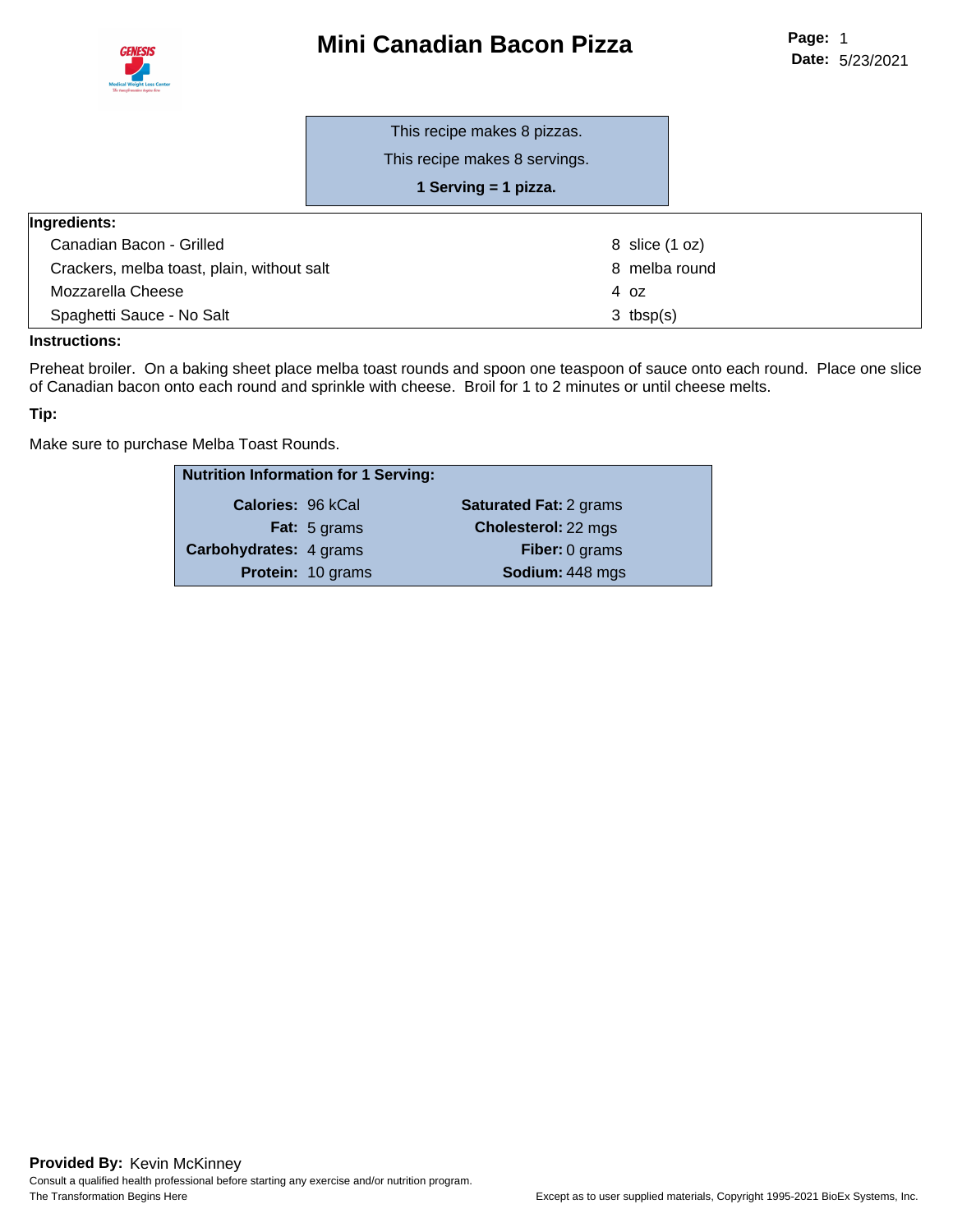

### **Protein Shake**

This recipe makes 1 serving.

This recipe makes 1 servings.

**1 Serving = 12 ounces.**

| iyi culcillə.                                                              |                                     |  |
|----------------------------------------------------------------------------|-------------------------------------|--|
| Chocolate-flavor beverage mix for milk, powder, without added<br>nutrients | portion $(2-3)$ heaping tsp $(s)$ ) |  |
| Lowfat Milk (1%)                                                           | cup(s)                              |  |
| Milk, dry, whole, with added vitamin D                                     | $1/3$ cup(s)                        |  |
| MORI-NU, Tofu, silken, soft                                                | 2 <sub>oz</sub>                     |  |

#### **Instructions:**

Combine ingredients in to a blender and blend until smooth approximately 1 minute.

| <b>Nutrition Information for 1 Serving:</b> |                          |                               |  |
|---------------------------------------------|--------------------------|-------------------------------|--|
| Calories: 448 kCal                          |                          | <b>Saturated Fat: 9 grams</b> |  |
|                                             | <b>Fat:</b> 16 grams     | Cholesterol: 51 mgs           |  |
| Carbohydrates: 51 grams                     |                          | Fiber: 1 grams                |  |
|                                             | <b>Protein: 24 grams</b> | Sodium: 348 mgs               |  |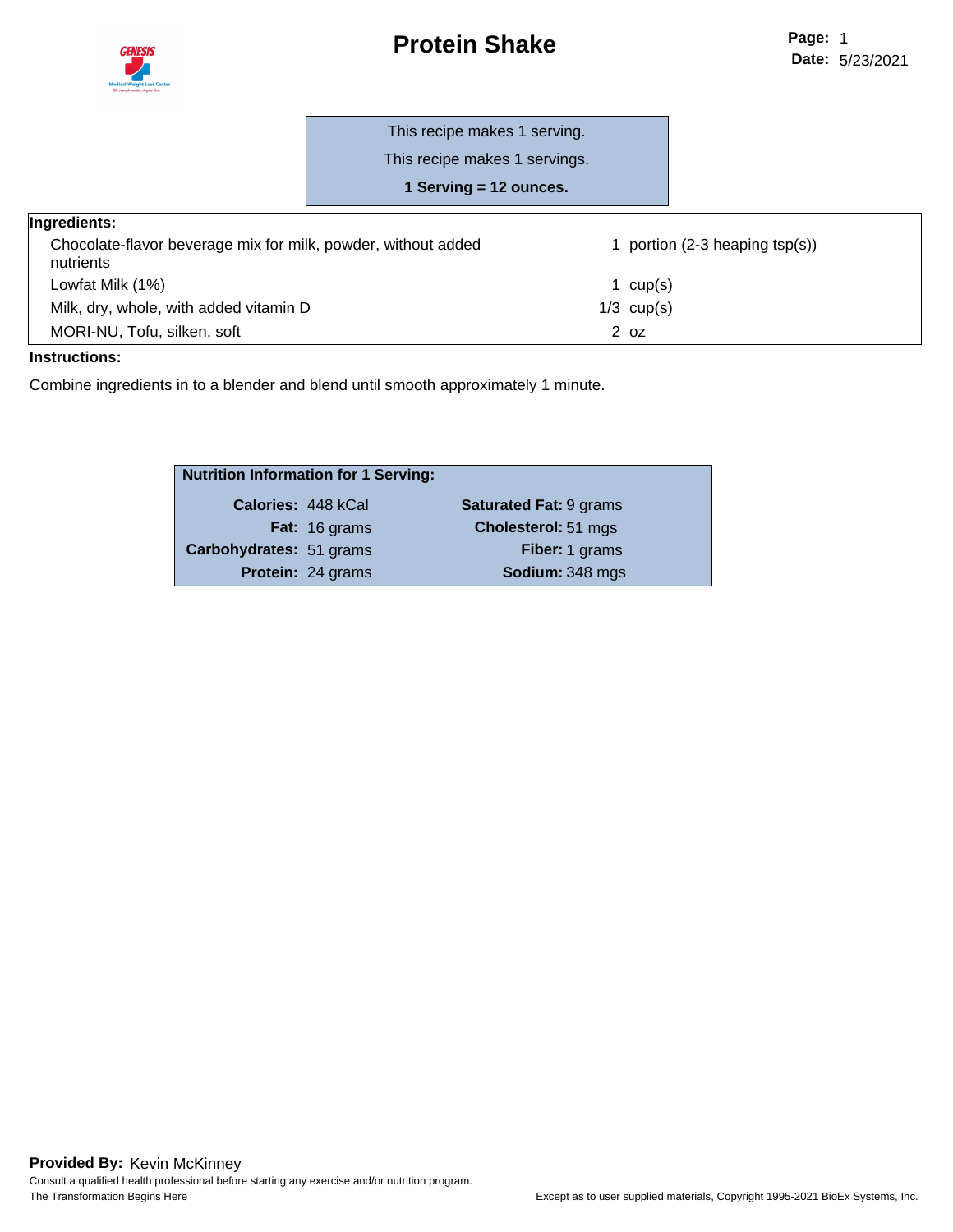### **Roasted Chicken**



٦

#### This recipe makes 6 breasts.

This recipe makes 6 servings.

**1 Serving = 1 breast.**

| Ingredients: |
|--------------|
|--------------|

| Chicken Breast - No Skin Raw | 6 breast, bone and skin removed (8 oz) |  |
|------------------------------|----------------------------------------|--|
| Honey                        | cup(s)                                 |  |
| Orange Juice                 | 1 cup(s)                               |  |
| Teriyaki Sauce               | $1/4$ cup(s)                           |  |
| Yellow Mustard               | 3 tsp(s) or 1 packet                   |  |

#### **Instructions:**

Preheat oven to 375° F.

Rinse chicken breasts and dry. Place in a shallow baking pan.

Stir together remaining ingredients in a medium bowl. Pour over chicken pieces.

Bake, uncovered, about 45 minutes or until it reaches an internal temperature of 180° F. Baste with the honey mixture occasionally.

| <b>Nutrition Information for 1 Serving:</b> |                     |                               |  |
|---------------------------------------------|---------------------|-------------------------------|--|
|                                             | Calories: 472 kCal  | <b>Saturated Fat: 1 grams</b> |  |
|                                             | <b>Fat:</b> 6 grams | Cholesterol: 151 mgs          |  |
| Carbohydrates: 53 grams                     |                     | <b>Fiber: 0 grams</b>         |  |
|                                             | Protein: 51 grams   | Sodium: 765 mgs               |  |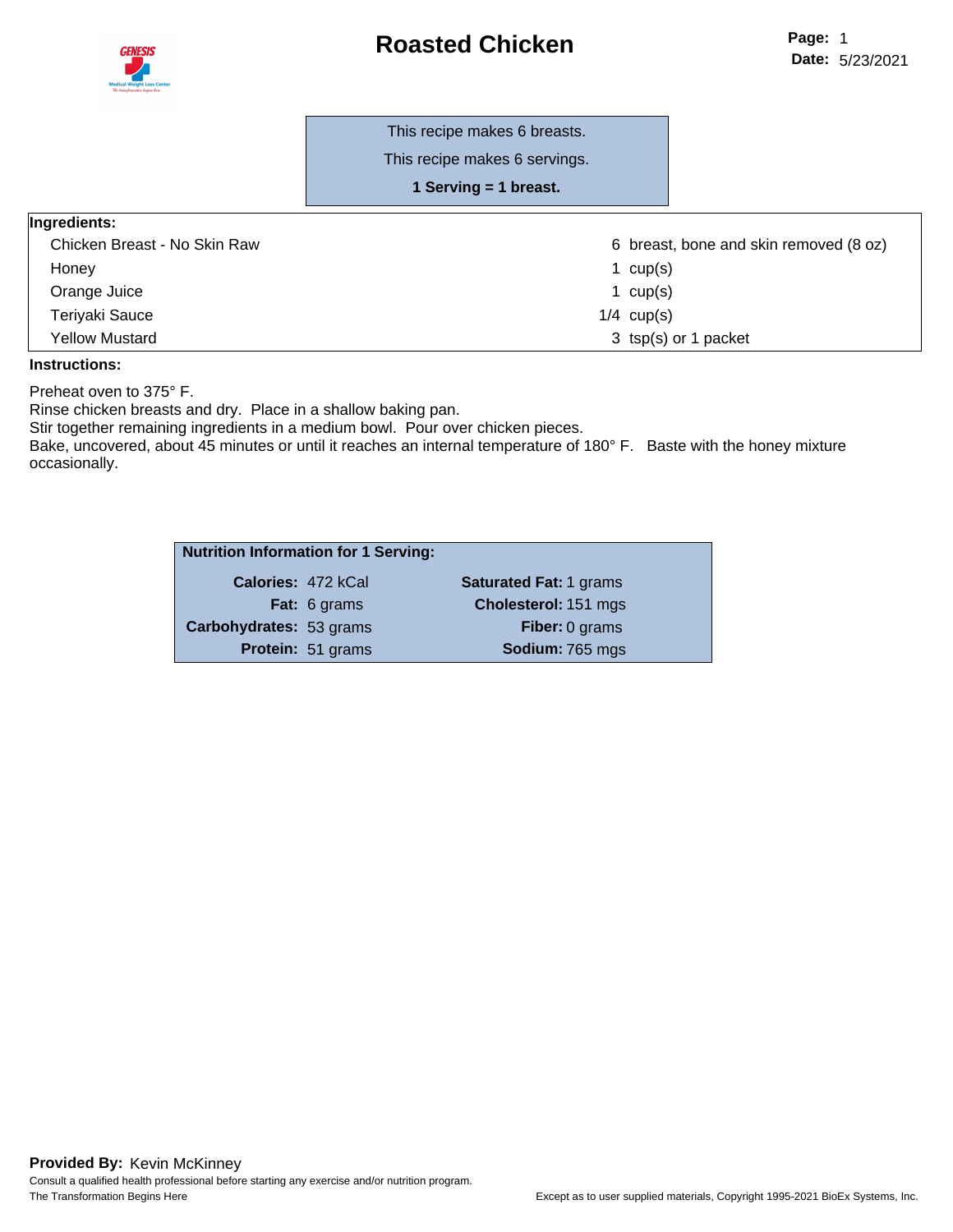## **Sauteed Squash**



This recipe makes 2 servings.

**1 Serving = 2 cup(s).**

#### **Ingredients:**

| No Stick cooking spray, Wesson     | 2 spray(s)        |
|------------------------------------|-------------------|
| Squash, summer, all varieties, raw | 2 cup(s), sliced  |
| <b>Zucchini</b>                    | 2 cup(s), chopped |

#### **Instructions:**

Heat a non-stick skillet coated with cooking spray over medium heat. Add fresh chopped squash and zucchini, stir to coat. Cook until vegetables are tender and heated through. Serve.

#### **Tip:**

Salt and black pepper to taste.

| <b>Nutrition Information for 1 Serving:</b> |                     |                               |
|---------------------------------------------|---------------------|-------------------------------|
| <b>Calories: 41 kCal</b>                    |                     | <b>Saturated Fat: 0 grams</b> |
|                                             | <b>Fat:</b> 1 grams | <b>Cholesterol: 0 mgs</b>     |
| <b>Carbohydrates: 8 grams</b>               |                     | <b>Fiber:</b> 2 grams         |
| <b>Protein: 3 grams</b>                     |                     | Sodium: 12 mgs                |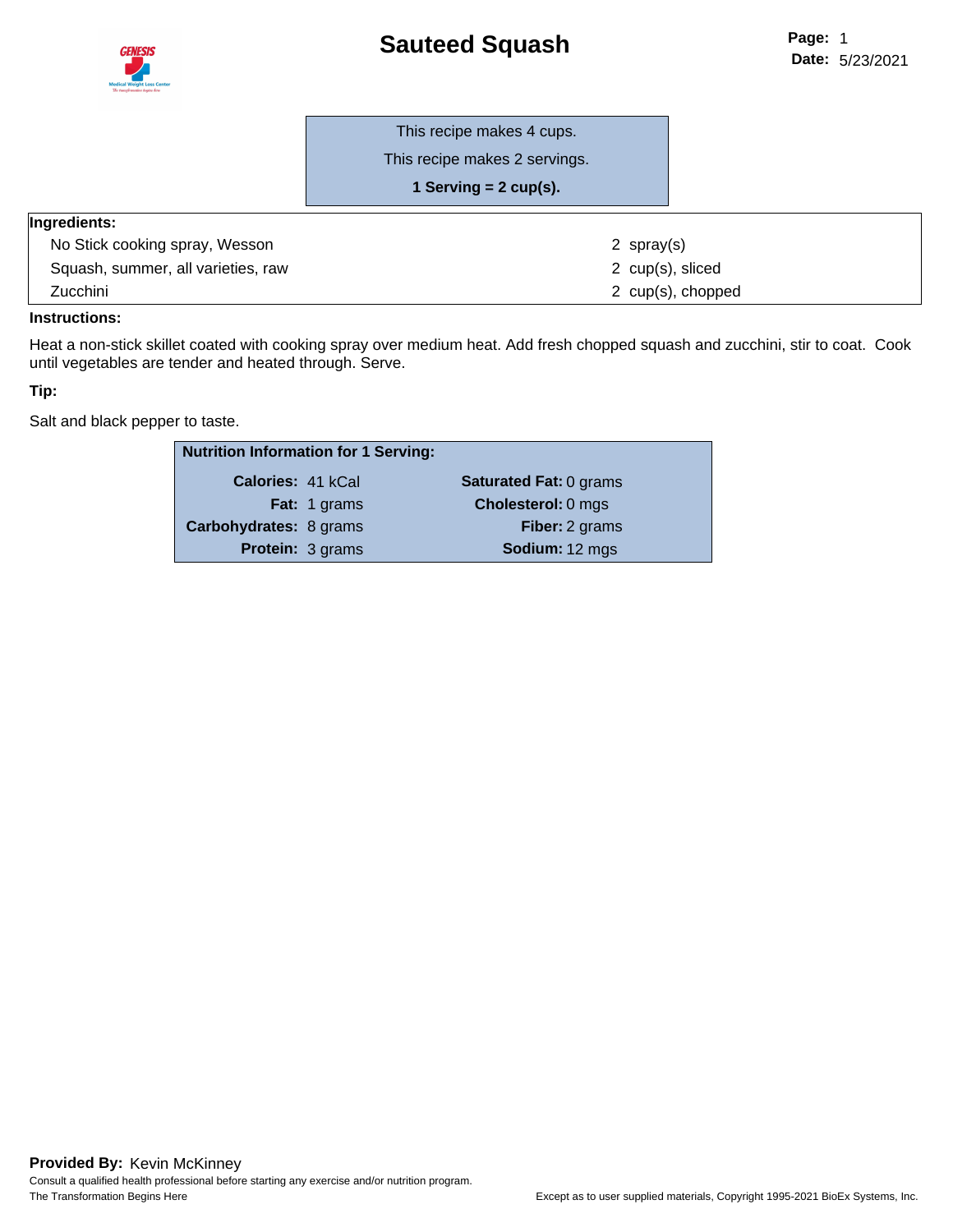### **Seasoned Pork Chops**



|                                              | This recipe makes 4 chops.<br>This recipe makes 4 servings.<br>1 Serving $=$ 1 chop. |                    |
|----------------------------------------------|--------------------------------------------------------------------------------------|--------------------|
| <b>Ingredients:</b>                          |                                                                                      |                    |
| <b>Black Pepper</b>                          |                                                                                      | 1 $tsp(s)$         |
| <b>Boneless Pork Chops</b>                   |                                                                                      | 4 chop(s) $(4 oz)$ |
| Bread stuffing, cornbread, dry mix, prepared |                                                                                      | 1 $cup(s)$         |
| <b>Dried Parsley</b>                         |                                                                                      | 2 $tbsp(s)$        |
| Garlic Powder                                |                                                                                      | 1 tbsp $(s)$       |
| Parmesan Cheese - Grated                     |                                                                                      | $1/2$ cup(s)       |

#### **Instructions:**

Combine stuffing, Parmesan cheese, parsley flakes, garlic powder, and pepper in zip lock bag and shake to mix. Place chop in coating mix and shake to coat. Spray shallow baking dish with cooking spray and place chops into baking dish once coated. Spray chops lightly with cooking spray. Bake, uncovered at 350° F for 25 to 30 minutes or until internal temperature of 160° F has been reached.

| <b>Nutrition Information for 1 Serving:</b> |                          |                               |
|---------------------------------------------|--------------------------|-------------------------------|
| <b>Calories: 329 kCal</b>                   |                          | <b>Saturated Fat: 6 grams</b> |
|                                             | <b>Fat:</b> 16 grams     | <b>Cholesterol: 87 mgs</b>    |
| Carbohydrates: 14 grams                     |                          | <b>Fiber:</b> 2 grams         |
|                                             | <b>Protein: 31 grams</b> | Sodium: 478 mgs               |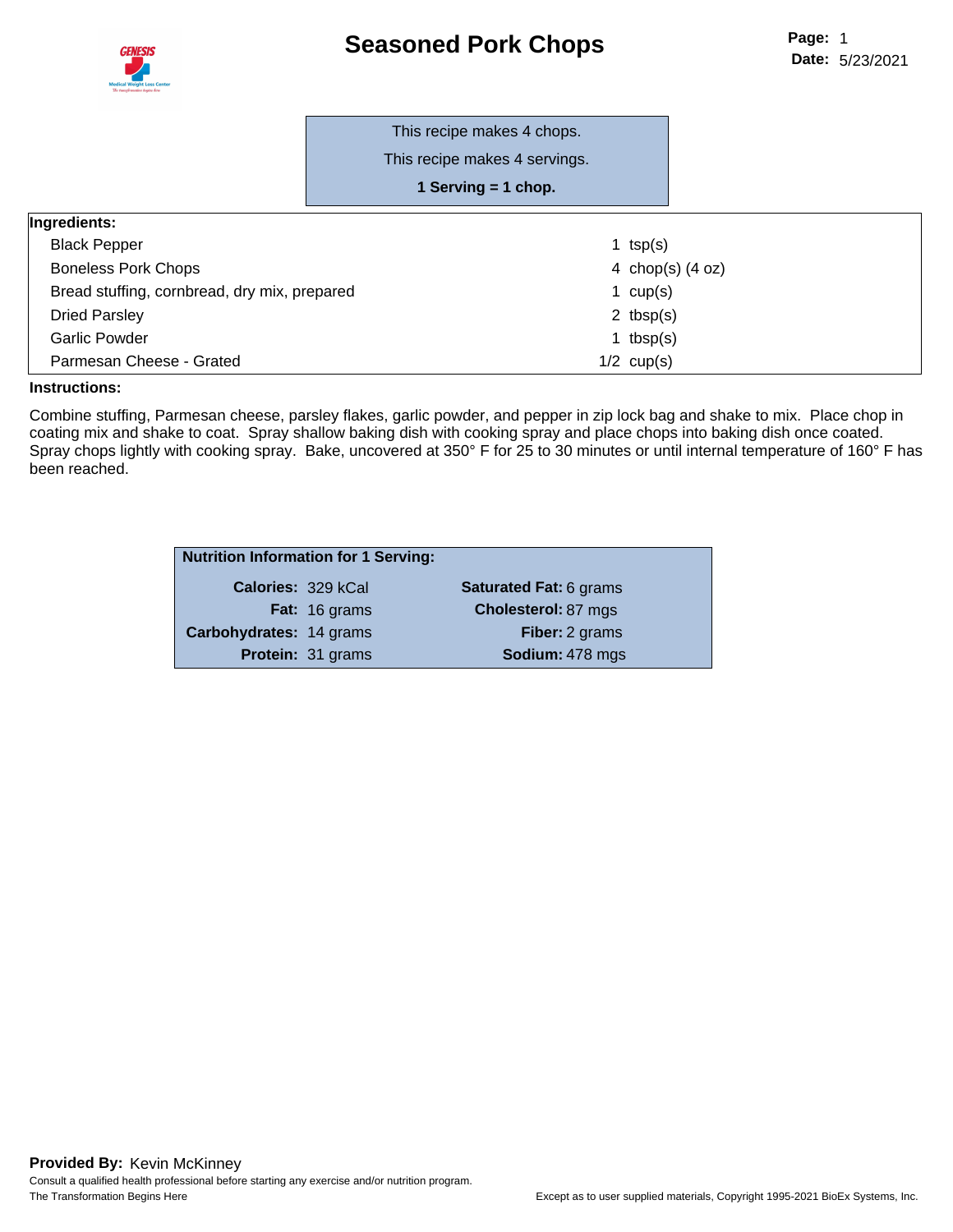

# **Spinach and Mandarin Salad**

This recipe makes 3 cups.

This recipe makes 2 servings.

**1 Serving = 1 1/2 cups.**

#### **Ingredients:**

| Salad dressing, sesame seed dressing, regular      | 2 tbsp $(s)$       |
|----------------------------------------------------|--------------------|
| Spinach, raw                                       | $3 \text{ cup}(s)$ |
| Tangerines, (mandarin oranges), canned, juice pack | 3 oz               |

#### **Instructions:**

Combine sesame dressing with 1 tablespoon juice from oranges. Add spinach and mandarin oranges and toss.

| <b>Nutrition Information for 1 Serving:</b> |                         |                               |  |
|---------------------------------------------|-------------------------|-------------------------------|--|
| Calories: 92 kCal                           |                         | <b>Saturated Fat: 1 grams</b> |  |
|                                             | <b>Fat:</b> 7 grams     | <b>Cholesterol: 0 mgs</b>     |  |
| Carbohydrates: 7 grams                      |                         | <b>Fiber:</b> 2 grams         |  |
|                                             | <b>Protein: 2 grams</b> | Sodium: 188 mgs               |  |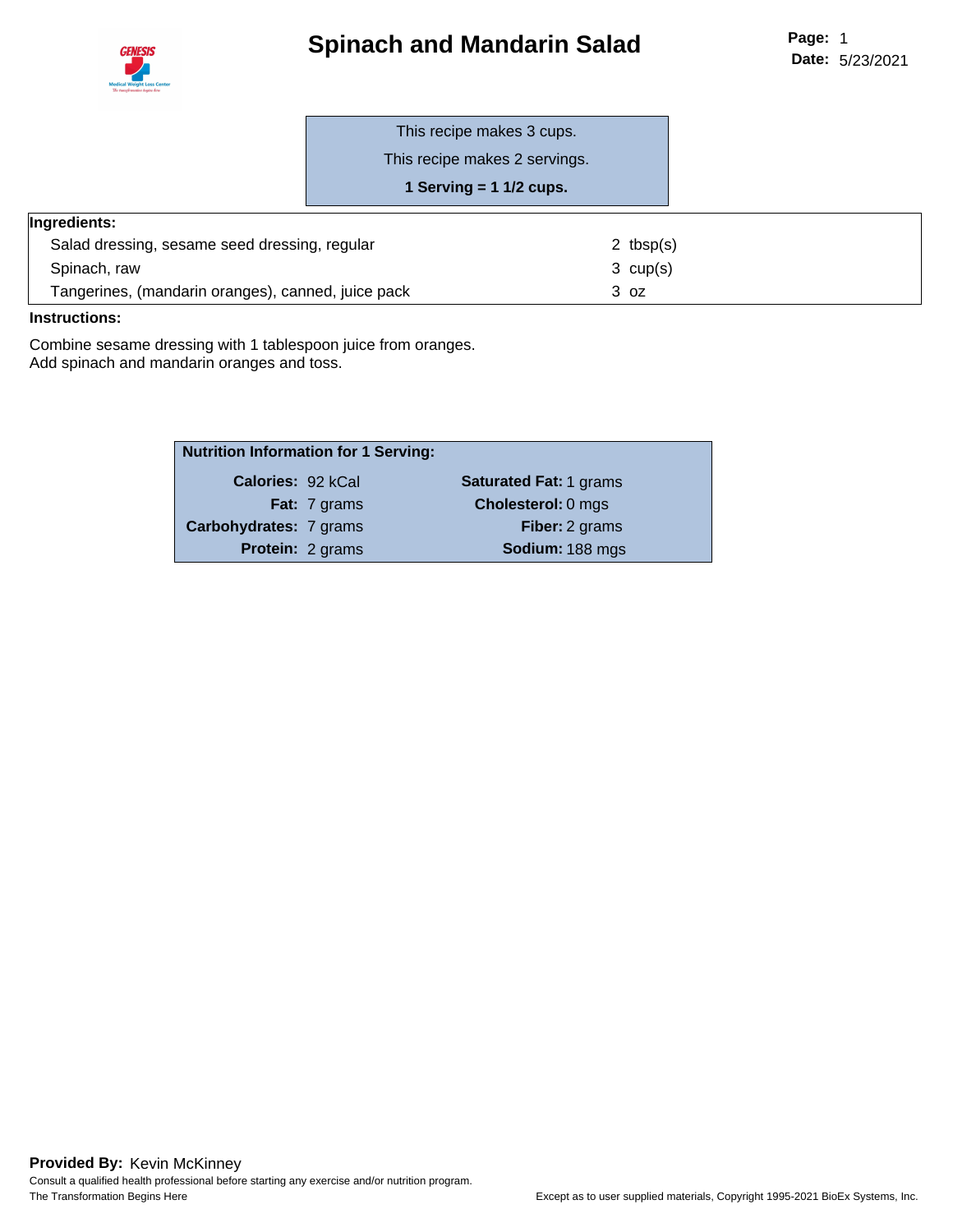

This recipe makes 8 cups.

This recipe makes 8 servings.

**1 Serving = 1 cup.**

| Ingredients: |  |
|--------------|--|
|              |  |

| <b>Black Pepper</b>                      | 1 $dash(s)$                |
|------------------------------------------|----------------------------|
| Cauliflower, raw                         | 2 floweret                 |
| Green Beans, raw                         | 2 $cup(s)$                 |
| Ground Oregano                           | 1 $tsp(s)$                 |
| Olive Oil                                | $1/4$ cup(s)               |
| Olives, ripe, canned (small-extra large) | $3$ tbsp(s)                |
| Onions, raw                              | 1 cup(s), sliced           |
| Peppers, sweet, red, raw                 | 1 cup(s), chopped          |
| Carrots, raw                             | 1 cup(s), strips or slices |
| Vinegar, cider                           | $1/2$ cup(s)               |
| White Sugar                              | 2 $tsp(s)$                 |
| Zucchini                                 | 1 $cup(s)$ , sliced        |

#### **Instructions:**

Chop cauliflower into bite size pieces.

In a large saucepan cook cauliflower, green beans, carrots, sweet pepper and onion, covered in a small amount of boiling water for 5 minutes.

Drain; transfer to a large bowl.

Slice olives.

Stir in zucchini and sliced olives.

In a screw-top jar combine vinegar, oil, sugar, oregano, and pepper.

Cover and shake well.

Pour marinade over vegetables; stir gently.

Cover and chill for 4 to 24 hours, stir occasionally.

| <b>Nutrition Information for 1 Serving:</b> |                               |
|---------------------------------------------|-------------------------------|
| <b>Calories: 100 kCal</b>                   | <b>Saturated Fat: 1 grams</b> |
| <b>Fat:</b> 7 grams                         | <b>Cholesterol: 0 mgs</b>     |
| <b>Carbohydrates: 8 grams</b>               | <b>Fiber:</b> 2 grams         |
| <b>Protein: 1 grams</b>                     | Sodium: 44 mgs                |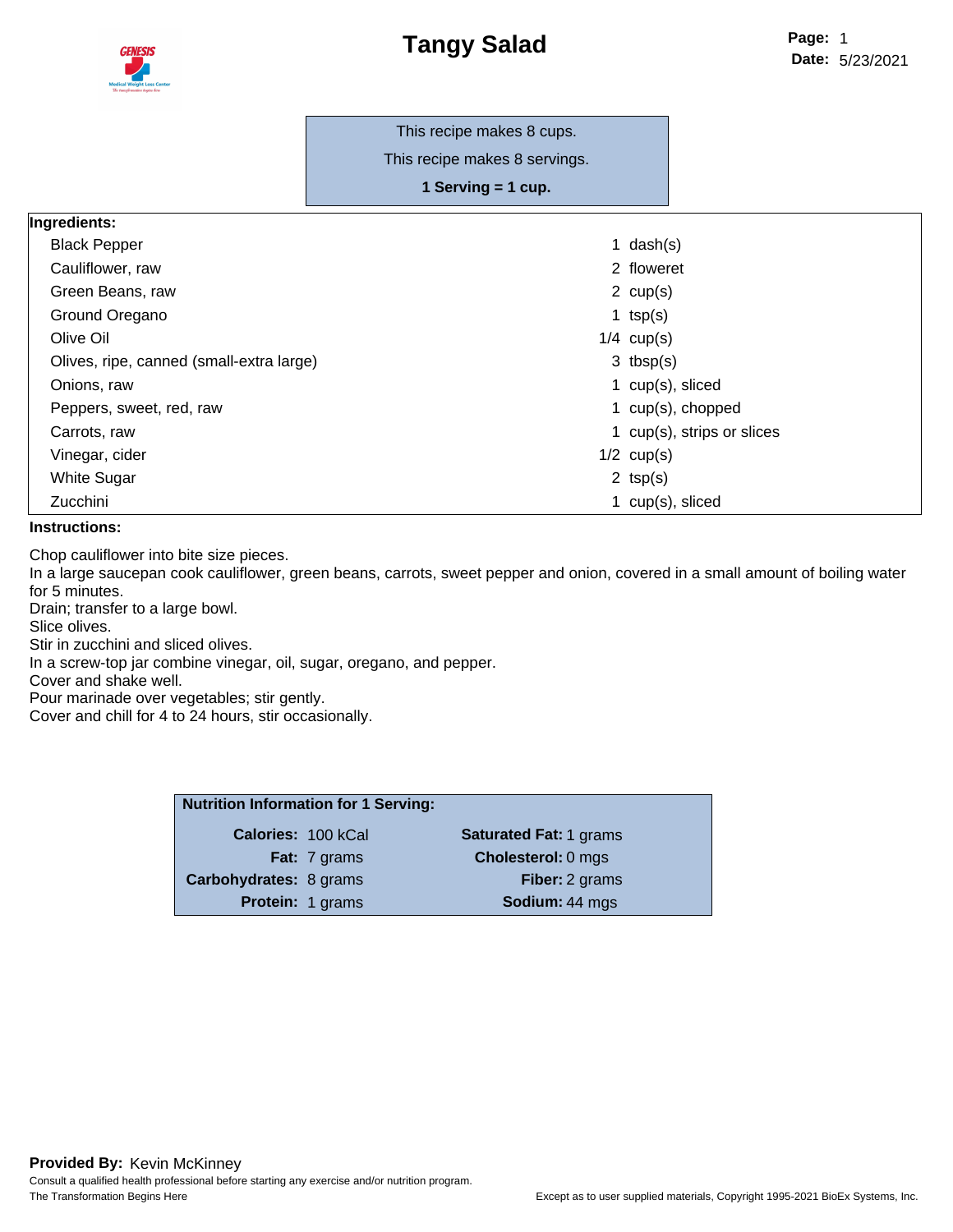



This recipe makes 1 Sandwich.

This recipe makes 1 servings.

**1 Serving = 1 Sandwich.**

#### **Ingredients:**

| Lettuce, green leaf, raw | 1 $leaf(s)$            |
|--------------------------|------------------------|
| Light Mayonnaise         | 1 tbsp $(s)$           |
| Pickle relish, sweet     | 1 tbsp $(s)$           |
| Tomatoes                 | 1 slice(s), thin/small |
| Tuna in Water Unsalted   | 3 oz                   |
| <b>Wheat Bread</b>       | 2 $slice(s)$           |
|                          |                        |

#### **Instructions:**

Drain tuna

Combine tuna, mustard, mayonnaise, and relish into bowl and mix. Spread tuna mixture on bread with lettuce leaf and tomato slice.

| <b>Nutrition Information for 1 Serving:</b> |                          |                               |
|---------------------------------------------|--------------------------|-------------------------------|
| Calories: 311 kCal                          |                          | <b>Saturated Fat: 1 grams</b> |
|                                             | Fat: 8 grams             | <b>Cholesterol: 31 mgs</b>    |
| Carbohydrates: 31 grams                     |                          | Fiber: 4 grams                |
|                                             | <b>Protein: 29 grams</b> | Sodium: 552 mgs               |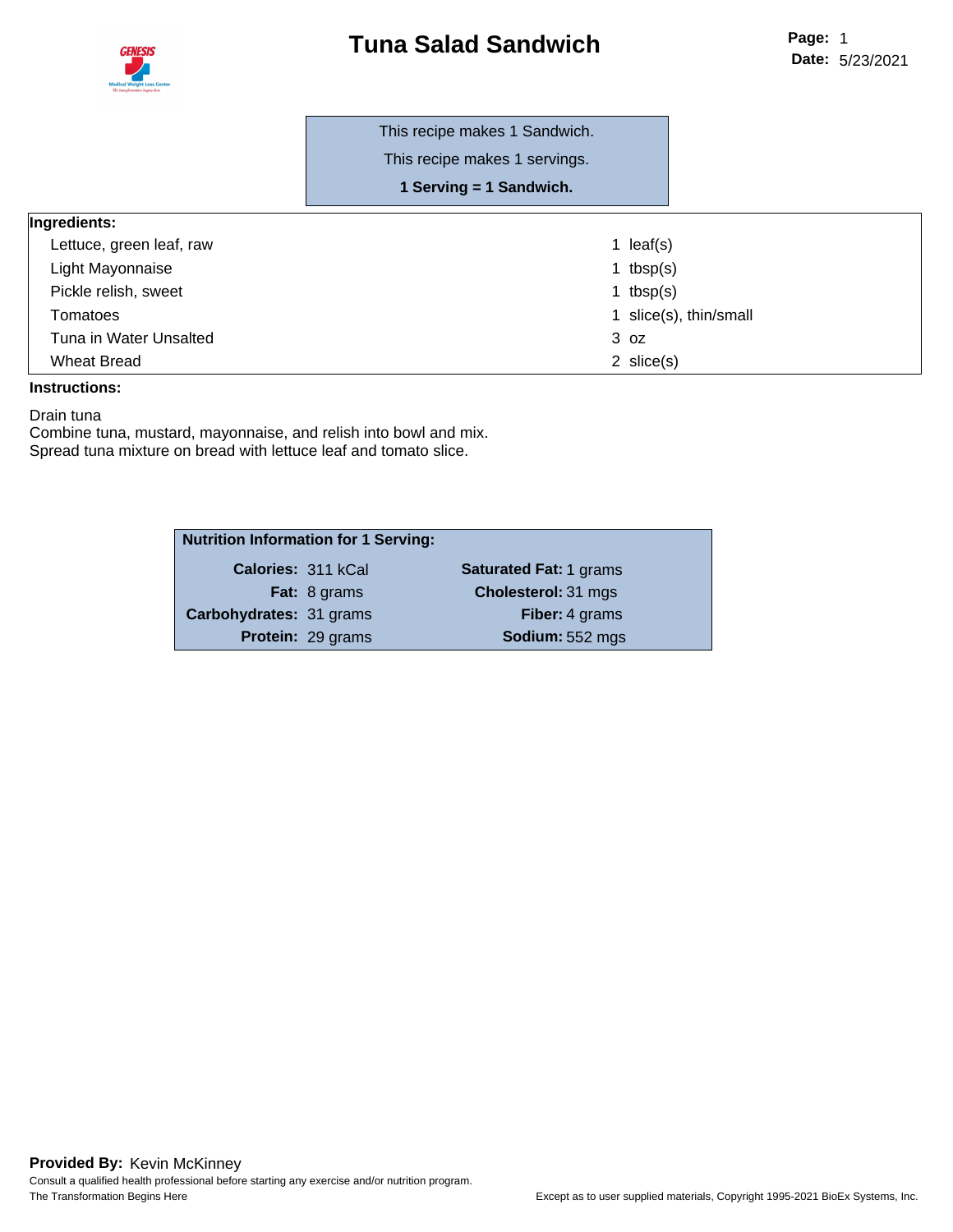## **Turkey Burgers**



This recipe makes 6 servings.

**1 Serving = 1 burger.**

| Ingredients:                     |                       |
|----------------------------------|-----------------------|
| Bread crumbs, dry, grated, plain | $1/2$ cup(s)          |
| <b>Ground Turkey</b>             | 1 lb                  |
| Hamburger/Hotdog Bun             | $6$ roll(s)           |
| Lemon juice, raw                 | 1 tbsp $(s)$          |
| Onions, raw                      | $1/4$ cup(s), chopped |
| <b>Worchestershire Sauce</b>     | 1 $tsp(s)$            |

#### **Instructions:**

Combine all ingredients except buns into large bowl. Use hands to mix ingredients thoroughly. Shape into 6 patties. Spray Skillet with non-stick cooking spray.

Pan fry over medium-hot heat for 4-5 minutes until internal temperature of 160 degrees F.

#### **Tip:**

Use green onion for additional flavor. Use whole grain buns for improved nutritional value.

| <b>Nutrition Information for 1 Serving:</b> |                     |                               |
|---------------------------------------------|---------------------|-------------------------------|
| Calories: 236 kCal                          |                     | <b>Saturated Fat: 2 grams</b> |
|                                             | <b>Fat:</b> 9 grams | Cholesterol: 60 mgs           |
| Carbohydrates: 22 grams                     |                     | <b>Fiber: 1 grams</b>         |
|                                             | Protein: 17 grams   | Sodium: 293 mgs               |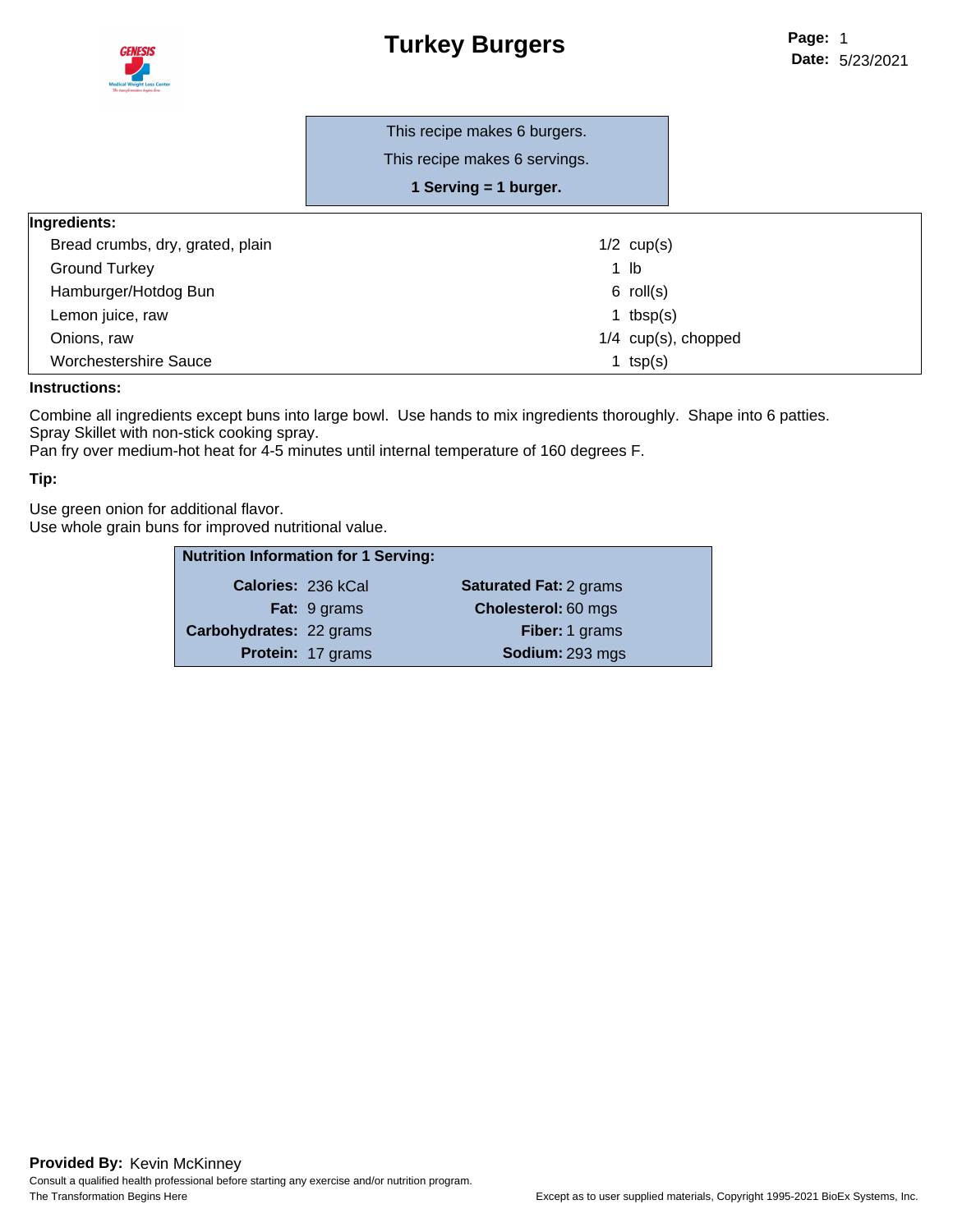

# **Turkey Sandwich**

This recipe makes 1 servings.

**1 Serving = 1 sandwich.**

| Ingredients:                 |                                |
|------------------------------|--------------------------------|
| Lettuce, green leaf, raw     | 2 $leaf(s)$                    |
| Mustard, dijon               | 1 $tsp(s)$                     |
| <b>Roasted Turkey Breast</b> | 3 oz                           |
| Tomatoes                     | 2 slice(s), medium (1/4 thick) |
| Whole Wheat Pita Bread       | $1/2$ pita, large (6-1/2 dia)  |

#### **Instructions:**

Stuff Pita bread with turkey, lettuce, tomato. Spread mustard on inside of pita as desired.

| <b>Nutrition Information for 1 Serving:</b> |                          |                               |
|---------------------------------------------|--------------------------|-------------------------------|
|                                             | Calories: 209 kCal       | <b>Saturated Fat: 1 grams</b> |
|                                             | <b>Fat:</b> 4 grams      | <b>Cholesterol: 36 mgs</b>    |
| Carbohydrates: 21 grams                     |                          | <b>Fiber: 3 grams</b>         |
|                                             | <b>Protein: 23 grams</b> | Sodium: 637 mgs               |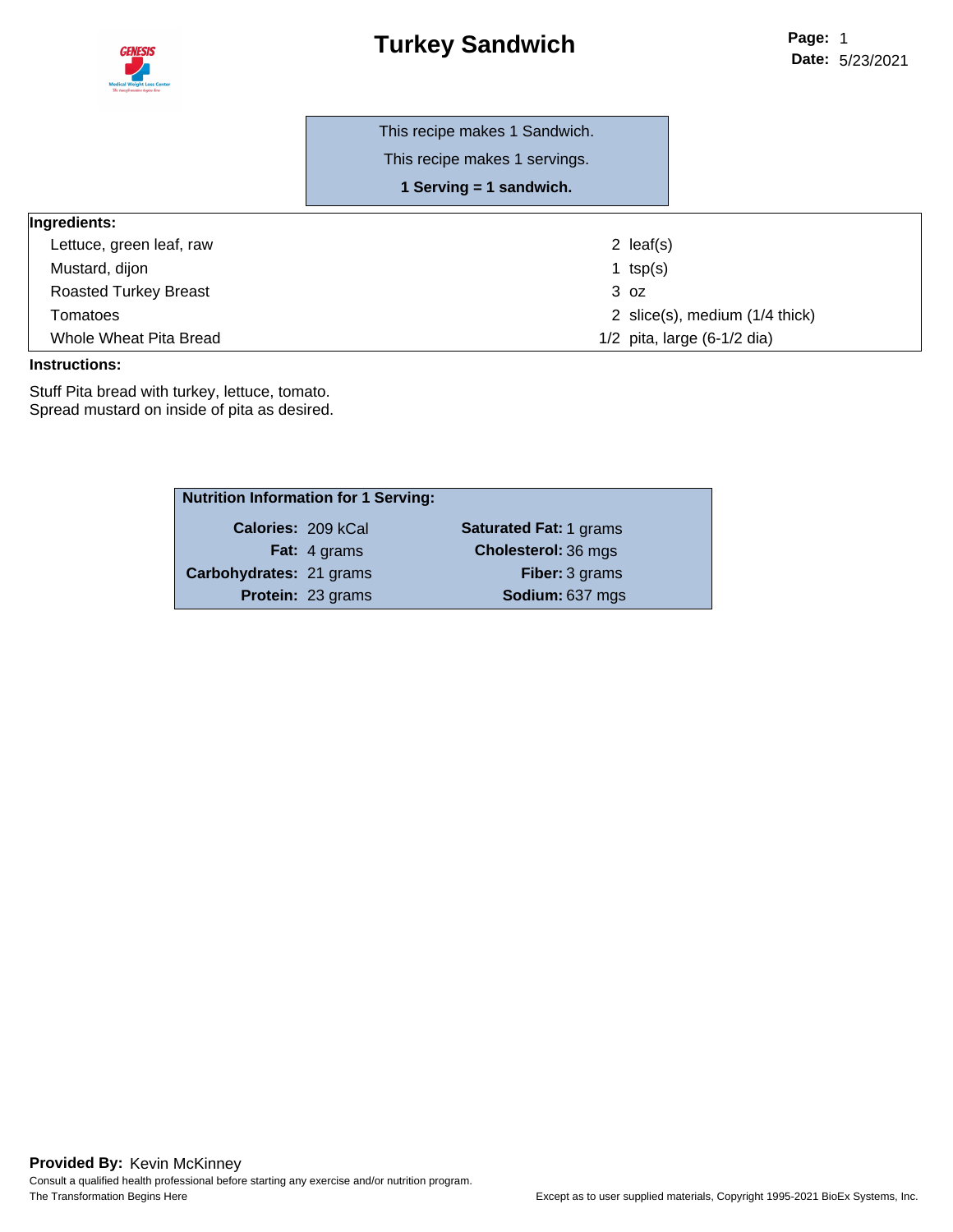

**Plan Name:** Low Carb Diet

| <b>Food (Baked Products)</b>                                                                    | <b>Amount</b> |                                    |
|-------------------------------------------------------------------------------------------------|---------------|------------------------------------|
| <b>Baking Powder</b>                                                                            | 1             | tsp(s)                             |
| <b>Baking Soda</b>                                                                              |               | $1/2$ tsp(s)                       |
| Bread crumbs, dry, grated, plain                                                                |               | $1/2$ cup(s)                       |
| Bread stuffing, cornbread, dry mix, prepared                                                    | 1.            | cup(s)                             |
| <b>Corn Tortillas</b>                                                                           | 20            | tortilla(s) medium (approx 6 dia)  |
| Crackers, melba toast, plain, without salt                                                      | 8             | melba round                        |
| Crackers, whole-wheat                                                                           | 8             | cracker(s)                         |
| Hamburger/Hotdog Bun                                                                            | 6             | roll(s)                            |
| La Tortilla Tortillas Carb Cutting, Original                                                    | $\mathbf{2}$  | tortilla(s)                        |
| Tortillas, ready-to-bake or -fry, flour, without added calcium                                  | $\mathbf{Z}$  | tortilla(s), medium (approx 6 dia) |
| <b>Wheat Bread</b>                                                                              |               | $4 \text{ slice}(s)$               |
| Whole Wheat Pita Bread                                                                          |               | 2 1/2 pita, large (6-1/2 dia)      |
| <b>Food (Beef Products)</b>                                                                     | <b>Amount</b> |                                    |
| <b>Beef Tenderloin</b>                                                                          |               | 4 Steak (6 oz)                     |
| <b>Top Sirloin</b>                                                                              |               | 16 oz                              |
| <b>Food (Beverages)</b>                                                                         | <b>Amount</b> |                                    |
| Chocolate-flavor beverage mix for milk, powder, without added nutrients                         | 1             | portion (2-3 heaping tsp(s))       |
| Splenda                                                                                         | $\mathbf{1}$  | tbsp(s)                            |
| <b>Food (Breakfast Cereals)</b>                                                                 | <b>Amount</b> |                                    |
| All Bran, Kelloggs                                                                              |               | $21/4$ cup(s)                      |
| <b>Food (Cereal Grains and Pasta)</b>                                                           | <b>Amount</b> |                                    |
| Flour, Whole Wheat                                                                              |               | 1 $1/2$ cup(s)                     |
| Oatmeal, old fashioned, quaker                                                                  |               | $1/2$ cup(s), dry                  |
| Rice, brown, medium-grain, cooked                                                               |               | 1 $1/2$ cup(s)                     |
| <b>Food (Dairy and Egg Products)</b>                                                            | <b>Amount</b> |                                    |
| <b>Cheddar Cheese Low Sodium</b>                                                                |               | 4 oz                               |
| Cheese, mozzarella, part skim milk, low moisture                                                |               | $3$ $oz$                           |
| Cheese, parmesan, shredded                                                                      |               | 1 tbsp $(s)$                       |
| Cheese, swiss                                                                                   | $11/2$ oz     |                                    |
| Cottage Cheese (2% milkfat)                                                                     |               | $1/4$ cup(s) (not packed)          |
| Egg substitute, liquid                                                                          | $\mathbf 1$   | cup(s)                             |
| Egg Whites                                                                                      |               | 4 large egg(s)                     |
| Egg(s) (Without salt)                                                                           |               | large $egg(s)$                     |
| Egg, whole, cooked, scrambled                                                                   | 2             | large                              |
| KRAFT BREYERS LIGHT Nonfat Strawberry Yogurt (with Aspartame and<br><b>Fructose Sweeteners)</b> | 5             | container (8 oz)                   |
| Low Fat Cheddar or Colby Cheese                                                                 | $41/2$ oz     |                                    |
| Lowfat Buttermilk                                                                               |               | 1 $cup(s)$                         |
| Lowfat Milk (1%)                                                                                |               | 1 $cup(s)$                         |
| Milk, dry, whole, with added vitamin D                                                          |               | $1/3$ cup(s)                       |
| Mozzarella Cheese                                                                               |               | 4 oz                               |
| Nonfat Milk                                                                                     |               | $61/4$ cup(s)                      |

**Provided By:** Kevin McKinney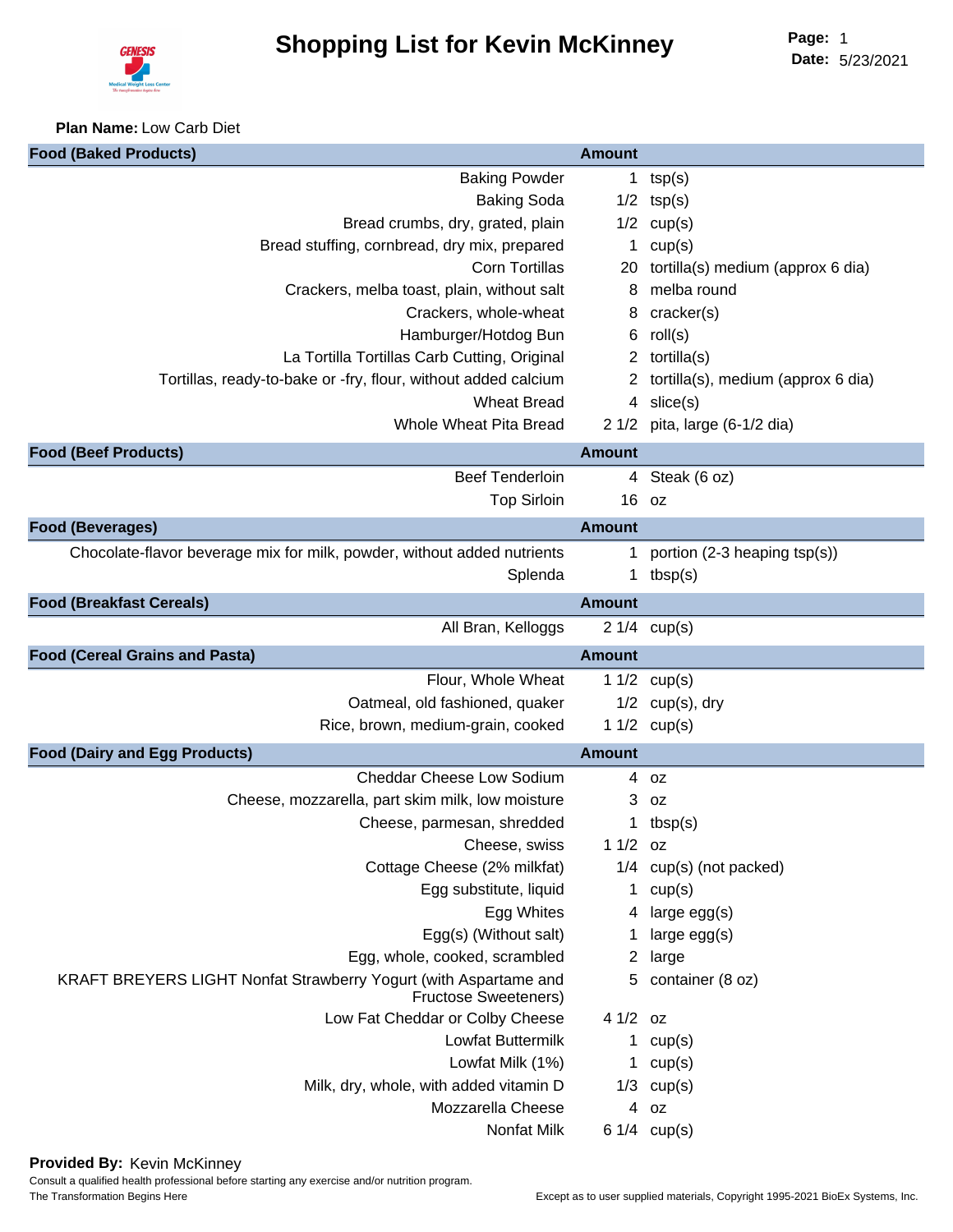

**Date:** 5/23/2021 Page: 2

#### **Plan Name:** Low Carb Diet

| <b>Food (Dairy and Egg Products)</b>                 | <b>Amount</b> |                                                      |
|------------------------------------------------------|---------------|------------------------------------------------------|
| Parmesan Cheese - Grated                             |               | $1/2$ cup(s)                                         |
| Yogurt, plain, low fat, 12 grams protein per 8 ounce |               | 4 container(s) (8 oz each)                           |
| <b>Food (Fats and Oils)</b>                          | <b>Amount</b> |                                                      |
| <b>Caesar Light Salad Dressing</b>                   | 1.            | tbsp(s)                                              |
| <b>Light Italian Dressing</b>                        |               | 4 $tbsp(s)$                                          |
| Light Mayonnaise                                     |               | tbsp(s)                                              |
| <b>Light Ranch Dressing</b>                          | 5             | tbsp(s)                                              |
| Margarine                                            | 1             | tbsp(s)                                              |
| Miracle Whip Light                                   |               | 4 $tbsp(s)$                                          |
| No Stick cooking spray, Wesson                       | $\mathbf{7}$  | spray(s)                                             |
| Olive Oil                                            |               | $1/4$ cup(s)                                         |
| Olive Oil                                            | 1             | tbsp(s)                                              |
| Olive Oil                                            | 9             | tsp(s)                                               |
| Salad dressing, sesame seed dressing, regular        |               | 2 $tbsp(s)$                                          |
| Smart Balance Light Buttery Spread                   |               | $1/2$ tbsp(s)                                        |
| <b>Food (Finfish and Shellfish Products)</b>         | <b>Amount</b> |                                                      |
| Salmon - Raw                                         |               | 4 fillet (3 oz)                                      |
| Tuna in Water Unsalted                               | 3             | 0Z                                                   |
| <b>Food (Fruits and Fruit Juices)</b>                | <b>Amount</b> |                                                      |
| Avocado                                              |               | 2 avocado                                            |
| Avocado                                              |               | 1/2 cup(s), sliced                                   |
| Blueberries, raw                                     |               | 1 $1/2$ cup(s)                                       |
| <b>Granny Smith Apple</b>                            | 5             | raw, with skin                                       |
| Lemon juice, raw                                     | 1             | tbsp(s)                                              |
| Lime juice, raw                                      |               | 2 lime yields                                        |
| Melons, cantaloupe, raw                              | 9             | wedge(s), medium (1/8 of medium<br>melon each wedge) |
| Olives, ripe, canned (small-extra large)             |               | 3 tbsp $(s)$                                         |
| Orange Juice                                         | 1.            | cup(s)                                               |
| Orange zest                                          |               | 2 $tsp(s)$                                           |
| Oranges                                              |               | 2 fruit (2-5/8 dia)                                  |
| Strawberries, raw                                    |               | 3 cup(s), halves                                     |
| Tangerines, (mandarin oranges), canned, juice pack   |               | 3 <sub>oz</sub>                                      |
| <b>Food (Legumes and Legume Products)</b>            | <b>Amount</b> |                                                      |
| Hummus, commercial                                   |               | $3$ tbsp(s)                                          |
| <b>Mixed Baby Greens</b>                             |               | $3$ cup(s)                                           |
| MORI-NU, Tofu, silken, soft                          |               | 18 oz                                                |
| Peanut butter, smooth style, without salt            |               | 2 $tbsp(s)$                                          |
| Food (Meals, Entrees, and Sidedishes)                | <b>Amount</b> |                                                      |
| Kangaroo Whole Wheat Pita Pockets                    | 3             | pocket(s)                                            |
| <b>Food (Nut and Seed Products)</b>                  | <b>Amount</b> |                                                      |
| Almonds, unsalted                                    | 17            | almond(s)                                            |

**Provided By:** Kevin McKinney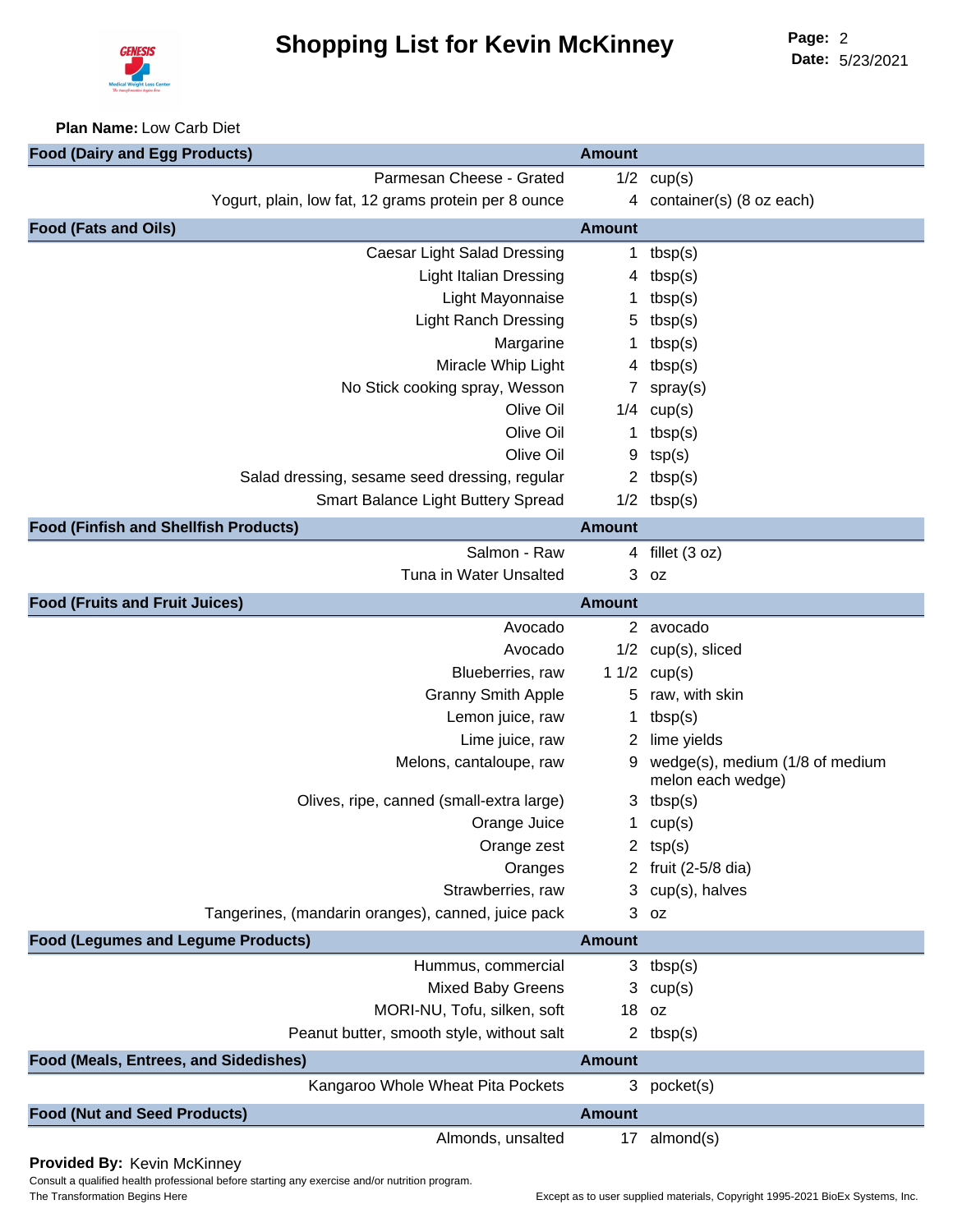

**Plan Name:** Low Carb Diet

| <b>Boneless Pork Chops</b><br>4 chop(s) $(4 oz)$<br>Canadian Bacon - Grilled<br>slice (1 oz)<br>8<br>Pork, cured, bacon, cooked, broiled, pan-fried or roasted<br>2 medium slice(s), cooked (raw product<br>packed 20/lb)<br><b>Amount</b><br>Boars Head Turkey Breast Ovengold Roast<br>serving(s) (2 oz per serving)<br>4<br>Chicken Breast (Roasted, Skinless)<br>5<br>0Z<br>Chicken Breast - No Skin Raw<br>breast, bone and skin removed (8 oz)<br>10<br><b>Ground Turkey</b><br>lb<br>1<br><b>Roasted Turkey Breast</b><br>3<br>0Z<br><b>Amount</b><br>Boars Head Lower Sodium Ham<br>2 1/2 serving(s) (2 oz per serving)<br><b>Amount</b><br>GeniSoy Trail Mix Mountain Medley<br>10 1/2 oz<br>Snacks, potato chips, reduced fat<br>$1/2$ oz<br>Snacks, pretzels, hard, plain, made with enriched flour, unsalted<br>9<br>twists<br><b>Amount</b><br>Sauce, NESTLE, LJ MINOR Teriyaki Sauce, ready-to-serve<br>$1/4$ cup(s)<br>Spaghetti Sauce - No Salt<br>$3$ tbsp(s)<br>Teriyaki Sauce<br>$1/4$ cup(s)<br><b>Worchestershire Sauce</b><br>tbsp(s)<br>1<br><b>Worchestershire Sauce</b><br>1 $tsp(s)$<br><b>Food (Spices and Herbs)</b><br><b>Amount</b><br><b>Black Pepper</b><br>4 $dash(s)$<br><b>Black Pepper</b><br>$21/2$ tsp(s)<br>Cinnamon<br>tsp(s)<br>1<br><b>Dried Parsley</b><br>2 $tbsp(s)$<br><b>Garlic Powder</b><br>1 $tbsp(s)$<br>Garlic Powder<br>$1/4$ tsp(s)<br>Ground Oregano<br>1 $1/2$ tsp(s)<br><b>Ground Turmeric</b><br>$1/2$ tsp(s)<br>Mustard, dijon<br>2 $tbsp(s)$<br>Mustard, dijon<br>$21/2$ tsp(s)<br>Rosemary, fresh<br>1 $1/2$ tsp(s)<br>Salt<br>1 $dash(s)$<br>Salt<br>$13/8$ tsp(s)<br>Vanilla extract<br>1 $tsp(s)$<br>Vinegar, cider<br>$1/2$ cup(s)<br>Vinegar, Distilled<br>tbsp(s)<br>$\mathbf{2}$<br><b>Yellow Mustard</b><br>$tsp(s)$ or 1 packet<br>3. | <b>Food (Pork Products)</b>               | <b>Amount</b> |  |
|-------------------------------------------------------------------------------------------------------------------------------------------------------------------------------------------------------------------------------------------------------------------------------------------------------------------------------------------------------------------------------------------------------------------------------------------------------------------------------------------------------------------------------------------------------------------------------------------------------------------------------------------------------------------------------------------------------------------------------------------------------------------------------------------------------------------------------------------------------------------------------------------------------------------------------------------------------------------------------------------------------------------------------------------------------------------------------------------------------------------------------------------------------------------------------------------------------------------------------------------------------------------------------------------------------------------------------------------------------------------------------------------------------------------------------------------------------------------------------------------------------------------------------------------------------------------------------------------------------------------------------------------------------------------------------------------------------------------------------------------------------------------------------------------------------------|-------------------------------------------|---------------|--|
|                                                                                                                                                                                                                                                                                                                                                                                                                                                                                                                                                                                                                                                                                                                                                                                                                                                                                                                                                                                                                                                                                                                                                                                                                                                                                                                                                                                                                                                                                                                                                                                                                                                                                                                                                                                                             |                                           |               |  |
|                                                                                                                                                                                                                                                                                                                                                                                                                                                                                                                                                                                                                                                                                                                                                                                                                                                                                                                                                                                                                                                                                                                                                                                                                                                                                                                                                                                                                                                                                                                                                                                                                                                                                                                                                                                                             |                                           |               |  |
|                                                                                                                                                                                                                                                                                                                                                                                                                                                                                                                                                                                                                                                                                                                                                                                                                                                                                                                                                                                                                                                                                                                                                                                                                                                                                                                                                                                                                                                                                                                                                                                                                                                                                                                                                                                                             |                                           |               |  |
|                                                                                                                                                                                                                                                                                                                                                                                                                                                                                                                                                                                                                                                                                                                                                                                                                                                                                                                                                                                                                                                                                                                                                                                                                                                                                                                                                                                                                                                                                                                                                                                                                                                                                                                                                                                                             | <b>Food (Poultry Products)</b>            |               |  |
|                                                                                                                                                                                                                                                                                                                                                                                                                                                                                                                                                                                                                                                                                                                                                                                                                                                                                                                                                                                                                                                                                                                                                                                                                                                                                                                                                                                                                                                                                                                                                                                                                                                                                                                                                                                                             |                                           |               |  |
|                                                                                                                                                                                                                                                                                                                                                                                                                                                                                                                                                                                                                                                                                                                                                                                                                                                                                                                                                                                                                                                                                                                                                                                                                                                                                                                                                                                                                                                                                                                                                                                                                                                                                                                                                                                                             |                                           |               |  |
|                                                                                                                                                                                                                                                                                                                                                                                                                                                                                                                                                                                                                                                                                                                                                                                                                                                                                                                                                                                                                                                                                                                                                                                                                                                                                                                                                                                                                                                                                                                                                                                                                                                                                                                                                                                                             |                                           |               |  |
|                                                                                                                                                                                                                                                                                                                                                                                                                                                                                                                                                                                                                                                                                                                                                                                                                                                                                                                                                                                                                                                                                                                                                                                                                                                                                                                                                                                                                                                                                                                                                                                                                                                                                                                                                                                                             |                                           |               |  |
|                                                                                                                                                                                                                                                                                                                                                                                                                                                                                                                                                                                                                                                                                                                                                                                                                                                                                                                                                                                                                                                                                                                                                                                                                                                                                                                                                                                                                                                                                                                                                                                                                                                                                                                                                                                                             |                                           |               |  |
|                                                                                                                                                                                                                                                                                                                                                                                                                                                                                                                                                                                                                                                                                                                                                                                                                                                                                                                                                                                                                                                                                                                                                                                                                                                                                                                                                                                                                                                                                                                                                                                                                                                                                                                                                                                                             | <b>Food (Sausages and Luncheon Meats)</b> |               |  |
|                                                                                                                                                                                                                                                                                                                                                                                                                                                                                                                                                                                                                                                                                                                                                                                                                                                                                                                                                                                                                                                                                                                                                                                                                                                                                                                                                                                                                                                                                                                                                                                                                                                                                                                                                                                                             |                                           |               |  |
|                                                                                                                                                                                                                                                                                                                                                                                                                                                                                                                                                                                                                                                                                                                                                                                                                                                                                                                                                                                                                                                                                                                                                                                                                                                                                                                                                                                                                                                                                                                                                                                                                                                                                                                                                                                                             | <b>Food (Snacks)</b>                      |               |  |
|                                                                                                                                                                                                                                                                                                                                                                                                                                                                                                                                                                                                                                                                                                                                                                                                                                                                                                                                                                                                                                                                                                                                                                                                                                                                                                                                                                                                                                                                                                                                                                                                                                                                                                                                                                                                             |                                           |               |  |
|                                                                                                                                                                                                                                                                                                                                                                                                                                                                                                                                                                                                                                                                                                                                                                                                                                                                                                                                                                                                                                                                                                                                                                                                                                                                                                                                                                                                                                                                                                                                                                                                                                                                                                                                                                                                             |                                           |               |  |
|                                                                                                                                                                                                                                                                                                                                                                                                                                                                                                                                                                                                                                                                                                                                                                                                                                                                                                                                                                                                                                                                                                                                                                                                                                                                                                                                                                                                                                                                                                                                                                                                                                                                                                                                                                                                             |                                           |               |  |
|                                                                                                                                                                                                                                                                                                                                                                                                                                                                                                                                                                                                                                                                                                                                                                                                                                                                                                                                                                                                                                                                                                                                                                                                                                                                                                                                                                                                                                                                                                                                                                                                                                                                                                                                                                                                             | Food (Soups, Sauces, and Gravies)         |               |  |
|                                                                                                                                                                                                                                                                                                                                                                                                                                                                                                                                                                                                                                                                                                                                                                                                                                                                                                                                                                                                                                                                                                                                                                                                                                                                                                                                                                                                                                                                                                                                                                                                                                                                                                                                                                                                             |                                           |               |  |
|                                                                                                                                                                                                                                                                                                                                                                                                                                                                                                                                                                                                                                                                                                                                                                                                                                                                                                                                                                                                                                                                                                                                                                                                                                                                                                                                                                                                                                                                                                                                                                                                                                                                                                                                                                                                             |                                           |               |  |
|                                                                                                                                                                                                                                                                                                                                                                                                                                                                                                                                                                                                                                                                                                                                                                                                                                                                                                                                                                                                                                                                                                                                                                                                                                                                                                                                                                                                                                                                                                                                                                                                                                                                                                                                                                                                             |                                           |               |  |
|                                                                                                                                                                                                                                                                                                                                                                                                                                                                                                                                                                                                                                                                                                                                                                                                                                                                                                                                                                                                                                                                                                                                                                                                                                                                                                                                                                                                                                                                                                                                                                                                                                                                                                                                                                                                             |                                           |               |  |
|                                                                                                                                                                                                                                                                                                                                                                                                                                                                                                                                                                                                                                                                                                                                                                                                                                                                                                                                                                                                                                                                                                                                                                                                                                                                                                                                                                                                                                                                                                                                                                                                                                                                                                                                                                                                             |                                           |               |  |
|                                                                                                                                                                                                                                                                                                                                                                                                                                                                                                                                                                                                                                                                                                                                                                                                                                                                                                                                                                                                                                                                                                                                                                                                                                                                                                                                                                                                                                                                                                                                                                                                                                                                                                                                                                                                             |                                           |               |  |
|                                                                                                                                                                                                                                                                                                                                                                                                                                                                                                                                                                                                                                                                                                                                                                                                                                                                                                                                                                                                                                                                                                                                                                                                                                                                                                                                                                                                                                                                                                                                                                                                                                                                                                                                                                                                             |                                           |               |  |
|                                                                                                                                                                                                                                                                                                                                                                                                                                                                                                                                                                                                                                                                                                                                                                                                                                                                                                                                                                                                                                                                                                                                                                                                                                                                                                                                                                                                                                                                                                                                                                                                                                                                                                                                                                                                             |                                           |               |  |
|                                                                                                                                                                                                                                                                                                                                                                                                                                                                                                                                                                                                                                                                                                                                                                                                                                                                                                                                                                                                                                                                                                                                                                                                                                                                                                                                                                                                                                                                                                                                                                                                                                                                                                                                                                                                             |                                           |               |  |
|                                                                                                                                                                                                                                                                                                                                                                                                                                                                                                                                                                                                                                                                                                                                                                                                                                                                                                                                                                                                                                                                                                                                                                                                                                                                                                                                                                                                                                                                                                                                                                                                                                                                                                                                                                                                             |                                           |               |  |
|                                                                                                                                                                                                                                                                                                                                                                                                                                                                                                                                                                                                                                                                                                                                                                                                                                                                                                                                                                                                                                                                                                                                                                                                                                                                                                                                                                                                                                                                                                                                                                                                                                                                                                                                                                                                             |                                           |               |  |
|                                                                                                                                                                                                                                                                                                                                                                                                                                                                                                                                                                                                                                                                                                                                                                                                                                                                                                                                                                                                                                                                                                                                                                                                                                                                                                                                                                                                                                                                                                                                                                                                                                                                                                                                                                                                             |                                           |               |  |
|                                                                                                                                                                                                                                                                                                                                                                                                                                                                                                                                                                                                                                                                                                                                                                                                                                                                                                                                                                                                                                                                                                                                                                                                                                                                                                                                                                                                                                                                                                                                                                                                                                                                                                                                                                                                             |                                           |               |  |
|                                                                                                                                                                                                                                                                                                                                                                                                                                                                                                                                                                                                                                                                                                                                                                                                                                                                                                                                                                                                                                                                                                                                                                                                                                                                                                                                                                                                                                                                                                                                                                                                                                                                                                                                                                                                             |                                           |               |  |
|                                                                                                                                                                                                                                                                                                                                                                                                                                                                                                                                                                                                                                                                                                                                                                                                                                                                                                                                                                                                                                                                                                                                                                                                                                                                                                                                                                                                                                                                                                                                                                                                                                                                                                                                                                                                             |                                           |               |  |
|                                                                                                                                                                                                                                                                                                                                                                                                                                                                                                                                                                                                                                                                                                                                                                                                                                                                                                                                                                                                                                                                                                                                                                                                                                                                                                                                                                                                                                                                                                                                                                                                                                                                                                                                                                                                             |                                           |               |  |
|                                                                                                                                                                                                                                                                                                                                                                                                                                                                                                                                                                                                                                                                                                                                                                                                                                                                                                                                                                                                                                                                                                                                                                                                                                                                                                                                                                                                                                                                                                                                                                                                                                                                                                                                                                                                             |                                           |               |  |
|                                                                                                                                                                                                                                                                                                                                                                                                                                                                                                                                                                                                                                                                                                                                                                                                                                                                                                                                                                                                                                                                                                                                                                                                                                                                                                                                                                                                                                                                                                                                                                                                                                                                                                                                                                                                             |                                           |               |  |
|                                                                                                                                                                                                                                                                                                                                                                                                                                                                                                                                                                                                                                                                                                                                                                                                                                                                                                                                                                                                                                                                                                                                                                                                                                                                                                                                                                                                                                                                                                                                                                                                                                                                                                                                                                                                             |                                           |               |  |
|                                                                                                                                                                                                                                                                                                                                                                                                                                                                                                                                                                                                                                                                                                                                                                                                                                                                                                                                                                                                                                                                                                                                                                                                                                                                                                                                                                                                                                                                                                                                                                                                                                                                                                                                                                                                             |                                           |               |  |
|                                                                                                                                                                                                                                                                                                                                                                                                                                                                                                                                                                                                                                                                                                                                                                                                                                                                                                                                                                                                                                                                                                                                                                                                                                                                                                                                                                                                                                                                                                                                                                                                                                                                                                                                                                                                             |                                           |               |  |
|                                                                                                                                                                                                                                                                                                                                                                                                                                                                                                                                                                                                                                                                                                                                                                                                                                                                                                                                                                                                                                                                                                                                                                                                                                                                                                                                                                                                                                                                                                                                                                                                                                                                                                                                                                                                             |                                           |               |  |
|                                                                                                                                                                                                                                                                                                                                                                                                                                                                                                                                                                                                                                                                                                                                                                                                                                                                                                                                                                                                                                                                                                                                                                                                                                                                                                                                                                                                                                                                                                                                                                                                                                                                                                                                                                                                             |                                           |               |  |
| <b>Amount</b>                                                                                                                                                                                                                                                                                                                                                                                                                                                                                                                                                                                                                                                                                                                                                                                                                                                                                                                                                                                                                                                                                                                                                                                                                                                                                                                                                                                                                                                                                                                                                                                                                                                                                                                                                                                               | <b>Food (Sweets)</b>                      |               |  |

**Provided By:** Kevin McKinney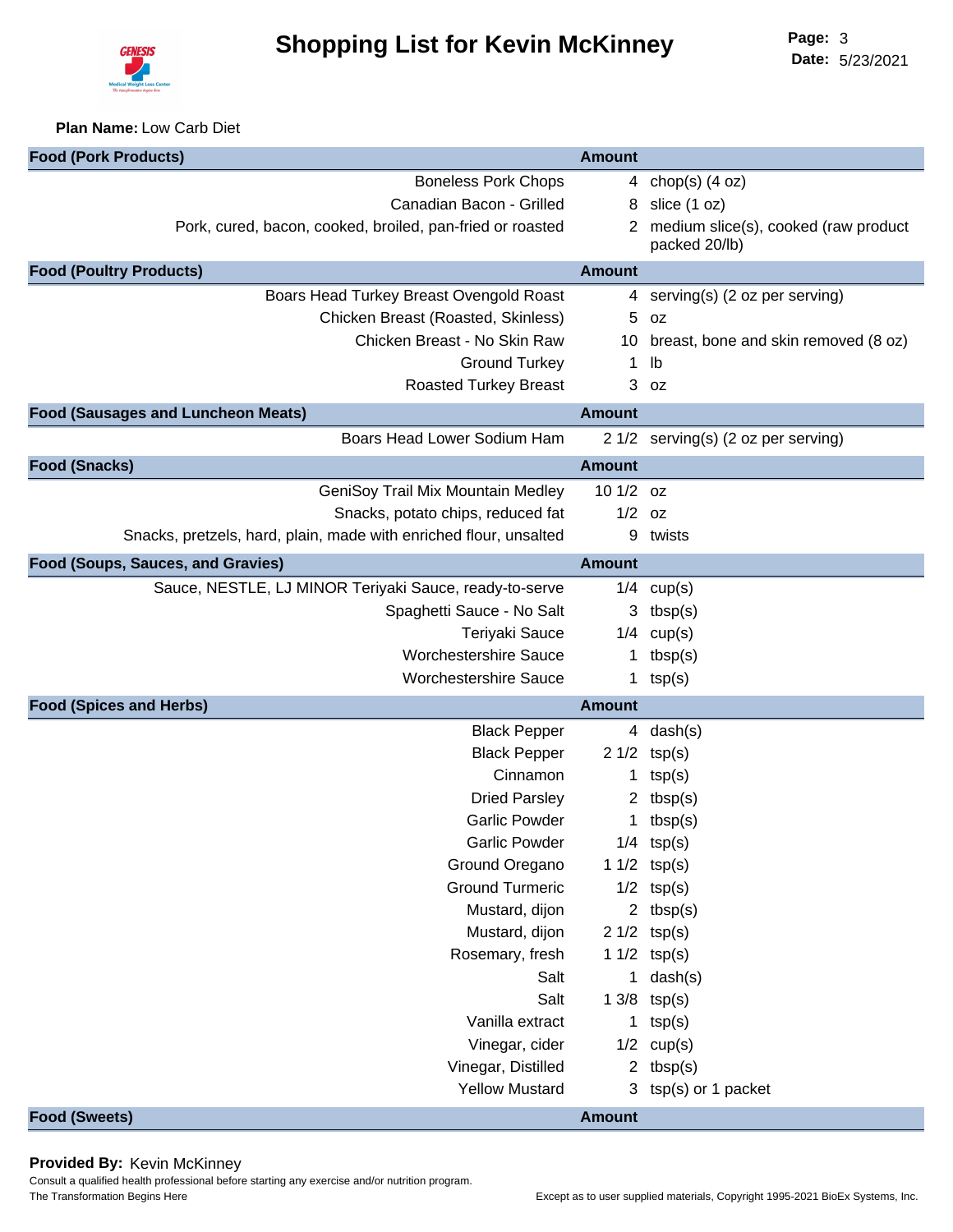

**Date:** 5/23/2021 Page: 4

**Plan Name:** Low Carb Diet

| <b>Food (Sweets)</b>                                                             | <b>Amount</b>         |                                          |
|----------------------------------------------------------------------------------|-----------------------|------------------------------------------|
| <b>Brown Sugar</b>                                                               |                       | 3 tsp(s) packed                          |
| Honey                                                                            | $\mathbf 1$           | cup(s)                                   |
| Mrs Butterworths Sugar Free Syrup                                                |                       | $1/4$ cup(s)                             |
| Puddings, KRAFT, JELL-O Brand Fat Free Pudding Snacks Chocolate,<br>ready-to-eat |                       | 2 serving $(s)$                          |
| <b>White Sugar</b>                                                               |                       | $3$ tsp(s)                               |
| <b>Food (Vegetables and Vegetable Products)</b>                                  | <b>Amount</b>         |                                          |
| Broccoli, raw                                                                    |                       | 1 1/4 cup(s), chopped                    |
| Cabbage, common (danish, domestic, and pointed types), freshly harvest,<br>raw   |                       | 2 cup(s), shredded                       |
| Carrots, baby, raw                                                               | $21/2$ oz             |                                          |
| Cauliflower, raw                                                                 |                       | 2 floweret                               |
| Celery, raw                                                                      |                       | 1 stalk(s), large $(11-12 \text{ long})$ |
| Celery, raw                                                                      |                       | 6 strip(s) (4 long each)                 |
| Cilantro                                                                         |                       | 1 $1/2$ cup(s)                           |
| Cucumber, with peel, raw                                                         | 1                     | 0Z                                       |
| Garlic, raw                                                                      | 5                     | clove(s) (minced)                        |
| Garlic, raw                                                                      | $\mathbf{2}$          | tsp(s)                                   |
| Green Beans, raw                                                                 |                       | 2 $cup(s)$                               |
| <b>Green Onions</b>                                                              |                       | $1/2$ cup(s), chopped                    |
| <b>Green Onions</b>                                                              |                       | 2 medium (4-1/8 long)                    |
| Lettuce, green leaf, raw                                                         | 3                     | leaf(s)                                  |
| Mixed Vegetables - Frozen                                                        | 1                     | package (10 oz)                          |
| Mushrooms, white, raw                                                            |                       | 2 cup(s), pieces or slices               |
| Onions, raw                                                                      |                       | 1/4 cup(s), chopped                      |
| Onions, raw                                                                      |                       | cup(s), sliced                           |
| Onions, raw                                                                      |                       | $1/4$ medium (2-1/2 dia)                 |
| Peppers, jalapeno, raw                                                           | $\mathbf{2}$          | pepper                                   |
| Peppers, sweet, red, raw                                                         |                       | 3 1/4 cup(s), chopped                    |
| Pickle relish, sweet                                                             |                       | 1 $tbsp(s)$                              |
| Carrots, raw                                                                     | 1/4                   | cup(s), grated                           |
| Carrots, raw                                                                     |                       | 2 cup(s), strips or slices               |
| Carrots, raw                                                                     |                       | 16 oz                                    |
| <b>Red Tomatoes</b>                                                              |                       | cup(s) cherry tomatoes                   |
| <b>Red Tomatoes</b>                                                              |                       | large whole (3 dia)                      |
| Romaine Lettuce                                                                  | 4                     | cup(s), shredded                         |
| Spinach, raw                                                                     | 31/2                  | cup(s)                                   |
| Spinach, raw                                                                     | 13                    | leaf(s)                                  |
| Squash, summer, all varieties, raw                                               | $\mathbf{2}^{\prime}$ | cup(s), sliced                           |
| Tomatillos, raw                                                                  | 56                    | oz                                       |
| Tomato Sauce - Canned                                                            | 1/3                   | cup(s)                                   |
| Tomatoes                                                                         | 2                     | slice(s), medium (1/4 thick)             |
| Tomatoes                                                                         |                       | slice(s), thin/small                     |
| Zucchini                                                                         | $^{2}$                | cup(s), chopped                          |
|                                                                                  |                       |                                          |

# **Provided By:** Kevin McKinney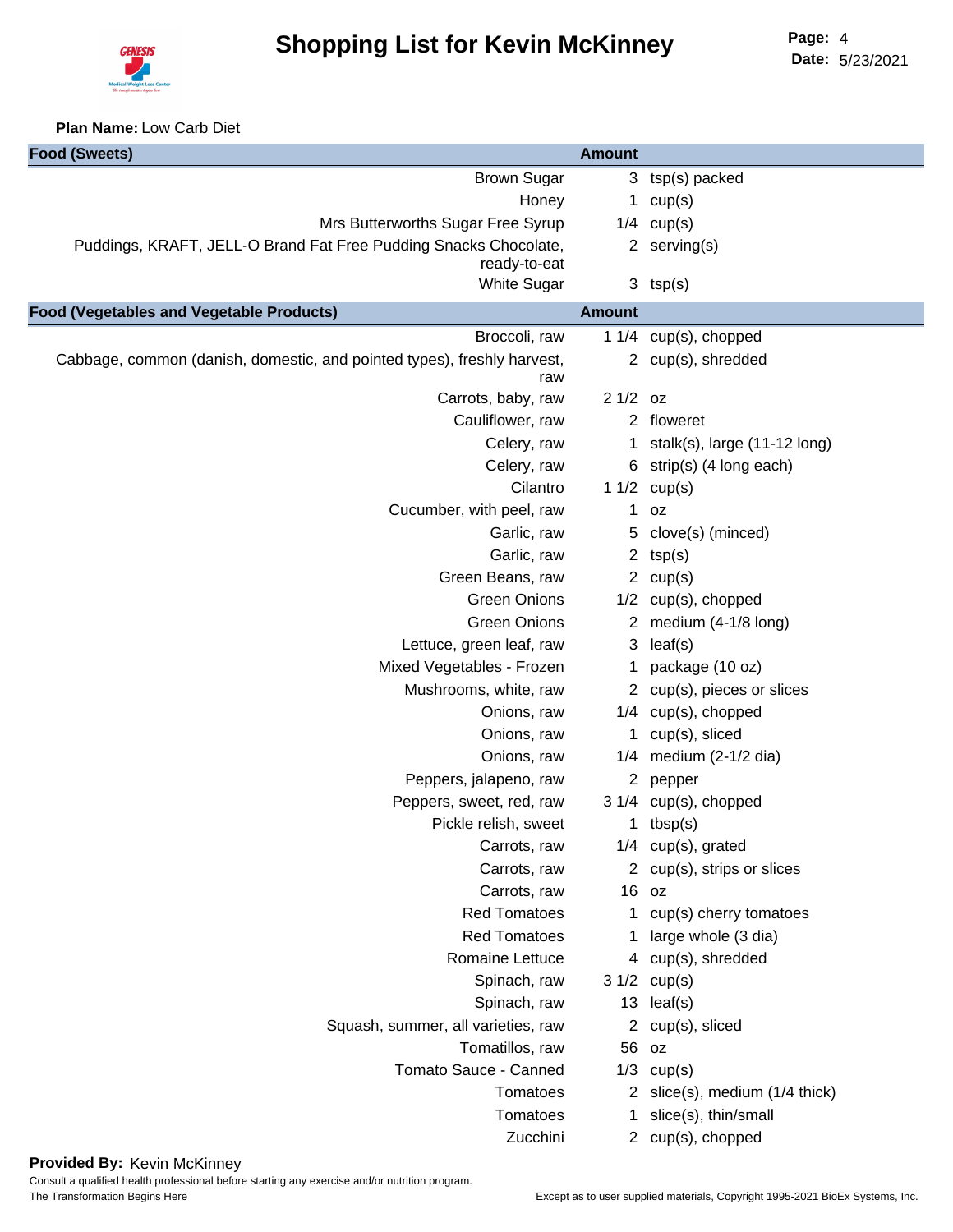

**Plan Name:** Low Carb Diet

**Food (Vegetables and Vegetable Products) Amount**

Zucchini 1 cup(s), sliced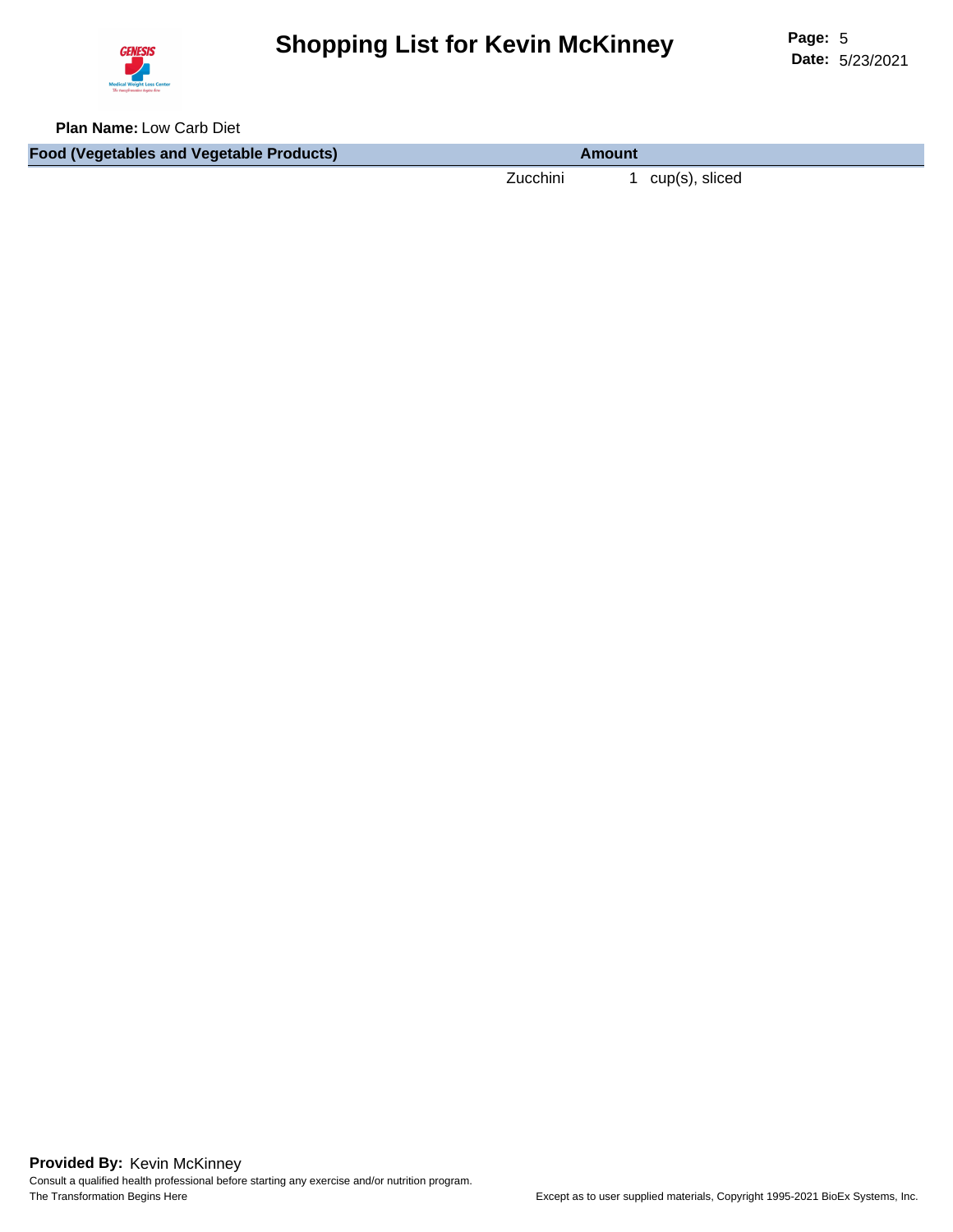

**Name of Plan:** Low Carb Diet

|                                         | # of Days: 7                    |                          |                          | <b>Client Gender: Male</b>              |
|-----------------------------------------|---------------------------------|--------------------------|--------------------------|-----------------------------------------|
|                                         | <b>Client Id: 1</b>             |                          |                          | Client Weight: 194 Pounds               |
|                                         | <b>Client Height: 68 Inches</b> |                          |                          | <b>Client Target Weight: 175 Pounds</b> |
|                                         | <b>Client Age: 48</b>           |                          |                          |                                         |
|                                         |                                 | Min                      | <b>Max</b>               |                                         |
| <b>Nutrient</b>                         | <b>Amount</b>                   | <b>Suggested</b>         | <b>Suggested</b>         | <b>Percent</b>                          |
| Calories                                | 1815 kcal                       | $\blacksquare$           |                          |                                         |
| Carbohydrate, by difference             | 205.7 g                         | 165.3 g                  | 182.7 g                  | 112.6%                                  |
| Sugars, total                           | 73.7 g                          | $\overline{\phantom{0}}$ | $\overline{\phantom{0}}$ | $\blacksquare$                          |
| Protein                                 | 125.6 g                         | 124.4 g                  | 137.6 g                  | ٠                                       |
| Total lipid (fat)                       | 60.1 g                          | 55.1 g                   | 60.9 g                   | $\blacksquare$                          |
| Fatty acids, total saturated            | 17.9 g                          | ÷.                       |                          | ٠                                       |
| Fatty acids, total trans                | 0.1 <sub>g</sub>                | $\overline{\phantom{0}}$ | L.                       | $\overline{\phantom{a}}$                |
| Cholesterol                             | 275.9 mg                        | $\blacksquare$           |                          |                                         |
| Fiber, total dietary                    | 33.4 g                          | 38 <sub>g</sub>          |                          | 87.8%                                   |
| Iron, Fe                                | 12.5 mg                         | 8 mg                     | 45 mg                    | ٠                                       |
| Vitamin A, IU                           | 20195.4 IU                      | $\blacksquare$           |                          | ä,                                      |
| Vitamin A, RAE                          | 1230.4                          | 700                      | 3000                     |                                         |
|                                         | mcg_RAE                         | mcg_RAE                  | mcg_RAE                  |                                         |
| Zinc, Zn                                | 11.1 mg                         | 11 $mg$                  | 40 mg                    | $\blacksquare$                          |
| Calcium, Ca                             | 1269.6 mg                       | 1000 mg                  | 2500 mg                  | Ξ                                       |
| Selenium, Se                            | $121 \text{ mc}$                | 55 mcg                   | -                        | ۰                                       |
| Magnesium, Mg                           | 390.7 mg                        | 420 mg                   | ٠                        | 93%                                     |
| Potassium, K                            | 3827.7 mg                       | 4700 mg                  |                          | 81.4%                                   |
| Phosphorus, P                           | 1948.1 mg                       | 700 mg                   | 4000 mg                  | ٠                                       |
| Folic acid                              | 33.8 mcg                        | $\blacksquare$           | L,                       | $\overline{\phantom{a}}$                |
| Sodium, Na                              | 2975.7 mg                       | 1500 mg                  | 2300 mg                  | 129.4%                                  |
| Vitamin D                               | 215.6 IU                        | 400 IU                   | 800 IU                   | 53.9%                                   |
| Vitamin D3 (cholecalciferol)            | 3.6 mcg                         | $\blacksquare$           |                          | $\blacksquare$                          |
| Vitamin D $(D2 + D3)$                   | $5.4 \text{ mcg}$               | $\overline{\phantom{a}}$ |                          | $\overline{\phantom{a}}$                |
| Vitamin D2 (ergocalciferol)             | 0 mcg                           |                          |                          |                                         |
| Vitamin E                               | 0.3 mg_ATE 15 mg_ATE            |                          | 1000<br>mg_ATE           | 1.9%                                    |
| Vitamin E, added                        | 0 <sub>mg</sub>                 |                          |                          | ٠                                       |
| Vitamin B-12                            | 5.3 mcg                         | 2 mcg                    | $\overline{\phantom{0}}$ | $\overline{\phantom{0}}$                |
| Vitamin B-12, added                     | $0 \text{ mcg}$                 |                          |                          | ٠                                       |
| Vitamin B-6                             | 2.5 <sub>mg</sub>               | 1 $mg$                   | 100 mg                   | ۰                                       |
| Vitamin C, total ascorbic acid 220.1 mg |                                 | 75 mg                    | 2000 mg                  |                                         |
| Manganese, Mn                           | 4.7 mg                          | 2 <sub>mg</sub>          | 11 mg                    | $\overline{\phantom{a}}$                |
| Thiamin                                 | 1.6 <sub>mg</sub>               | 1 <sub>mg</sub>          |                          |                                         |
| Riboflavin                              | 2 <sub>mg</sub>                 | 1 $mg$                   |                          | $\blacksquare$                          |
| <b>Niacin</b>                           | 30.4 mg                         | 14 mg                    | 35 mg                    |                                         |
| Pantothenic acid                        | 5.8 mg                          | 5 <sub>mg</sub>          |                          | $\overline{\phantom{0}}$                |
| Copper, Cu                              | 1.2 <sub>mg</sub>               | 1 <sub>mg</sub>          | 10 mg                    |                                         |
| Vitamin K (phylloquinone)               | 240.5 mcg                       | 90 mcg                   |                          | $\overline{\phantom{a}}$                |

#### **Provided By:** Kevin McKinney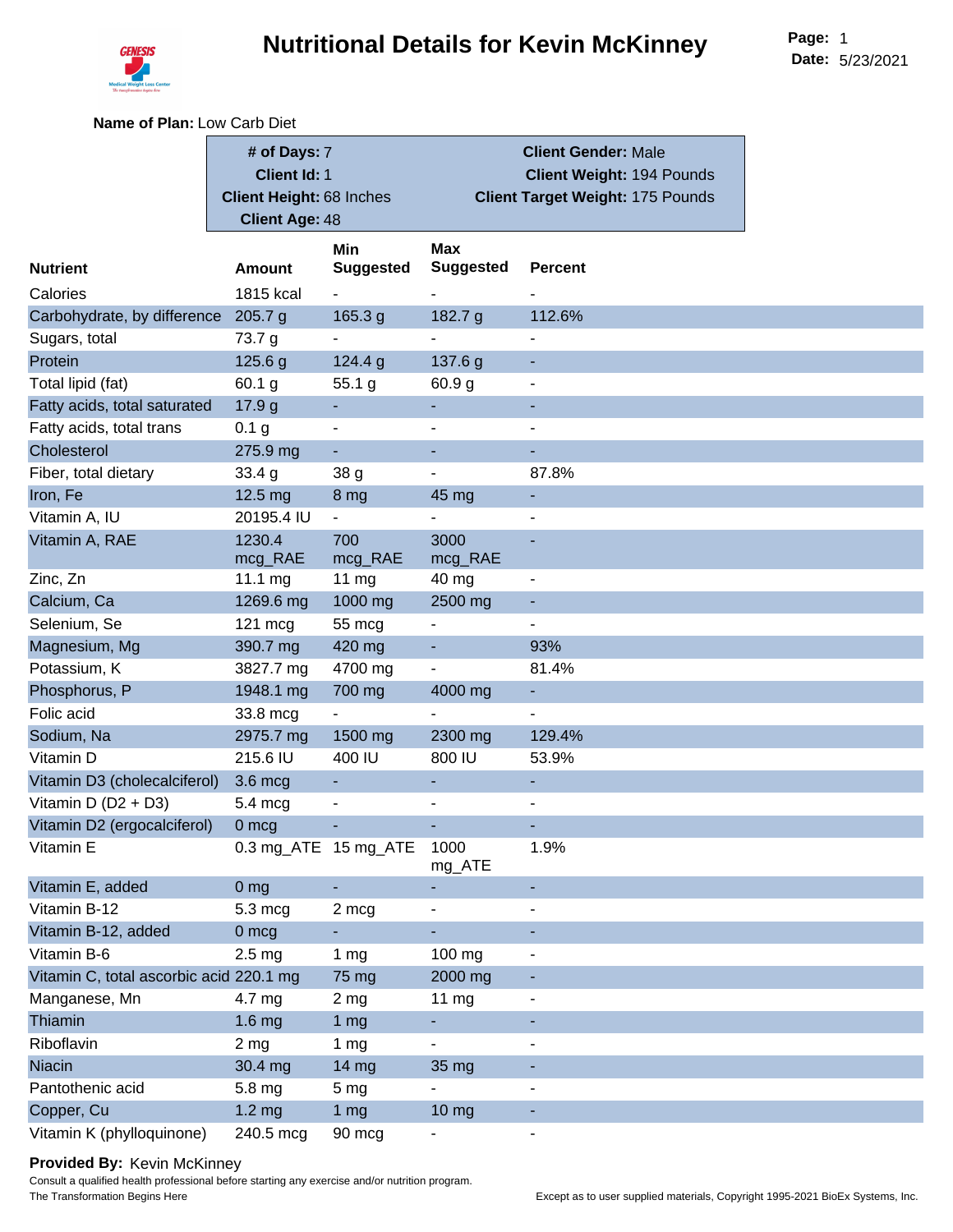# **Nutritional Details for Kevin McKinney**



**Date:** 5/23/2021 Page: 2

| <b>Nutrient</b>                        | <b>Amount</b>     | Min<br><b>Suggested</b>  | <b>Max</b><br><b>Suggested</b> | <b>Percent</b>           |
|----------------------------------------|-------------------|--------------------------|--------------------------------|--------------------------|
| Hydroxyproline                         | 0.1 <sub>g</sub>  |                          |                                | ٠                        |
| 22:1t                                  | 0 <sub>g</sub>    | $\overline{a}$           | ä,                             | $\blacksquare$           |
| 20:3 n-6                               | 0 <sub>g</sub>    |                          |                                | ٠                        |
| Choline, total                         | 257.9 mg          | 425 mg                   | 3500 mg                        | 60.7%                    |
| <b>Betaine</b>                         | 80.2 mg           |                          |                                | ٠                        |
| Leucine                                | 7.9 <sub>g</sub>  | $\overline{\phantom{a}}$ |                                | ۰                        |
| Arginine                               | 5.2 <sub>g</sub>  |                          |                                |                          |
| Alcohol, ethyl                         | 0 <sub>g</sub>    |                          |                                | $\blacksquare$           |
| Caffeine                               | 1.1 <sub>mg</sub> |                          |                                |                          |
| Galactose                              | 0.4 <sub>g</sub>  | $\blacksquare$           |                                |                          |
| Retinol                                | 288.6 mcg         |                          |                                |                          |
| Carotene, beta                         | 9782.1 mcg        | $\overline{\phantom{a}}$ |                                | $\overline{\phantom{a}}$ |
| Methionine                             | 2.4 <sub>g</sub>  | ٠                        |                                | ٠                        |
| Tyrosine                               | 3.7 <sub>g</sub>  |                          |                                | $\blacksquare$           |
| Water                                  | 1243.7 g          | 4 <sub>g</sub>           |                                |                          |
| Sucrose                                | 7.3 <sub>g</sub>  | $\overline{a}$           | $\blacksquare$                 | ۰                        |
| Fructose                               | 11.2 <sub>g</sub> | ٠                        |                                |                          |
| Cryptoxanthin, beta                    | 358.1 mcg         | $\overline{\phantom{a}}$ |                                |                          |
| Lutein + zeaxanthin                    | 5898 mcg          |                          |                                |                          |
| Threonine                              | 3.9 <sub>g</sub>  | $\overline{a}$           |                                |                          |
| Alanine                                | 4.7 <sub>g</sub>  |                          |                                |                          |
| 18:2 CLAs                              | 0 <sub>g</sub>    | $\overline{a}$           |                                | $\overline{\phantom{a}}$ |
| Fatty acids, total trans-<br>polyenoic | 0 <sub>g</sub>    |                          |                                |                          |
| Maltose                                | 0.3 <sub>g</sub>  | $\blacksquare$           | $\overline{a}$                 | $\overline{a}$           |
| Tryptophan                             | 1.2 <sub>g</sub>  |                          |                                |                          |
| Aspartic acid                          | 8.6 <sub>g</sub>  | $\overline{a}$           |                                | $\overline{\phantom{a}}$ |
| Glycine                                | 3.7 <sub>g</sub>  |                          |                                | ٠                        |
| Serine                                 | 4.4 g             |                          |                                | $\overline{a}$           |
| 18:2 t not further defined             | 0 <sub>g</sub>    |                          |                                |                          |
| 20:3 n-3                               | 0 <sub>g</sub>    | $\blacksquare$           | $\overline{a}$                 | $\overline{\phantom{a}}$ |
| Glucose (dextrose)                     | 10 <sub>g</sub>   |                          |                                |                          |
| Energy                                 | 6468.7 kj         |                          |                                | $\overline{\phantom{a}}$ |
| Folate, total                          | 356.7 mcg         | 400 mcg                  | 1000 mcg                       | 89.2%                    |
| Glutamic acid                          | 17.6 g            | $\blacksquare$           | $\overline{a}$                 | $\blacksquare$           |
| Proline                                | 5.9 <sub>g</sub>  |                          |                                |                          |
| Starch                                 | 4.2 <sub>g</sub>  |                          |                                | $\blacksquare$           |
| Lactose                                | 3.9 <sub>g</sub>  |                          |                                |                          |
| Fluoride, F                            | 29.7 mcg          | 4000 mcg                 | 10000 mcg                      | 0.7%                     |
| Cystine                                | 1.2 <sub>g</sub>  |                          |                                | ٠                        |
| Phenylalanine                          | 4.3 <sub>g</sub>  | $\overline{\phantom{a}}$ |                                | $\overline{\phantom{a}}$ |
| 22:1 c                                 | 0 <sub>g</sub>    |                          |                                | ٠                        |
| 21:5                                   | 0 <sub>g</sub>    | $\overline{a}$           |                                | $\overline{\phantom{a}}$ |
| 22:4                                   | 0 <sub>g</sub>    | $\blacksquare$           | $\blacksquare$                 | ٠                        |

#### **Provided By:** Kevin McKinney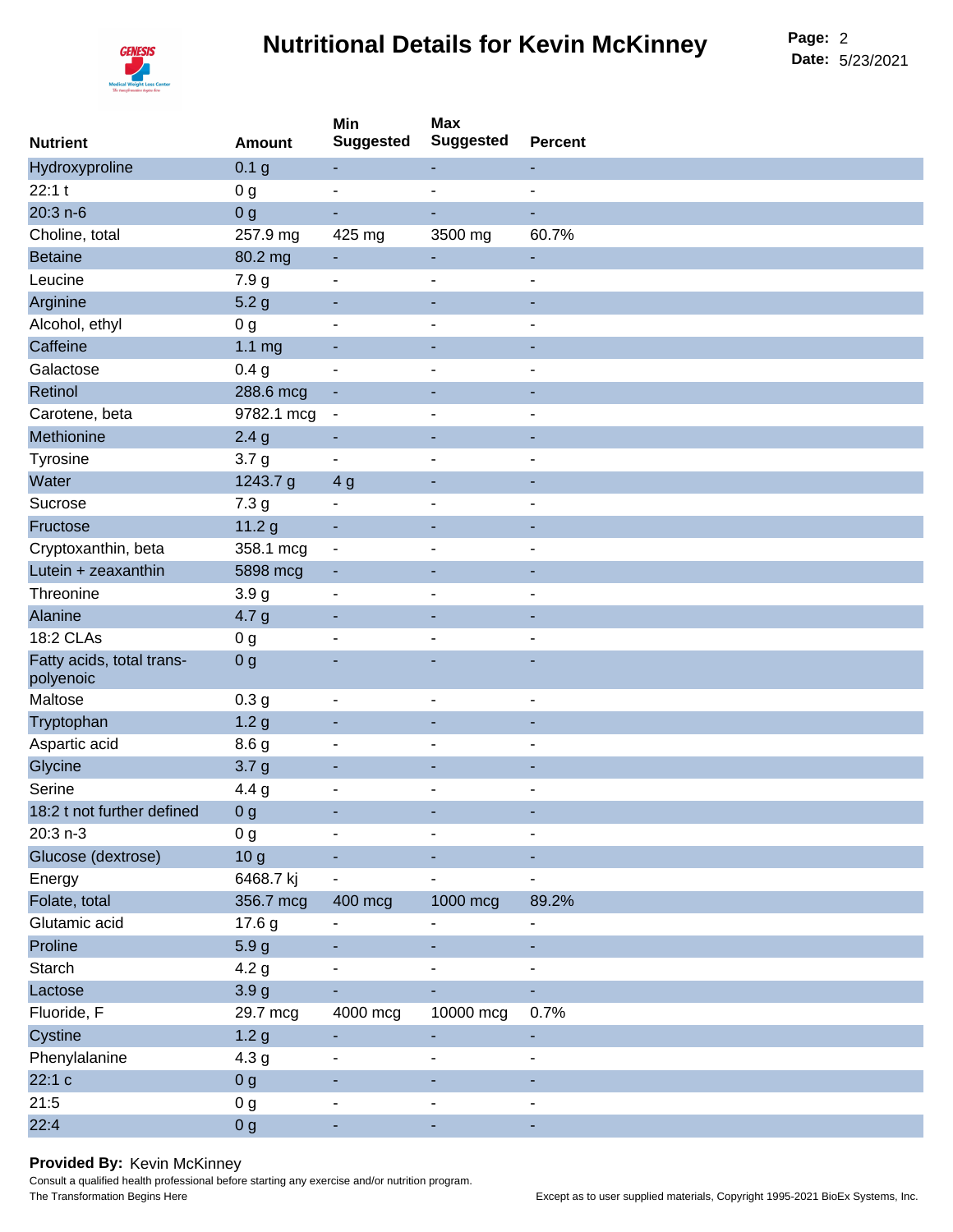# **Nutritional Details for Kevin McKinney**



| <b>Nutrient</b>         | Amount           | Min<br><b>Suggested</b>  | <b>Max</b><br><b>Suggested</b> | <b>Percent</b> |
|-------------------------|------------------|--------------------------|--------------------------------|----------------|
| Carotene, alpha         | 1579.4 mcg -     |                          |                                | ۰              |
| <b>Adjusted Protein</b> | 0.2 g            | ٠                        |                                | ٠              |
| Isoleucine              | 4.7 <sub>g</sub> | $\blacksquare$           | ٠                              | $\blacksquare$ |
| Lysine                  | 7.4g             | $\sim$                   |                                | ۰              |
| Valine                  | 5.2 <sub>g</sub> | $\overline{\phantom{a}}$ | ۰                              | $\blacksquare$ |
| <b>Histidine</b>        | 2.9 <sub>g</sub> | ٠                        | ۰.                             | ۰              |
| Lycopene                | 2330.5 mcg -     |                          | ۰                              | ۰              |
| $18:2$ t,t              | 0 <sub>g</sub>   | ٠                        |                                | ٠              |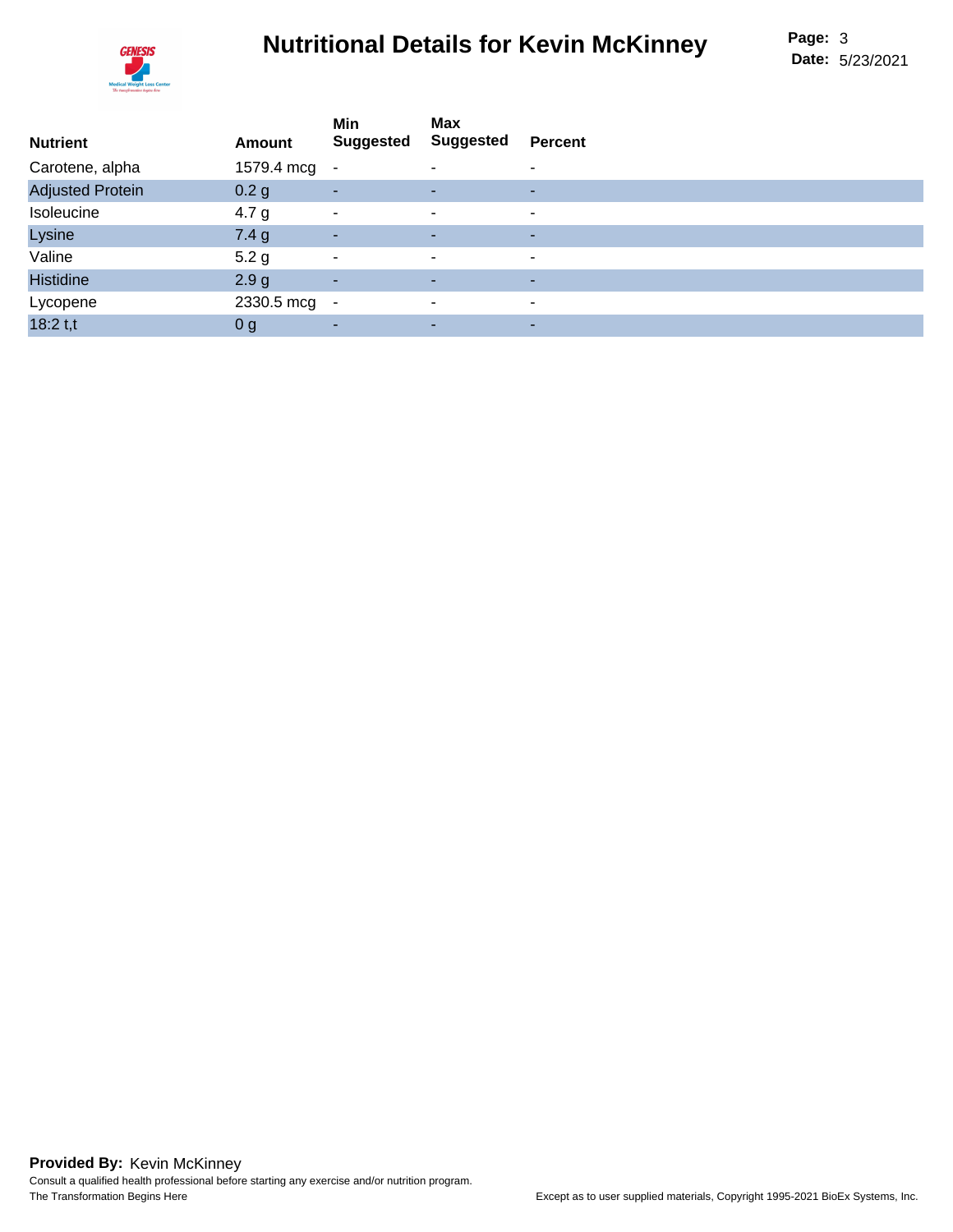

### **Nutritional Excesses for Kevin McKinney**

**Name of Plan:** Low Carb Diet

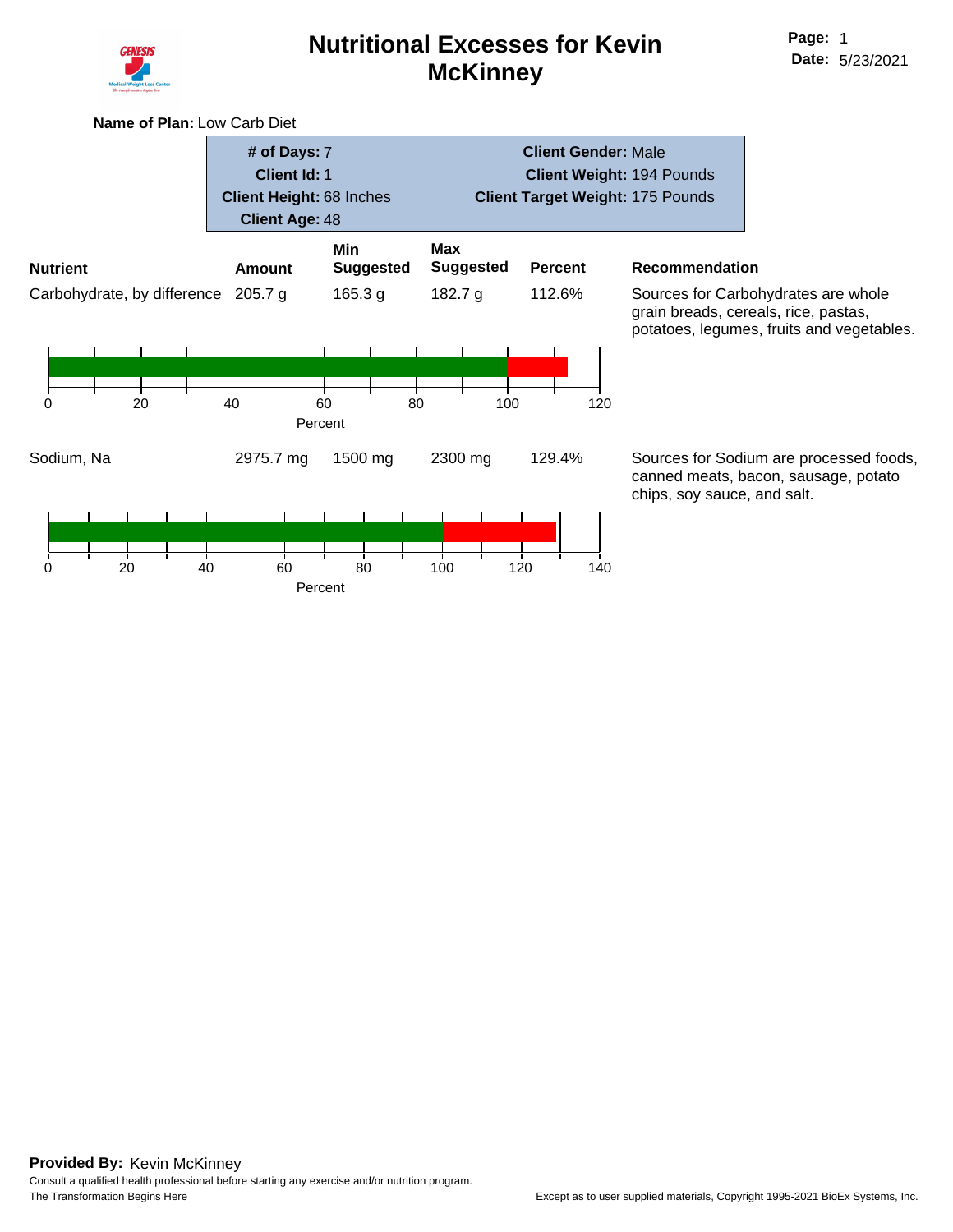

**Name of Plan:** Low Carb Diet

**# of Days:** 7

### **Nutritional Deficiencies for Kevin McKinney**

**Client Id:** 1 **Client Height:** 68 Inches **Client Age:** 48 **Client Weight:** 194 Pounds **Client Target Weight:** 175 Pounds **Nutrient Amount Min Suggested Max Suggested Percent Recommendation** Fiber, total dietary 33.4 g 38 g - 87.8% Sources for Fiber are 100% whole wheat 0 10 20 30 40 50 60 70 80 90 100 Percent Magnesium, Mg 390.7 mg 420 mg - 93% Sources for Magnesium are legumes, 0 10 20 30 40 50 60 70 80 90 100 Percent Potassium, K 3827.7 mg 4700 mg - 81.4% Sources for Potassium are bananas, milk, 0 10 20 30 40 50 60 70 80 90 100 Percent Vitamin D 215.6 IU 400 IU 800 IU 53.9% Sources of Vitamin D are cod liver oil, yolks. 0 10 20 30 40 50 60 70 80 90 100 Percent Vitamin E 0.3 mg ATE 15 mg ATE 1000 mg\_ATE vegetables. 0 10 20 30 40 50 60 70 80 90 100 Percent

**Client Gender:** Male

bread, bran cereals, whole grains, dry beans, dry peas, fruits, and vegetables (including seeds and peels).

nuts, whole grains, and green vegetables.

cantaloupes, apricots, potatoes, turnip greens, meat, fish, and cereals.

cooked salmon, tuna fish, milk – non fat vitamin D fortified, beef liver, cheese, egg

1.9% Sources for Vitamin E are vegetable oil, soybeans, corn, cottonseed oil, safflower oil, salad dressings, and green leafy

#### **Provided By:** Kevin McKinney